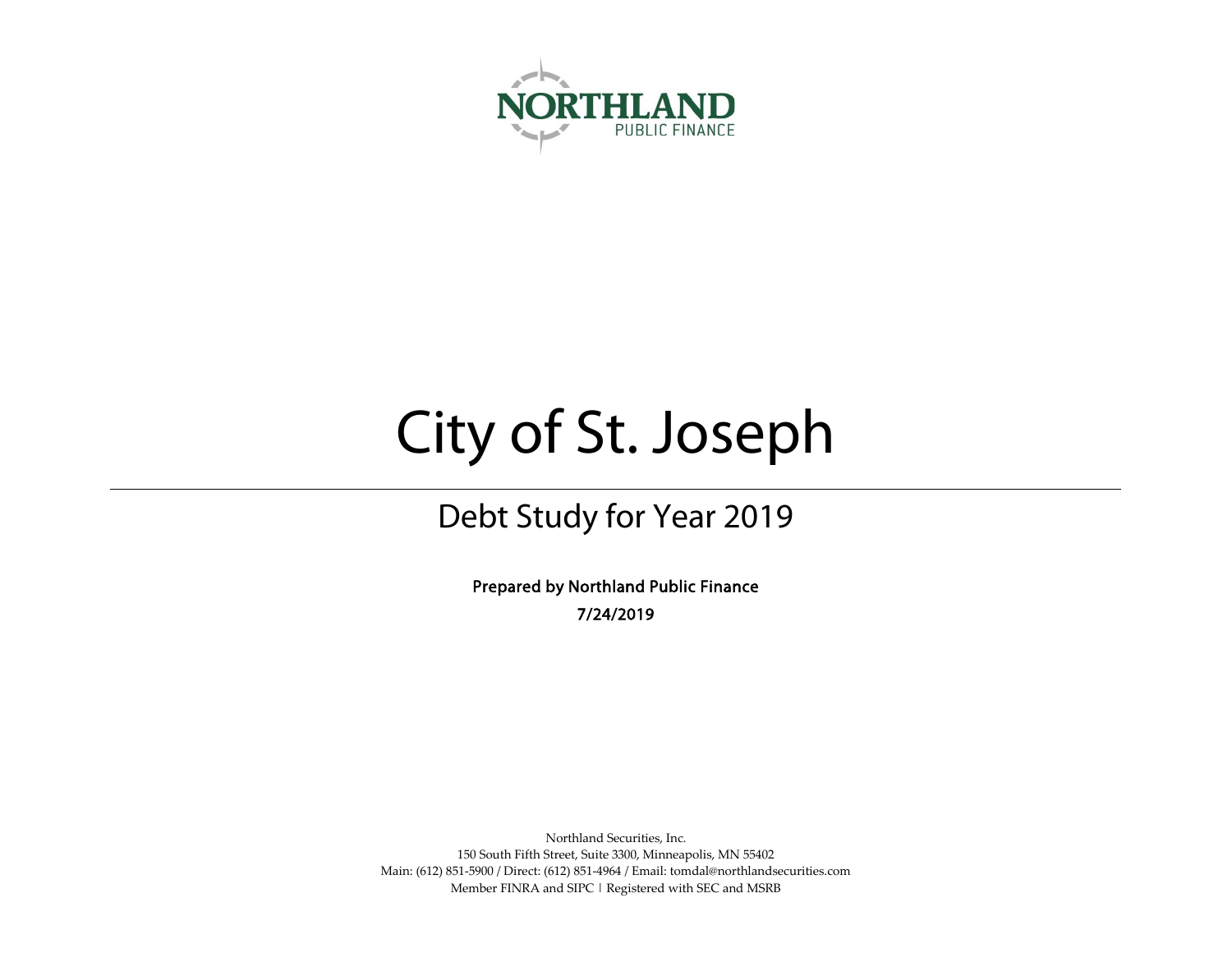

July 24, 2019

Lori Bartlett, Finance Director City of Saint Joseph P.O. Box 668 Saint Joseph, MN 56374

# RE: 2019 Debt Study (the "Study")

Dear Lori:

Northland has completed a study of the City's existing debt outstanding and estimated sources of revenue for repayment. This study was completed at the direction of the City.

The City uses the issuance of debt as an important and essential tool for financing the construction of public improvements and to acquire capital equipment. Ongoing debt management is important to monitor the repayment of existing debt obligations and to be well prepared for the future issuance of debt.

The Study is intended to serve as a guide for the City's financial management of its debt obligations. All debt obligations identified by the City are included in the Study. The Study is built around identified key assumptions, including assumptions for future revenue sources. This includes estimates for the payment of outstanding special assessments. To the extent the assumptions in the Study change in the months and years ahead, which they will, the City will need to continue to adjust its financial and budget plans accordingly.

The steps taken as part of the study process included the City providing information to Northland on past financial information, including cash balances and verification of current source of funds for debt payment. Information provided by the City was organized, analyzed, and used to support the development of financial plans for each series of debt outstanding by purpose. The Study included reconciliation to the City's most recent audited financial statements by Northland. The Study did not include a review of the utility funds to verify rates are set at a level to meet existing outstanding debt obligations.

Sincerely,

NORTHLAND SECURITIES

Jammy Undal

Tammy Omdal Managing Director

Northland Securities, Inc. 150 South Fifth Street, Suite 3300, Minneapolis, MN 55402 Main: (612) 851-5900 / Direct: (612) 851-4964 / Email: tomdal@northlandsecurities.com Member FINRA and SIPC | Registered with SEC and MSRB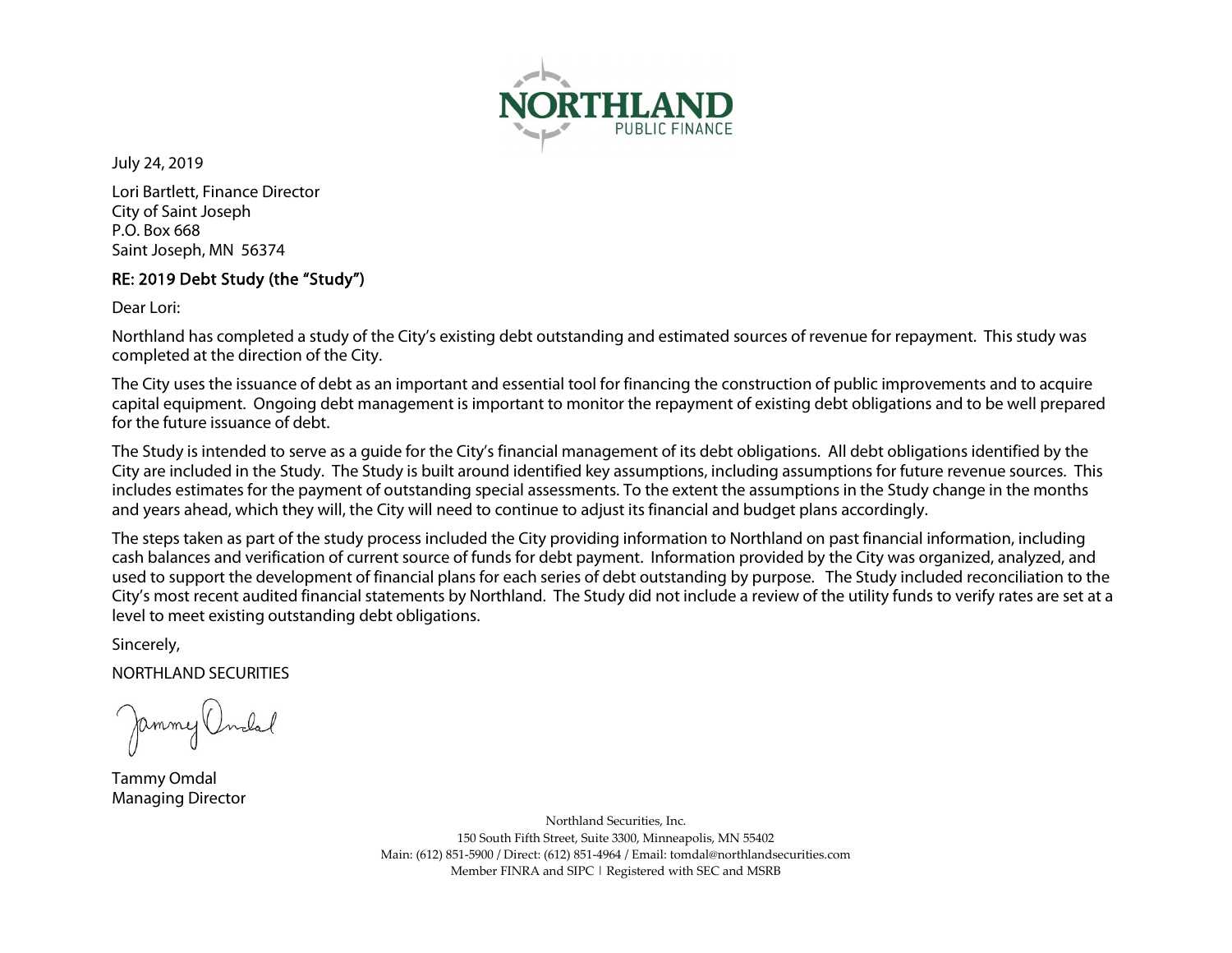# TABLE OF CONTENTS

|                                                                                                                                                                                                                                | Page Number |
|--------------------------------------------------------------------------------------------------------------------------------------------------------------------------------------------------------------------------------|-------------|
| <b>Letter of Transmittal</b>                                                                                                                                                                                                   |             |
|                                                                                                                                                                                                                                |             |
|                                                                                                                                                                                                                                |             |
|                                                                                                                                                                                                                                |             |
|                                                                                                                                                                                                                                |             |
| <b>Charts of Data</b>                                                                                                                                                                                                          |             |
|                                                                                                                                                                                                                                |             |
|                                                                                                                                                                                                                                |             |
|                                                                                                                                                                                                                                |             |
| Chart 4 - Amortization of Debt Outstanding [10] Chart 4 - Amortization of Debt Outstanding [10] Chart 4 - Amortization of Debt Outstanding [10] Chart 4 - Amortization of Debt Outstanding [10] Chart 4 - Amortization of Debt |             |
|                                                                                                                                                                                                                                |             |
|                                                                                                                                                                                                                                |             |
|                                                                                                                                                                                                                                |             |
|                                                                                                                                                                                                                                |             |
|                                                                                                                                                                                                                                |             |
| <b>Financial Plans by Bond Series and Purpose</b>                                                                                                                                                                              |             |
|                                                                                                                                                                                                                                |             |
|                                                                                                                                                                                                                                |             |
|                                                                                                                                                                                                                                |             |
|                                                                                                                                                                                                                                |             |
|                                                                                                                                                                                                                                |             |
|                                                                                                                                                                                                                                |             |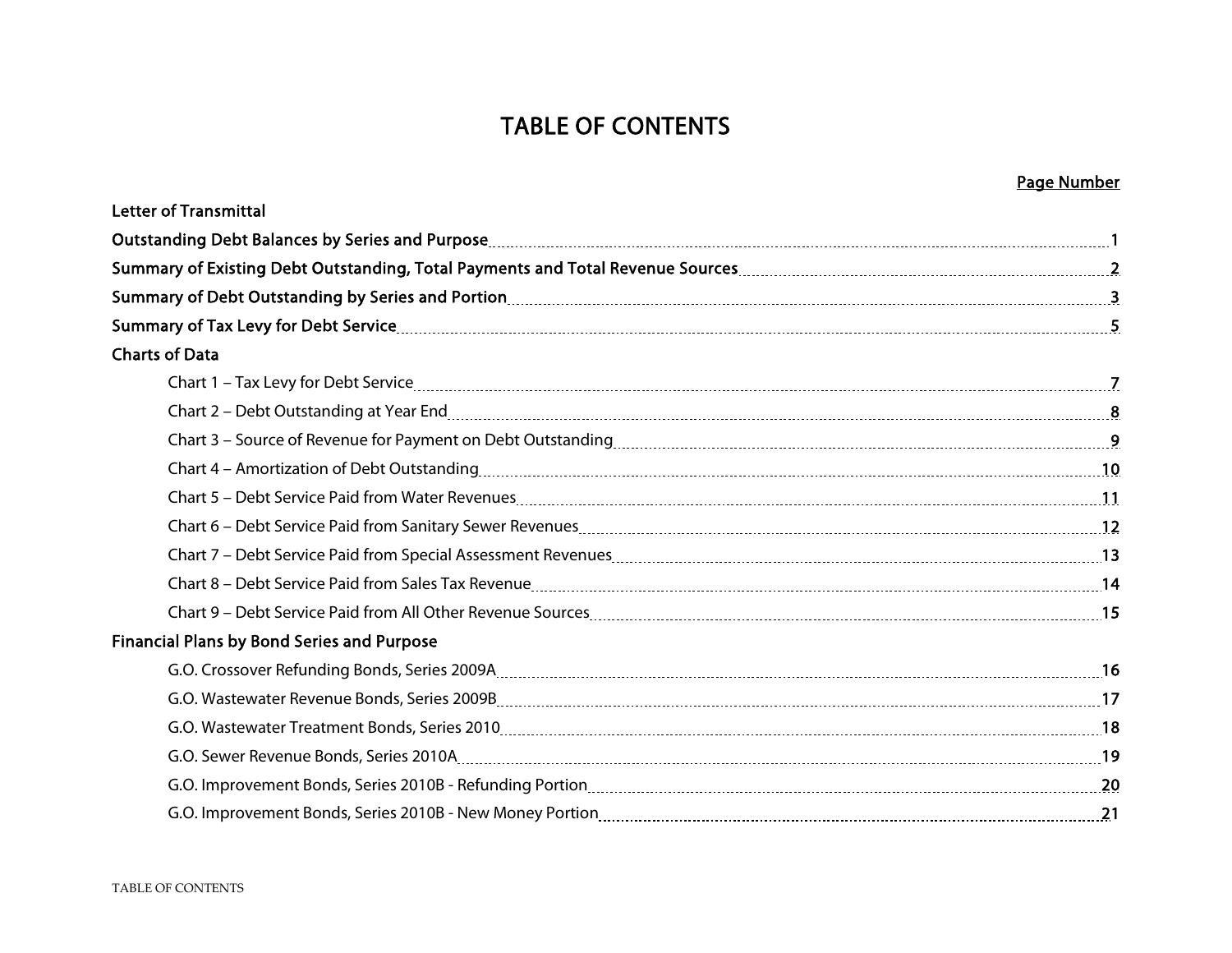# Page Number

| G.O. Bonds, Series 2011A - CIP Portion 23 23                                                                                                                                                                                   |  |
|--------------------------------------------------------------------------------------------------------------------------------------------------------------------------------------------------------------------------------|--|
|                                                                                                                                                                                                                                |  |
|                                                                                                                                                                                                                                |  |
|                                                                                                                                                                                                                                |  |
|                                                                                                                                                                                                                                |  |
|                                                                                                                                                                                                                                |  |
|                                                                                                                                                                                                                                |  |
|                                                                                                                                                                                                                                |  |
|                                                                                                                                                                                                                                |  |
|                                                                                                                                                                                                                                |  |
|                                                                                                                                                                                                                                |  |
|                                                                                                                                                                                                                                |  |
|                                                                                                                                                                                                                                |  |
| G.O. Capital Improvement Plan Bonds, Series 2017A [11] Samman Manuscoff Co.O. Capital Improvement Plan Bonds, Series 2017A [11] Manuscoff Co.C. Capital Improvement Plan Bonds, Series 2017A [11] Manuscoff Co.C. Capital Impr |  |
|                                                                                                                                                                                                                                |  |
|                                                                                                                                                                                                                                |  |
|                                                                                                                                                                                                                                |  |
|                                                                                                                                                                                                                                |  |
|                                                                                                                                                                                                                                |  |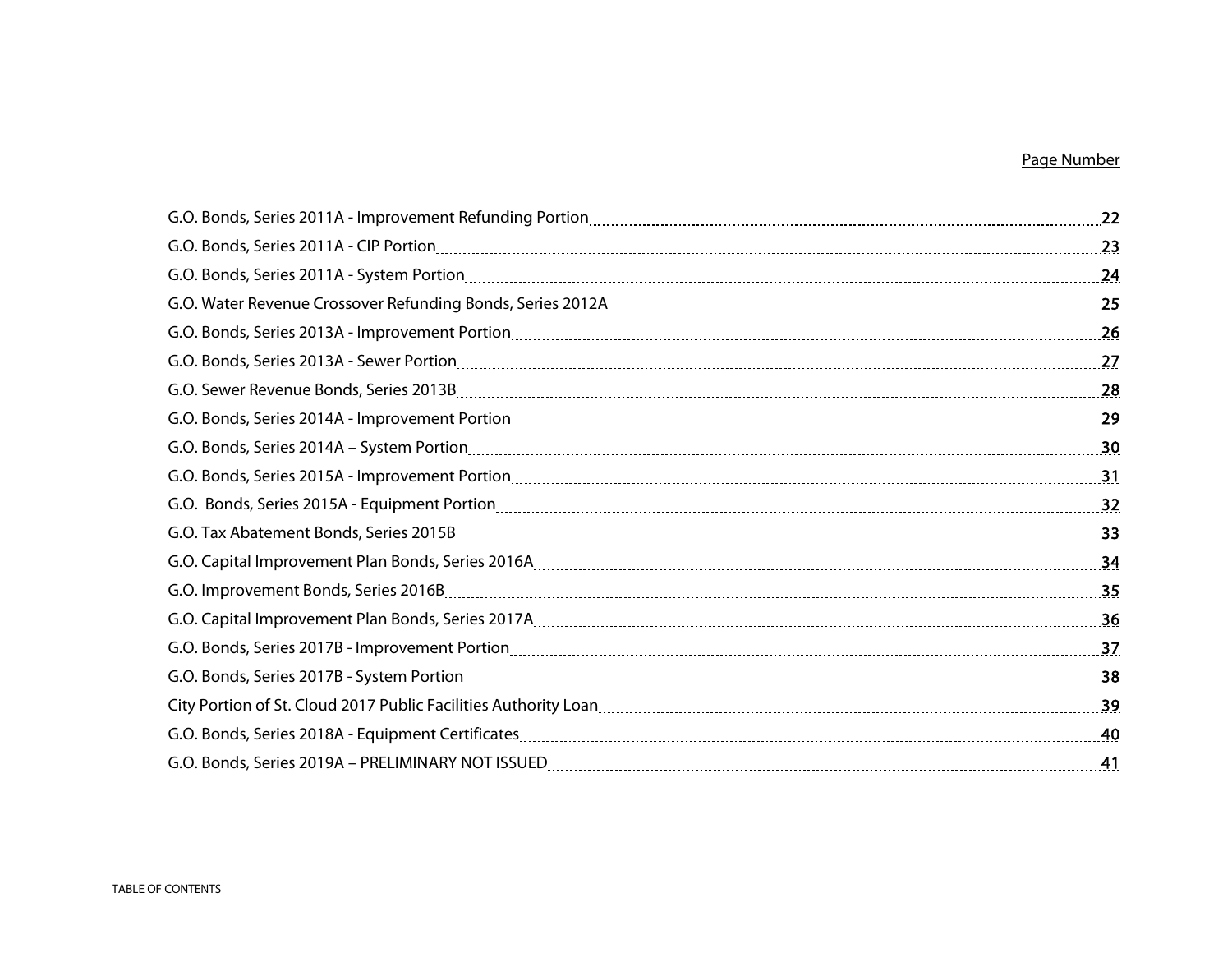## **Outstanding Debt Balances by Series and Purpose as of 12/31/2018**

| <b>Bond Series</b>                                                    | G.O. Bonds | G.O.<br><b>Improvement</b><br><b>Bonds</b><br>(Special<br><b>Assessment</b> ) | G.O. Tax<br><b>Abatement</b><br><b>Bonds</b> | <b>Bonds</b> | <b>Notes Payable</b><br>G.O. Revenue (Bonds Issued by Total Bonds<br>City of St.<br>Cloud) | <b>Outstanding</b> |
|-----------------------------------------------------------------------|------------|-------------------------------------------------------------------------------|----------------------------------------------|--------------|--------------------------------------------------------------------------------------------|--------------------|
| G.O. Crossover Refunding Bonds, Series 2009A                          |            |                                                                               |                                              | 130,000      |                                                                                            | 130,000            |
| G.O. Wastewater Revenue Bonds, Series 2009B                           |            |                                                                               |                                              |              | 95,000                                                                                     | 95,000             |
| G.O. Wastewater Treatment Bonds, Series 2010                          |            |                                                                               |                                              |              | 2,985,190                                                                                  | 2,985,190          |
| G.O. Sewer Revenue Bonds, Series 2010A                                |            |                                                                               |                                              |              | 40,000                                                                                     | 40,000             |
| G.O. Improvement Bonds, Series 2010B - Refunding Portion              |            | 270,000                                                                       |                                              |              |                                                                                            | 270,000            |
| G.O. Improvement Bonds, Series 2010B - New Money Portion              |            | 405,000                                                                       |                                              |              |                                                                                            | 405,000            |
| G.O. Bonds, Series 2011A - Improvement Refunding Portion              |            | 410,000                                                                       |                                              |              |                                                                                            | 410,000            |
| G.O. Bonds, Series 2011A - Equipment Portion                          | 125,000    |                                                                               |                                              |              |                                                                                            | 125,000            |
| G.O. Bonds, Series 2011A - System Portion                             |            |                                                                               |                                              | 75,000       |                                                                                            | 75,000             |
| G.O. Water Revenue Crossover Refunding Bonds, Series 2012A            |            |                                                                               |                                              | 3,825,000    |                                                                                            | 3,825,000          |
| G.O. Bonds, Series 2013A - Improvement Portion                        |            | 275,000                                                                       |                                              |              |                                                                                            | 275,000            |
| G.O. Bonds, Series 2013A - Sewer Portion                              |            |                                                                               |                                              | 1,315,000    |                                                                                            | 1,315,000          |
| G.O. Sewer Revenue Bonds, Series 2013B                                |            |                                                                               |                                              |              | 515,000                                                                                    | 515,000            |
| G.O. Bonds, Series 2014A - Improvement Portion                        |            | 1,675,000                                                                     |                                              |              |                                                                                            | 1,675,000          |
| G.O. Bonds, Series 2014A - System Portion                             |            |                                                                               |                                              | 530,000      |                                                                                            | 530,000            |
| G.O. Bonds, Series 2015A - Improvement Portion                        |            | 425,000                                                                       |                                              |              |                                                                                            | 425,000            |
| G.O. Bonds, Series 2015A - Equipment Portion                          | 70,000     |                                                                               |                                              |              |                                                                                            | 70,000             |
| G.O. Tax Abatement Bonds, Series 2015B                                |            |                                                                               | 1,525,000                                    |              |                                                                                            | 1,525,000          |
| G.O. Capital Improvement Plan Bonds, Series 2016A                     | 3,920,000  |                                                                               |                                              |              |                                                                                            | 3,920,000          |
| G.O. Improvement Bonds, Series 2016B                                  |            | 690,000                                                                       |                                              |              |                                                                                            | 690,000            |
| G.O. Capital Improvement Plan Bonds, Series 2017A                     | 294,000    |                                                                               |                                              |              |                                                                                            | 294,000            |
| G.O. Bonds, Series 2017B - Improvement Portion                        |            | 309,000                                                                       |                                              |              |                                                                                            | 309,000            |
| G.O. Bonds, Series 2017B - System Portion                             |            |                                                                               |                                              | 282,000      |                                                                                            | 282,000            |
| City portion of St. Cloud Public 2017 Facilities Authority (PFA) Loan |            |                                                                               |                                              |              | 1,881,779                                                                                  | 1,881,779          |
| G.O. Bonds, Series 2018A - Equipment Certificates                     | 265,000    |                                                                               |                                              |              |                                                                                            | 265,000            |
| Total                                                                 | 4,674,000  | 4,459,000                                                                     | 1,525,000                                    | 6,157,000    | 5,516,969                                                                                  | 22,331,969         |
| % of Total                                                            | 20.9%      | 20.0%                                                                         | 6.8%                                         | 27.6%        | 24.7%                                                                                      | 100.0%             |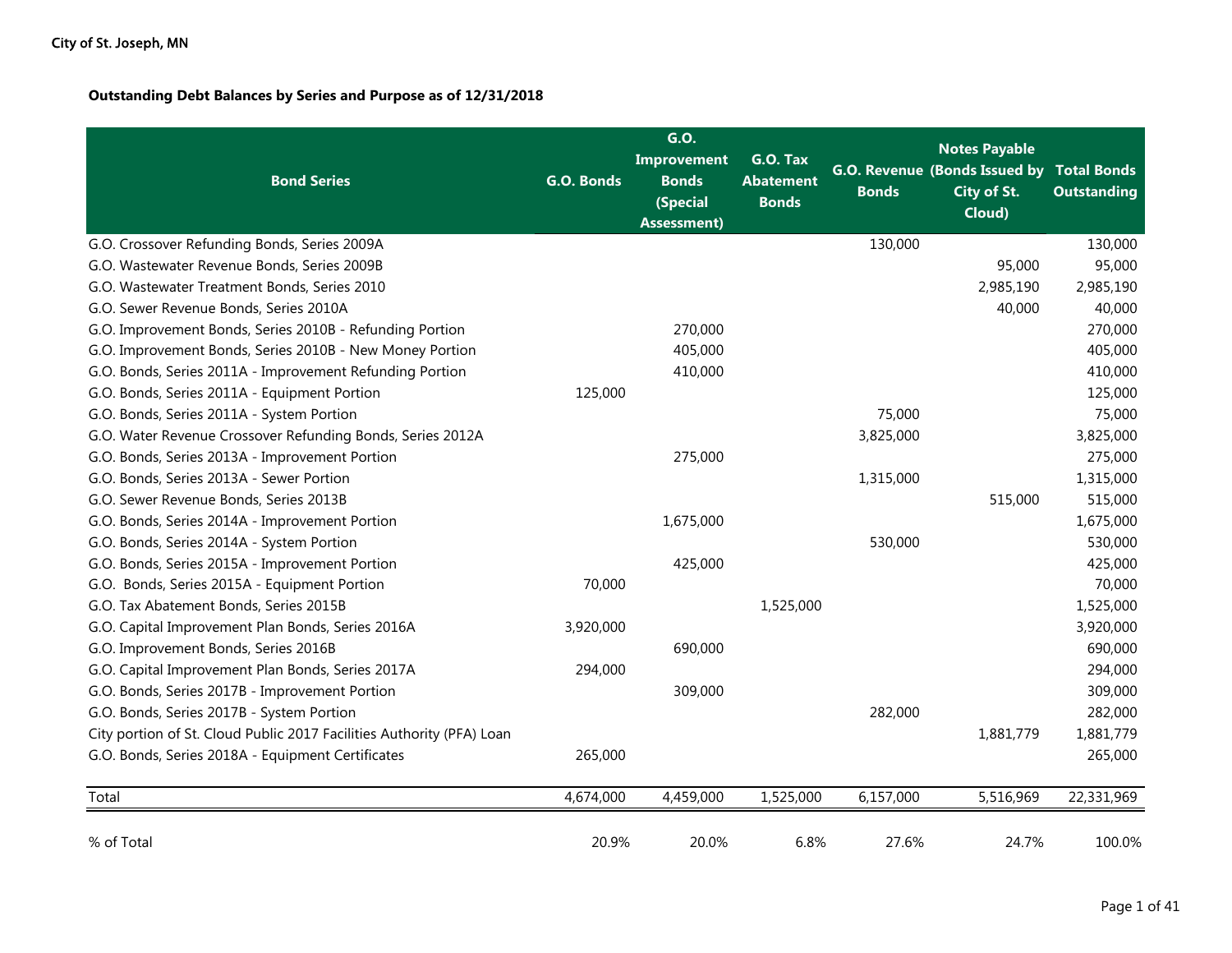**Summary of Existing Debt Outstanding, Total Payments and Total Revenue Sources\***

| <b>YEAR</b> |            | <b>DEBT SERVICE PAYMENTS</b> |              |                                   |                            |                 |                              |                         |                |                      | <b>SOURCES OF FUNDS FOR DEBT SERVICES PAYMENTS</b> |                             |                            |                 |              |                               |
|-------------|------------|------------------------------|--------------|-----------------------------------|----------------------------|-----------------|------------------------------|-------------------------|----------------|----------------------|----------------------------------------------------|-----------------------------|----------------------------|-----------------|--------------|-------------------------------|
| Fiscal      | Principal  | Interest                     | <b>Total</b> | <b>Outstanding</b><br><b>Debt</b> | P&I Subject<br>to Tax Levy | 105% of<br>Levy | Less: Special<br>Assessments | Less: Sanitary<br>Sewer | Less:<br>Water | Less: Storm<br>Water | Less: Sales<br><b>Tax Revenue</b>                  | Less:<br>Interest<br>Income | Less:<br>Other<br>Revenues | Net Tax<br>Levy | <b>Total</b> | <b>Ending Cash</b><br>Balance |
| 2019        | 2,328,130  | 513,761                      | 2,841,891    | 20,003,839                        | 2,841,891                  | 2,983,985       | 158,893                      | 855,322                 | 702,121        | 19,250               | 182,682                                            | 9,099                       | 60,000                     | 646,945         | 2,634,312    | 1,159,234                     |
| 2020        | 2,255,117  | 464,308                      | 2,719,425    | 17,748,722                        | 2,719,425                  | 2,855,396       | 167,509                      | 743,924                 | 713,234        | 19,250               | 180,267                                            | 7,253                       | 58,000                     | 659,423         | 2,548,859    | 988,668                       |
| 2021        | 2,100,105  | 416,984                      | 2,517,089    | 15,648,616                        | 2,517,089                  | 2,642,944       | 131,015                      | 710,932                 | 710,296        | 19,250               | 183,102                                            | 4,843                       | 58,000                     | 634,498         | 2,451,936    | 923,515                       |
| 2022        | 1,885,321  | 371,981                      | 2,257,301    | 13,763,296                        | 2,257,301                  | 2,370,166       | 91,307                       | 639,377                 | 702,222        | 13,250               | 180,582                                            | 3,357                       | 36,000                     | 592,000         | 2,258,095    | 924,309                       |
| 2023        | 1,857,533  | 330,822                      | 2,188,355    | 11,905,763                        | 2,188,355                  | 2,297,773       | 94,098                       | 639,247                 | 625,215        | 13,250               | 183,312                                            | 2,643                       | 175,572                    | 595,402         | 2,328,740    | 1,064,694                     |
| 2024        | 1,831,634  | 286,638                      | 2,118,272    | 10,074,129                        | 2,118,272                  | 2,224,185       | 77,659                       | 632,316                 | 633,387        | 13,250               | 180,031                                            | 2,018                       | 0                          | 575,752         | 2,114,412    | 1,060,834                     |
| 2025        | 1,837,187  | 242,220                      | 2.079.407    | 8,236,942                         | 2,079,407                  | 2,183,377       | 74.776                       | 637.472                 | 634,253        | 13,250               | 181,999                                            | 1,427                       | $\Omega$                   | 544.666         | 2.087.844    | 1,069,271                     |
| 2026        | 1,250,628  | 195,983                      | 1,446,611    | 6,986,314                         | 1,446,611                  | 1,518,941       | 38,993                       | 636,423                 | 156,125        | $\Omega$             | 183,154                                            | 1,032                       | $\Omega$                   | 495,000         | 1,510,728    | 1,133,388                     |
| 2027        | 1,286,181  | 165.644                      | 1,451,825    | 5,700,133                         | 1,451,825                  | 1.524.416       | 37.761                       | 635,095                 | 167,780        | $\mathbf 0$          | 178,902                                            | 1,194                       | $\Omega$                   | 483.084         | 1,503,816    | 1,185,379                     |
| 2028        | 1,277,962  | 133.672                      | 1,411,634    | 4,422,171                         | 1,411,634                  | 1,482,216       | 29,260                       | 638,312                 | 168.478        | $\Omega$             | 174.649                                            | 1,258                       | $\Omega$                   | 456,432         | 1,468,389    | 1,242,134                     |
| 2029        | 1,028,629  | 101,715                      | 1,130,343    | 3,393,542                         | 1,130,343                  | 1,186,860       | 28,611                       | 472,865                 | 42,985         | $\Omega$             | 170,397                                            | 1,368                       | $\Omega$                   | 457.032         | 1,173,258    | 1,285,049                     |
| 2030        | 989,523    | 77.282                       | 1,066,805    | 2.404.019                         | 1,066,805                  | 1,120,145       | 27,962                       | 412,993                 | 41,641         | $\Omega$             | 166,073                                            | 1,480                       | $\Omega$                   | 459,950         | 1,110,099    | 1,328,343                     |
| 2031        | 422,116    | 53.682                       | 475,799      | 1,981,903                         | 475,799                    | 499,589         | 21,513                       | 120,719                 | 45.463         | $\Omega$             | 20,000                                             | 1,625                       | 0                          | 291,749         | 501,069      | 1,353,614                     |
| 2032        | 433,269    | 44.049                       | 477,318      | 1.548.634                         | 477.318                    | 501.184         | 21,513                       | 119.755                 | 44,857         | $\mathbf 0$          | 20,000                                             | 1.798                       | $\Omega$                   | 296,198         | 504.121      | 1,380,416                     |
| 2033        | 349,422    | 34,158                       | 383,580      | 1,199,212                         | 383,580                    | 402,759         | $\Omega$                     | 115,778                 | 0              | $\Omega$             | $\Omega$                                           | 1,844                       | $\Omega$                   | 285,137         | 402,759      | 1,399,595                     |
| 2034        | 355,574    | 26.400                       | 381.974      | 843,638                           | 381,974                    | 401,073         | $\Omega$                     | 115,788                 | $\mathbf 0$    | $\Omega$             | $\Omega$                                           | 1.981                       | $\Omega$                   | 283,304         | 401.073      | 1,418,694                     |
| 2035        | 361,727    | 18.494                       | 380,221      | 481,911                           | 380,221                    | 399,232         | $\Omega$                     | 115,784                 | $\mathbf 0$    | $\Omega$             | $\Omega$                                           | 2.117                       | $\Omega$                   | 281,331         | 399,232      | 1,437,705                     |
| 2036        | 372,879    | 9,994                        | 382,873      | 109,032                           | 382,873                    | 402,017         | $\Omega$                     | 115.767                 | $\mathbf 0$    | $\Omega$             | $\Omega$                                           | 2.252                       | $\Omega$                   | 283.998         | 402.017      | 1,456,849                     |
| 2037        | 109,032    | 1,194                        | 110,226      | $\Omega$                          | 110,226                    | 115.737         | $\Omega$                     | 115,737                 | $\Omega$       | $\Omega$             | $\Omega$                                           | $\Omega$                    | $\Omega$                   | $\Omega$        | 115.737      | 1,462,360                     |
|             | 22,331,969 | 3,488,980                    | 25,820,949   |                                   | 25,820,949                 | 27,111,996      | 1,000,870                    | 8,473,608               | 5,388,057      | 110,750              | 2,185,149                                          | 48.588                      | 387.572                    | 8,321,901       | 25,916,496   | 30,585,852                    |

\* Does not include the anticipated 2019 bond issuance.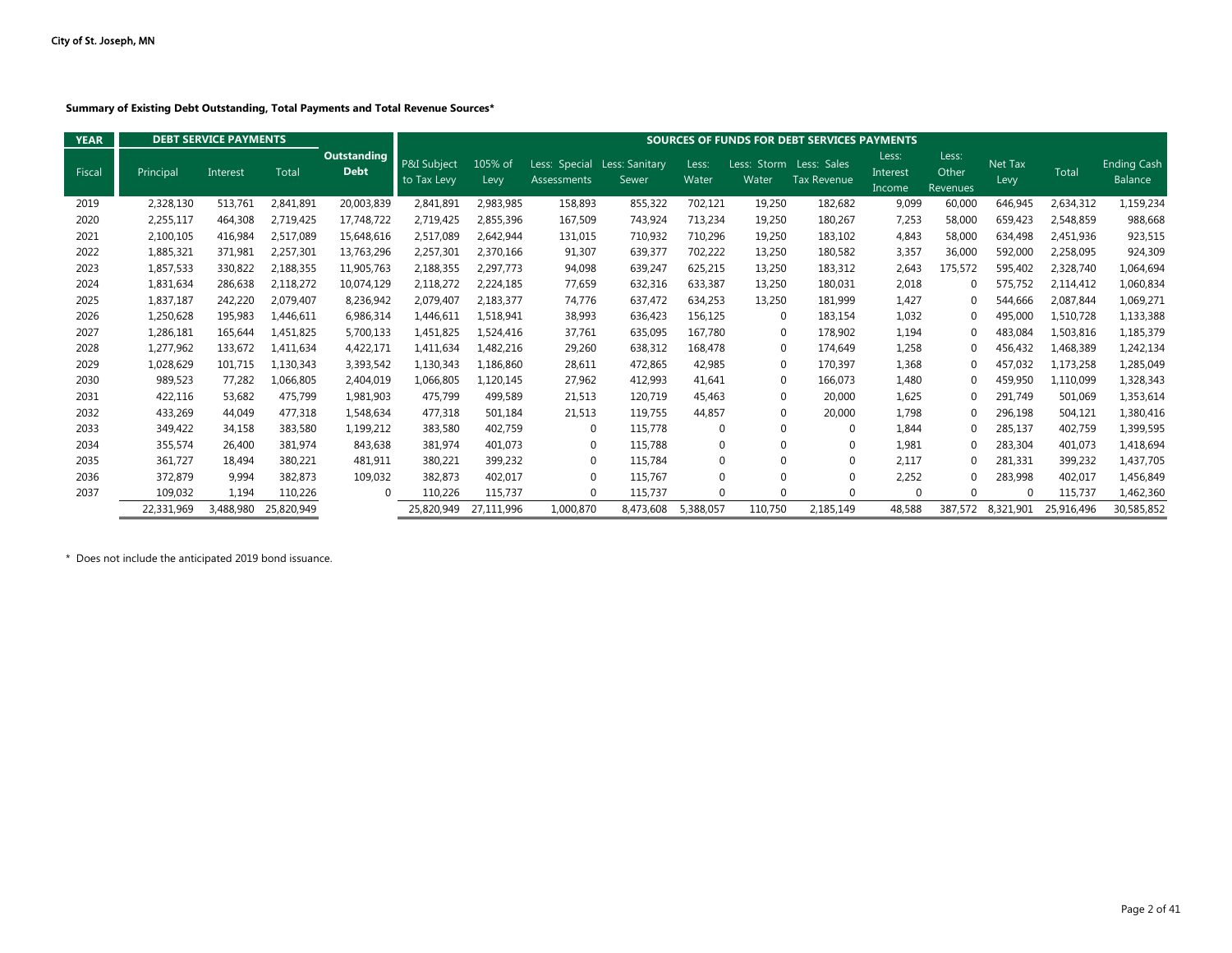#### **Summary of Debt Outstanding by Series and Portion (Includes the Anticipated 2019 Bond Issuance)**

| <b>Collection Year</b>                                                | 2019       | 2020        | 2021        | 2022        | 2023        | 2024        | 2025        | 2026      | 2027        | 2028         | 2029      |
|-----------------------------------------------------------------------|------------|-------------|-------------|-------------|-------------|-------------|-------------|-----------|-------------|--------------|-----------|
|                                                                       |            |             |             |             |             |             |             |           |             |              |           |
| G.O. Crossover Refunding Bonds, Series 2009A                          | 85,000     | 40,000      | 0           |             |             |             |             |           |             |              |           |
| G.O. Wastewater Revenue Bonds, Series 2009B                           | $\Omega$   |             |             |             |             |             |             |           |             |              |           |
| G.O. Wastewater Treatment Bonds, Series 2010                          | 2,759,729  | 2,530,203   | 2,296,726   | 2,059,071   | 1,817,126   | 1,571,117   | 1,320,592   | 1,065,663 | 806,219     | 542,146      | 273,444   |
| G.O. Sewer Revenue Bonds, Series 2010A                                | 20,000     | $\mathbf 0$ |             |             |             |             |             |           |             |              |           |
| G.O. Improvement Bonds, Series 2010B - Refunding Portion              | 135,000    | $\Omega$    |             |             |             |             |             |           |             |              |           |
| G.O. Improvement Bonds, Series 2010B - New Money Portion              | 350,000    | 295,000     | 240,000     | 185,000     | 125,000     | 65,000      | $\mathbf 0$ |           |             |              |           |
| G.O. Bonds, Series 2011A - Improvement Refunding Portion              | 275,000    | 140,000     | $\mathbf 0$ |             |             |             |             |           |             |              |           |
| G.O. Bonds, Series 2011A - Equipment Portion                          | 85,000     | 45,000      | $\Omega$    |             |             |             |             |           |             |              |           |
| G.O. Bonds, Series 2011A - System Portion                             | 50,000     | 25,000      | $\mathbf 0$ |             |             |             |             |           |             |              |           |
| G.O. Water Revenue Crossover Refunding Bonds, Series 2012A            | 3,350,000  | 2,875,000   | 2,390,000   | 1,895,000   | 1,390,000   | 865,000     | 325,000     | 225,000   | 115,000     | 0            |           |
| G.O. Bonds, Series 2013A - Improvement Portion                        | 235,000    | 190,000     | 145.000     | 100,000     | 50,000      | $\mathbf 0$ |             |           |             |              |           |
| G.O. Bonds, Series 2013A - Sewer Portion                              | 1,195,000  | 1,075,000   | 955,000     | 830,000     | 700,000     | 570,000     | 435,000     | 295,000   | 150,000     | $\mathbf{0}$ |           |
| G.O. Sewer Revenue Bonds, Series 2013B                                | 475,000    | 435,000     | 395,000     | 350,000     | 305,000     | 260,000     | 210,000     | 160,000   | 110,000     | 55,000       | $\Omega$  |
| G.O. Bonds, Series 2014A - Improvement Portion                        | 1,560,000  | 1,440,000   | 1,315,000   | 1,185,000   | 1,050,000   | 915,000     | 775,000     | 630.000   | 480,000     | 325,000      | 165,000   |
| G.O. Bonds, Series 2014A - System Portion                             | 495,000    | 460,000     | 425,000     | 390,000     | 355,000     | 320,000     | 285,000     | 250,000   | 210,000     | 170,000      | 130,000   |
| G.O. Bonds, Series 2015A - Improvement Portion                        | 365,000    | 305,000     | 245,000     | 185,000     | 125,000     | 65,000      | $\Omega$    |           |             |              |           |
| G.O. Bonds, Series 2015A - Equipment Portion                          | 35,000     | 0           |             |             |             |             |             |           |             |              |           |
| G.O. Tax Abatement Bonds, Series 2015B                                | 1,410,000  | 1,295,000   | 1,175,000   | 1,055,000   | 930,000     | 805,000     | 675,000     | 540,000   | 405,000     | 270,000      | 135,000   |
| G.O. Capital Improvement Plan Bonds, Series 2016A                     | 3,740,000  | 3,555,000   | 3,365,000   | 3,170,000   | 2,975,000   | 2,775,000   | 2,570,000   | 2,360,000 | 2,145,000   | 1,930,000    | 1,710,000 |
| G.O. Improvement Bonds, Series 2016B                                  | 640,000    | 590,000     | 540,000     | 490,000     | 440,000     | 390,000     | 340,000     | 290,000   | 240,000     | 190,000      | 140,000   |
| G.O. Capital Improvement Plan Bonds, Series 2017A                     | 252,000    | 210,000     | 168,000     | 126,000     | 84,000      | 42,000      | 0           |           |             |              |           |
| G.O. Bonds, Series 2017B - Improvement Portion                        | 274,000    | 239,000     | 204,000     | 170,000     | 136,000     | 102,000     | 68,000      | 34,000    | $\mathbf 0$ |              |           |
| G.O. Bonds, Series 2017B - System Portion                             | 211,000    | 140,000     | 70,000      | $\mathbf 0$ |             |             |             |           |             |              |           |
| City portion of St. Cloud Public 2017 Facilities Authority (PFA) Loan | 1,792,110  | 1,701,519   | 1,609,891   | 1,517,225   | 1,423,638   | 1,329,013   | 1,233,351   | 1,136,651 | 1,038,914   | 940,025      | 840,098   |
| G.O. Bonds, Series 2018A - Equipment Certificates                     | 215,000    | 163,000     | 110,000     | 56,000      | $\mathbf 0$ |             |             |           |             |              |           |
| G.O. Bonds, Series 2019A - PRELIMINARY NOT ISSUED                     | 4,500,000  | 4,045,000   | 3,590,000   | 3,135,000   | 2,685,000   | 2,235,000   | 1.785.000   | 1.335.000 | 890,000     | 445,000      | $\Omega$  |
| <b>Total</b>                                                          | 24,503,839 | 21,793,722  | 19,238,616  | 16,898,296  | 14,590,763  | 12,309,129  | 10,021,942  | 8,321,314 | 6,590,133   | 4,867,171    | 3.393.542 |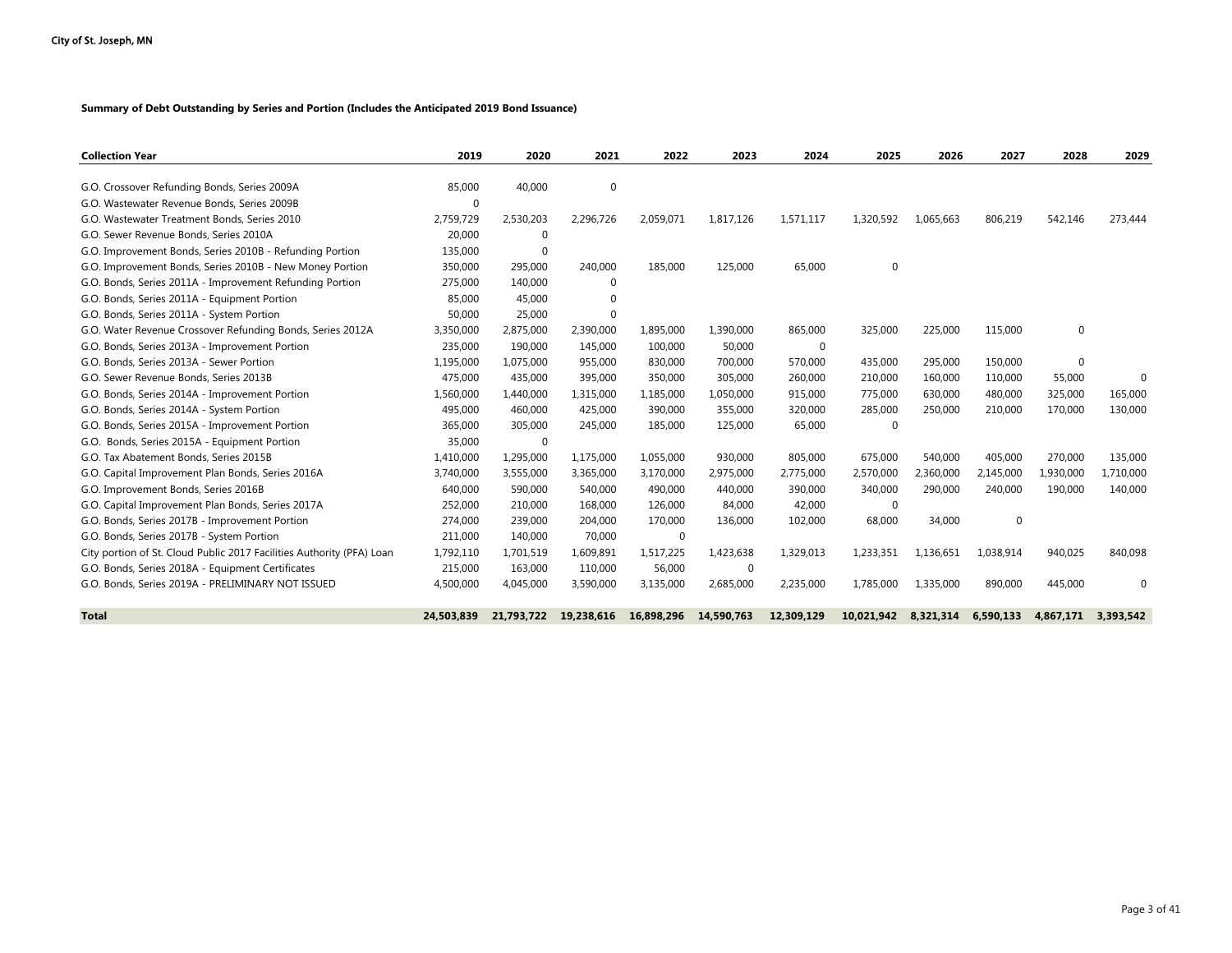#### **Summary of Debt Outstanding by Series and Portion (Includes the** *I*

| <b>Collection Year</b>                                                | 2030        | 2031      | 2032        | 2033      | 2034    | 2035    | 2036    | 2037 |
|-----------------------------------------------------------------------|-------------|-----------|-------------|-----------|---------|---------|---------|------|
| G.O. Crossover Refunding Bonds, Series 2009A                          |             |           |             |           |         |         |         |      |
| G.O. Wastewater Revenue Bonds, Series 2009B                           |             |           |             |           |         |         |         |      |
| G.O. Wastewater Treatment Bonds, Series 2010                          | $\mathbf 0$ |           |             |           |         |         |         |      |
| G.O. Sewer Revenue Bonds, Series 2010A                                |             |           |             |           |         |         |         |      |
| G.O. Improvement Bonds, Series 2010B - Refunding Portion              |             |           |             |           |         |         |         |      |
| G.O. Improvement Bonds, Series 2010B - New Money Portion              |             |           |             |           |         |         |         |      |
| G.O. Bonds, Series 2011A - Improvement Refunding Portion              |             |           |             |           |         |         |         |      |
| G.O. Bonds, Series 2011A - Equipment Portion                          |             |           |             |           |         |         |         |      |
| G.O. Bonds, Series 2011A - System Portion                             |             |           |             |           |         |         |         |      |
| G.O. Water Revenue Crossover Refunding Bonds, Series 2012A            |             |           |             |           |         |         |         |      |
| G.O. Bonds, Series 2013A - Improvement Portion                        |             |           |             |           |         |         |         |      |
| G.O. Bonds, Series 2013A - Sewer Portion                              |             |           |             |           |         |         |         |      |
| G.O. Sewer Revenue Bonds, Series 2013B                                |             |           |             |           |         |         |         |      |
| G.O. Bonds, Series 2014A - Improvement Portion                        | 0           |           |             |           |         |         |         |      |
| G.O. Bonds, Series 2014A - System Portion                             | 90,000      | 45,000    | $\mathbf 0$ |           |         |         |         |      |
| G.O. Bonds, Series 2015A - Improvement Portion                        |             |           |             |           |         |         |         |      |
| G.O. Bonds, Series 2015A - Equipment Portion                          |             |           |             |           |         |         |         |      |
| G.O. Tax Abatement Bonds, Series 2015B                                | 0           |           |             |           |         |         |         |      |
| G.O. Capital Improvement Plan Bonds, Series 2016A                     | 1,485,000   | 1,255,000 | 1,015,000   | 770,000   | 520,000 | 265,000 | 0       |      |
| G.O. Improvement Bonds, Series 2016B                                  | 90,000      | 45,000    | $\mathbf 0$ |           |         |         |         |      |
| G.O. Capital Improvement Plan Bonds, Series 2017A                     |             |           |             |           |         |         |         |      |
| G.O. Bonds, Series 2017B - Improvement Portion                        |             |           |             |           |         |         |         |      |
| G.O. Bonds, Series 2017B - System Portion                             |             |           |             |           |         |         |         |      |
| City portion of St. Cloud Public 2017 Facilities Authority (PFA) Loan | 739.019     | 636.903   | 533,634     | 429,212   | 323.638 | 216,911 | 109,032 | (0)  |
| G.O. Bonds, Series 2018A - Equipment Certificates                     |             |           |             |           |         |         |         |      |
| G.O. Bonds, Series 2019A - PRELIMINARY NOT ISSUED                     |             |           |             |           |         |         |         |      |
|                                                                       |             |           |             |           |         |         |         |      |
| <b>Total</b>                                                          | 2.404.019   | 1.981.903 | 1,548,634   | 1,199,212 | 843.638 | 481,911 | 109.032 | (0)  |

#### *Continued from prior page*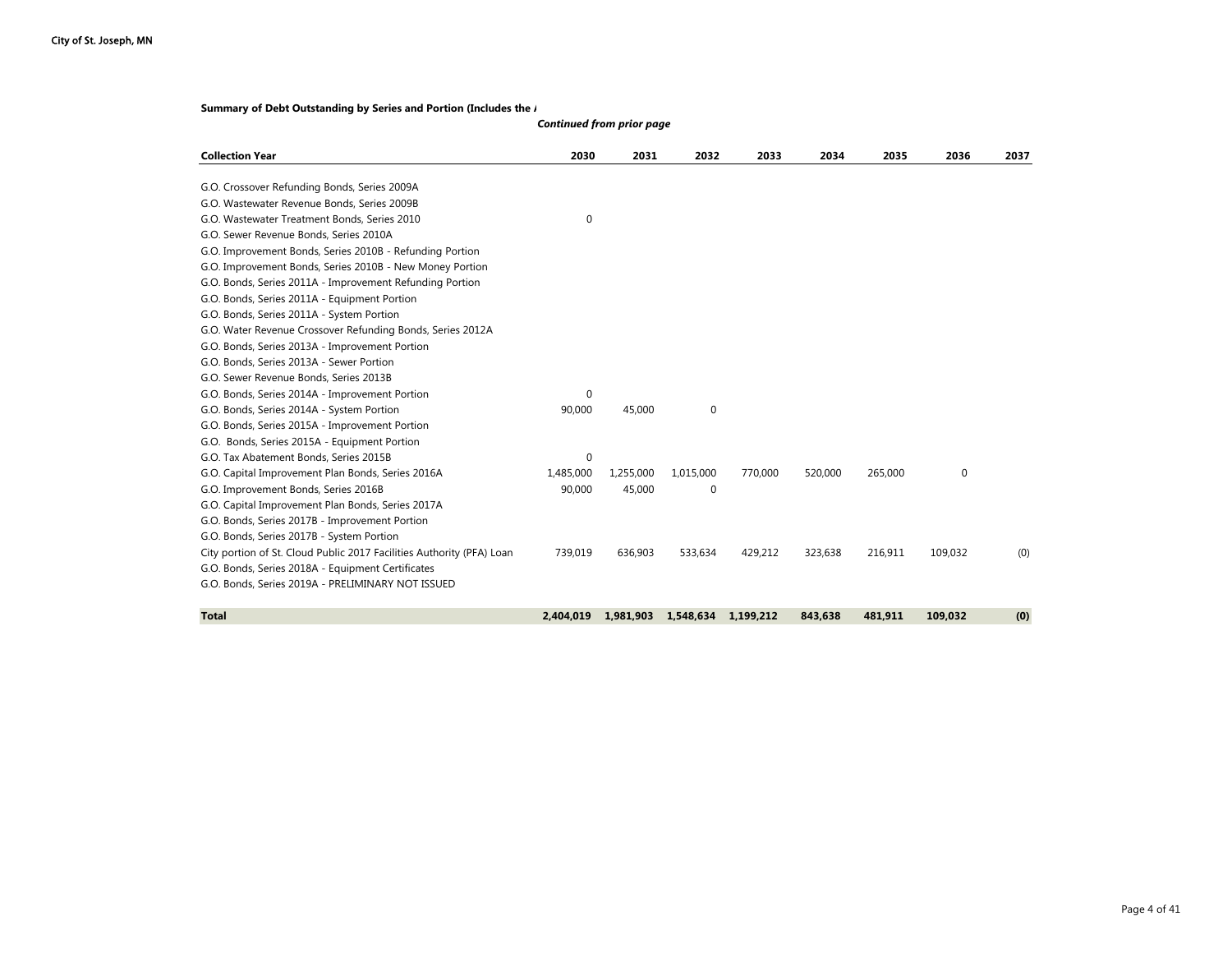#### **Summary of Tax Levy for Debt Service**

| <b>Collection Year</b>                                                | 2019     | 2020        | 2021        | 2022     | 2023     | 2024     | 2025     | 2026        | 2027     | 2028     | 2029     | 2030     |
|-----------------------------------------------------------------------|----------|-------------|-------------|----------|----------|----------|----------|-------------|----------|----------|----------|----------|
| G.O. Crossover Refunding Bonds, Series 2009A                          | 0        | 0           | $\Omega$    | 0        | $\Omega$ |          | $\Omega$ | 0           | 0        | 0        | 0        | $\Omega$ |
| G.O. Wastewater Revenue Bonds, Series 2009B                           |          | 0           | 0           | $\Omega$ |          |          |          | $\Omega$    | 0        | $\Omega$ | 0        |          |
| G.O. Wastewater Treatment Bonds, Series 2010                          | ∩        | $\Omega$    | $\Omega$    | $\Omega$ | $\Omega$ | $\Omega$ | $\Omega$ | $\Omega$    | $\Omega$ | $\Omega$ | $\Omega$ | $\Omega$ |
| G.O. Sewer Revenue Bonds, Series 2010A                                |          | $\Omega$    | $\Omega$    | $\Omega$ |          |          |          |             | Ω        | $\Omega$ | 0        |          |
| G.O. Improvement Bonds, Series 2010B - Refunding Portion              | 40,000   | 45,000      | $\Omega$    | $\Omega$ | $\Omega$ |          | ∩        | 0           | U        | $\Omega$ | 0        | $\Omega$ |
| G.O. Improvement Bonds, Series 2010B - New Money Portion              | 6,000    | 10,000      | 15,000      | 15,000   | 15,000   | 20,000   | 20,000   | 0           | 0        | $\Omega$ | 0        |          |
| G.O. Bonds, Series 2011A - Improvement Refunding Portion              | 55,000   | 60,000      | 65,000      | $\Omega$ | $\Omega$ | $\Omega$ | ∩        | 0           | 0        | 0        | 0        | $\Omega$ |
| G.O. Bonds, Series 2011A - Equipment Portion                          | 20,445   | 24,000      | 24,000      | $\Omega$ |          |          |          | $\Omega$    | 0        | $\Omega$ | 0        |          |
| G.O. Bonds, Series 2011A - System Portion                             | $\Omega$ | $\Omega$    | $\Omega$    | $\Omega$ |          |          |          | $\Omega$    | 0        | $\Omega$ | 0        | $\Omega$ |
| G.O. Water Revenue Crossover Refunding Bonds, Series 2012A            | 0        | $\Omega$    | $\Omega$    | $\Omega$ | $\Omega$ |          |          | 0           | 0        | 0        | 0        |          |
| G.O. Bonds, Series 2013A - Improvement Portion                        | 15,000   | 25,000      | 35,000      | 40,000   | 40,000   | 40,000   | $\Omega$ | $\Omega$    | $\Omega$ | $\Omega$ | $\Omega$ | $\Omega$ |
| G.O. Bonds, Series 2013A - Sewer Portion                              | $\Omega$ | $\Omega$    | $\Omega$    | $\Omega$ | $\Omega$ |          |          |             | Ω        | $\Omega$ | 0        |          |
| G.O. Sewer Revenue Bonds, Series 2013B                                | n        | $\Omega$    | $\Omega$    | $\Omega$ | $\Omega$ |          |          | $\Omega$    | ∩        | $\Omega$ | U        |          |
| G.O. Bonds, Series 2014A - Improvement Portion                        | 90,000   | 105,000     | 125,000     | 135,000  | 130.671  | 152.000  | 155,000  | 155,000     | 155,000  | 160,000  | 160,000  | 163,000  |
| G.O. Bonds, Series 2014A - System Portion                             | 22,500   | $\mathbf 0$ | 0           | 0        | $\Omega$ |          | $\Omega$ | 0           | Ω        | $\Omega$ | 0        | $\Omega$ |
| G.O. Bonds, Series 2015A - Improvement Portion                        | 15,000   | 20,000      | 20,000      | 25,000   | 30,000   | 35,000   | 40.000   |             | $\Omega$ | $\Omega$ | U        |          |
| G.O. Bonds, Series 2015A - Equipment Portion                          | 36,000   | 35,000      | $\mathbf 0$ | $\Omega$ | $\Omega$ | $\Omega$ | $\Omega$ |             |          | $\Omega$ |          |          |
| G.O. Tax Abatement Bonds, Series 2015B                                | $\Omega$ | $\Omega$    | $\Omega$    | $\Omega$ | $\Omega$ | $\Omega$ | $\Omega$ | $\Omega$    | $\Omega$ | $\Omega$ | 0        |          |
| G.O. Capital Improvement Plan Bonds, Series 2016A                     | 270,000  | 252,423     | 262,998     | 290,000  | 282,731  | 283,752  | 284,666  | 295,000     | 286,084  | 281,432  | 282,032  | 281,950  |
| G.O. Improvement Bonds, Series 2016B                                  | 5,000    | 5,000       | 10,000      | 10,000   | 15,000   | 15,000   | 15,000   | 15,000      | 15,000   | 15,000   | 15,000   | 15,000   |
| G.O. Capital Improvement Plan Bonds, Series 2017A                     | $\Omega$ | $\Omega$    | $\Omega$    | $\Omega$ | $\Omega$ | $\Omega$ | $\Omega$ | $\mathbf 0$ | $\Omega$ | $\Omega$ | $\Omega$ | $\Omega$ |
| G.O. Bonds, Series 2017B - Improvement Portion                        | 15,000   | 20,000      | 20,000      | 20,000   | 25,000   | 30,000   | 30.000   | 30,000      | 27.000   | 0        | 0        | $\Omega$ |
| G.O. Bonds, Series 2017B - System Portion                             | $\Omega$ | $\Omega$    | $\Omega$    | $\Omega$ | $\Omega$ | $\Omega$ | $\cap$   | $\Omega$    | U        | $\Omega$ | 0        | $\Omega$ |
| City portion of St. Cloud Public 2017 Facilities Authority (PFA) Loan | 0        |             |             |          |          |          |          |             |          |          |          |          |
| G.O. Bonds, Series 2018A - Equipment Certificates                     | 57,000   | 58,000      | 57,500      | 57,000   | 57,000   |          |          | 0           |          |          | U        |          |
| G.O. Bonds, Series 2019A - PRELIMINARY NOT ISSUED                     | 0        | 91,886      | 82,749      | 89,885   | 91,535   | 98,294   | 104,822  | 110,880     | 111.221  | 116.456  | 120.995  |          |
| <b>Total</b>                                                          | 646.945  | 751.309     | 717.247     | 681.885  | 686.937  | 674.046  | 649,488  | 605,880     | 594,305  | 572.888  | 578.028  | 459.950  |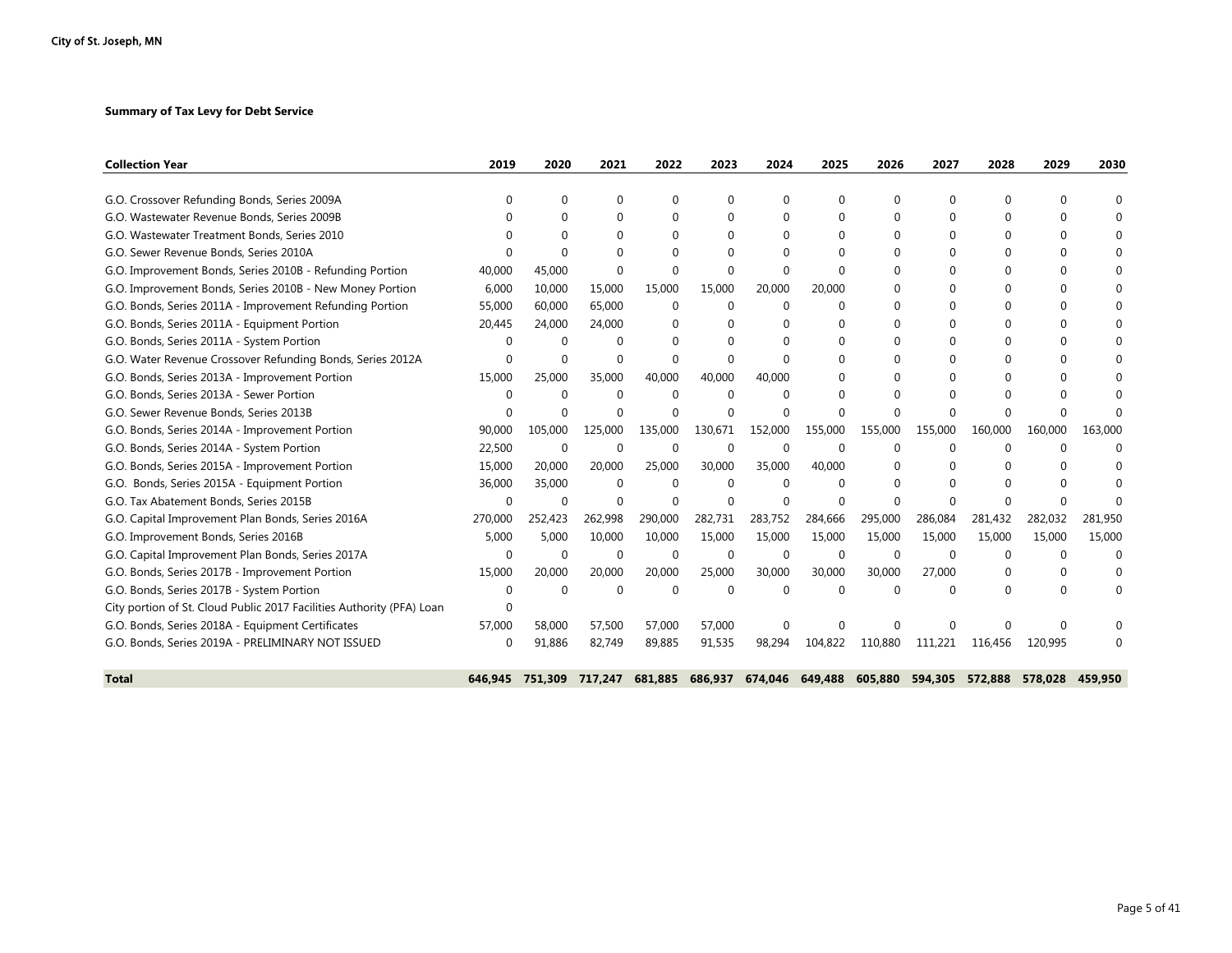#### **Summary of Tax Levy for Debt Service**

| <b>Collection Year</b>                                                | 2031    | 2032        | 2033        | 2034        | 2035        | 2036     | 2037     |
|-----------------------------------------------------------------------|---------|-------------|-------------|-------------|-------------|----------|----------|
| G.O. Crossover Refunding Bonds, Series 2009A                          | 0       | $\Omega$    | 0           | $\Omega$    | 0           | $\Omega$ | 0        |
| G.O. Wastewater Revenue Bonds, Series 2009B                           | 0       | 0           | 0           | 0           | 0           | $\Omega$ | 0        |
| G.O. Wastewater Treatment Bonds, Series 2010                          | 0       | 0           | 0           | 0           | 0           | 0        | 0        |
| G.O. Sewer Revenue Bonds, Series 2010A                                | 0       | 0           | 0           | 0           | 0           | 0        | 0        |
| G.O. Improvement Bonds, Series 2010B - Refunding Portion              | 0       | 0           | 0           | 0           | 0           | 0        | 0        |
| G.O. Improvement Bonds, Series 2010B - New Money Portion              | 0       | 0           | 0           | 0           | 0           | 0        | 0        |
| G.O. Bonds, Series 2011A - Improvement Refunding Portion              | 0       | $\Omega$    | 0           | 0           | 0           | $\Omega$ | 0        |
| G.O. Bonds, Series 2011A - Equipment Portion                          | 0       | $\Omega$    | 0           | 0           | 0           | 0        | 0        |
| G.O. Bonds, Series 2011A - System Portion                             | 0       | 0           | 0           | 0           | 0           | 0        | 0        |
| G.O. Water Revenue Crossover Refunding Bonds, Series 2012A            | 0       | 0           | 0           | 0           | 0           | 0        | 0        |
| G.O. Bonds, Series 2013A - Improvement Portion                        | 0       | 0           | 0           | 0           | 0           | 0        | 0        |
| G.O. Bonds, Series 2013A - Sewer Portion                              | 0       | 0           | 0           | 0           | 0           | 0        | 0        |
| G.O. Sewer Revenue Bonds, Series 2013B                                | 0       | 0           | 0           | 0           | 0           | 0        | 0        |
| G.O. Bonds, Series 2014A - Improvement Portion                        | 0       | 0           | $\Omega$    | 0           | 0           | 0        | 0        |
| G.O. Bonds, Series 2014A - System Portion                             | 0       | $\Omega$    | 0           | 0           | $\Omega$    | 0        | 0        |
| G.O. Bonds, Series 2015A - Improvement Portion                        | 0       | 0           | $\Omega$    | $\Omega$    | 0           | 0        | 0        |
| G.O. Bonds, Series 2015A - Equipment Portion                          | 0       | 0           | $\mathbf 0$ | 0           | 0           | $\Omega$ | 0        |
| G.O. Tax Abatement Bonds, Series 2015B                                | 0       | 0           | 0           | $\Omega$    | 0           | $\Omega$ | 0        |
| G.O. Capital Improvement Plan Bonds, Series 2016A                     | 281,749 | 286,198     | 285,137     | 283,304     | 281,331     | 283,998  | 0        |
| G.O. Improvement Bonds, Series 2016B                                  | 10,000  | 10,000      | 0           | $\mathbf 0$ | $\mathbf 0$ | $\Omega$ | 0        |
| G.O. Capital Improvement Plan Bonds, Series 2017A                     | 0       | $\Omega$    | 0           | 0           | 0           | 0        | 0        |
| G.O. Bonds, Series 2017B - Improvement Portion                        | 0       | $\Omega$    | $\Omega$    | $\Omega$    | 0           | $\Omega$ | 0        |
| G.O. Bonds, Series 2017B - System Portion                             | 0       | $\Omega$    | 0           | 0           | 0           | 0        | 0        |
| City portion of St. Cloud Public 2017 Facilities Authority (PFA) Loan |         |             |             |             |             |          |          |
| G.O. Bonds, Series 2018A - Equipment Certificates                     | 0       | $\mathbf 0$ | $\mathbf 0$ | $\mathbf 0$ | $\mathbf 0$ | $\Omega$ | 0        |
| G.O. Bonds, Series 2019A - PRELIMINARY NOT ISSUED                     |         |             |             |             |             |          |          |
| <b>Total</b>                                                          | 291.749 | 296,198     | 285.137     | 283,304     | 281.331     | 283,998  | $\bf{0}$ |

*Continued from prior page*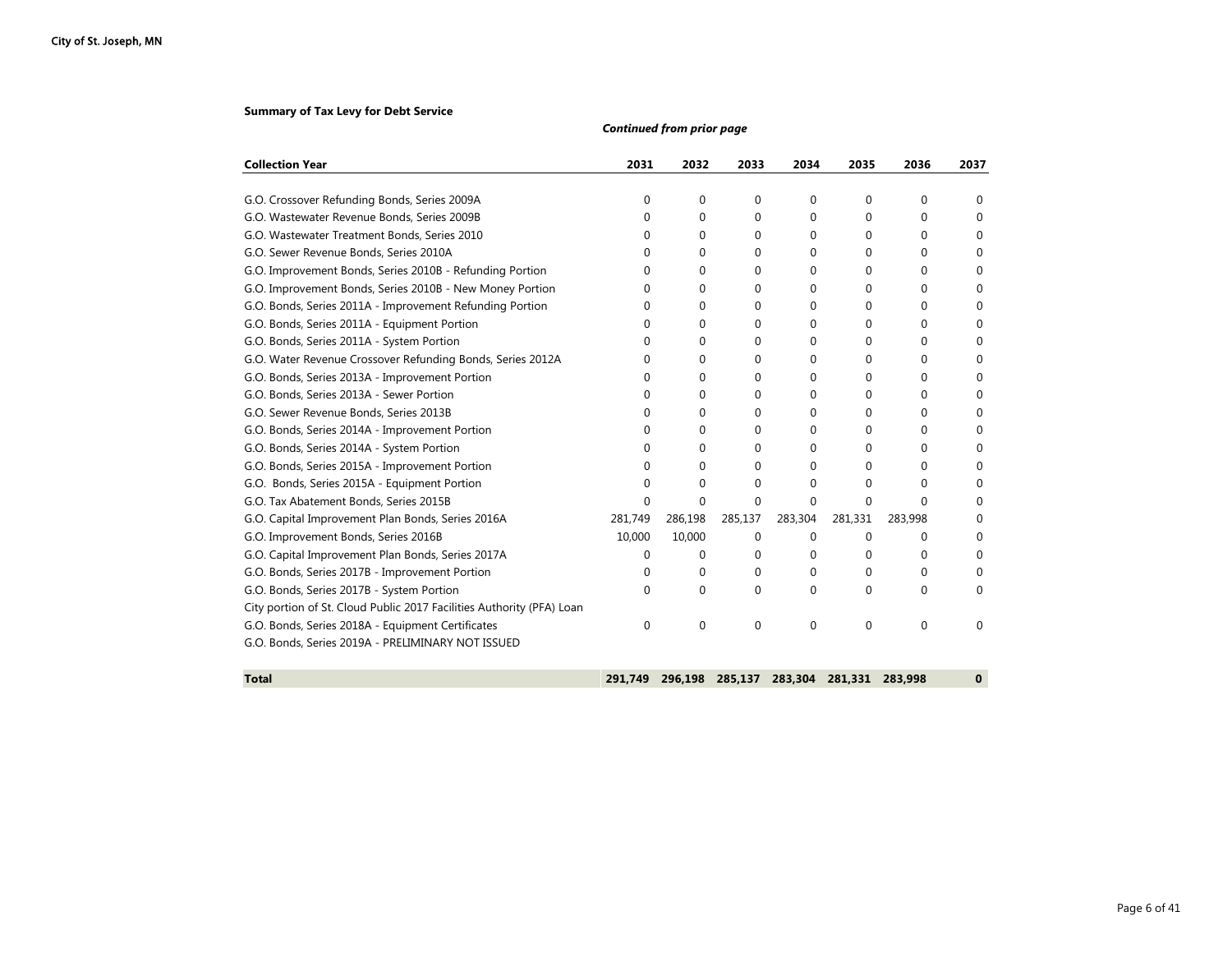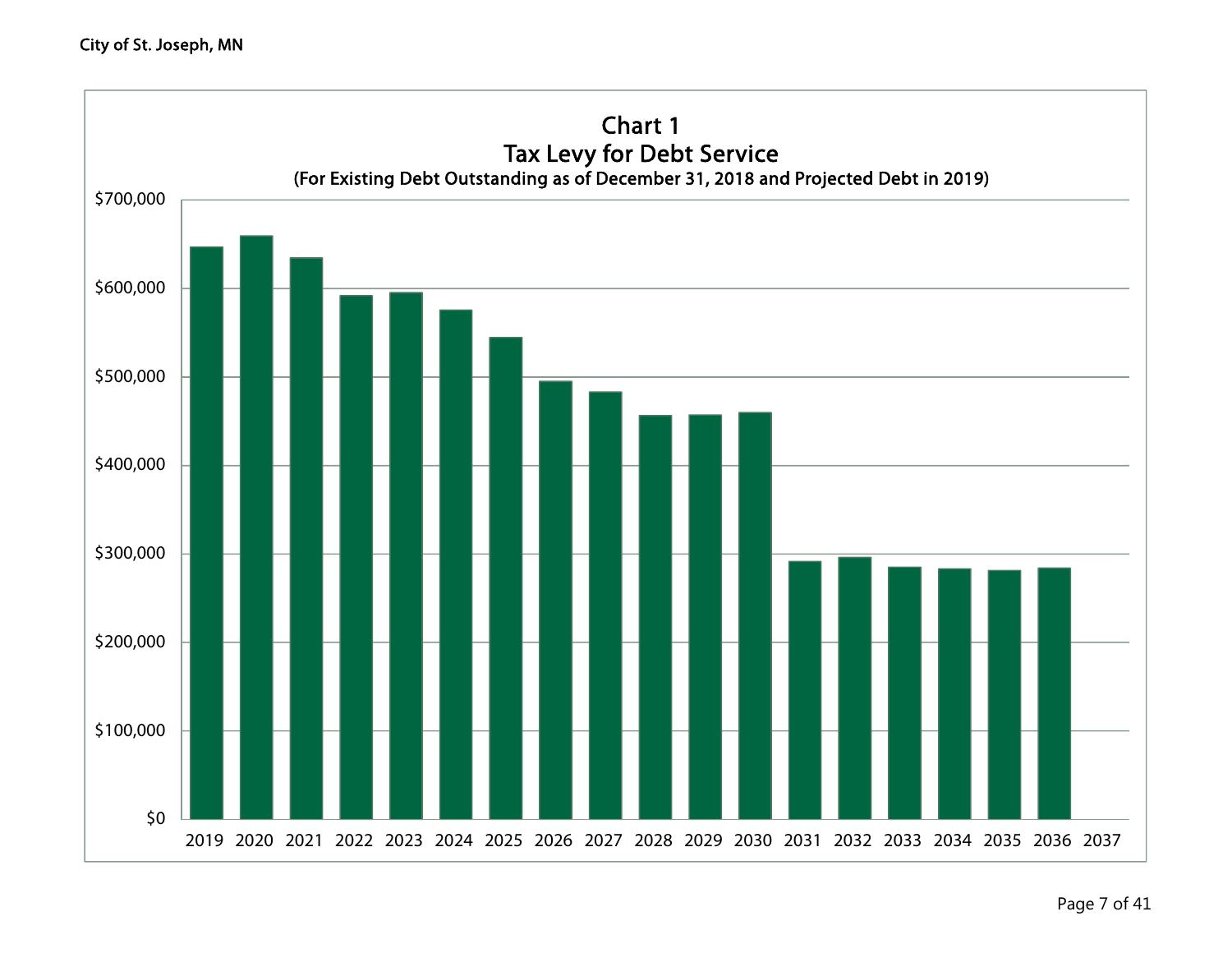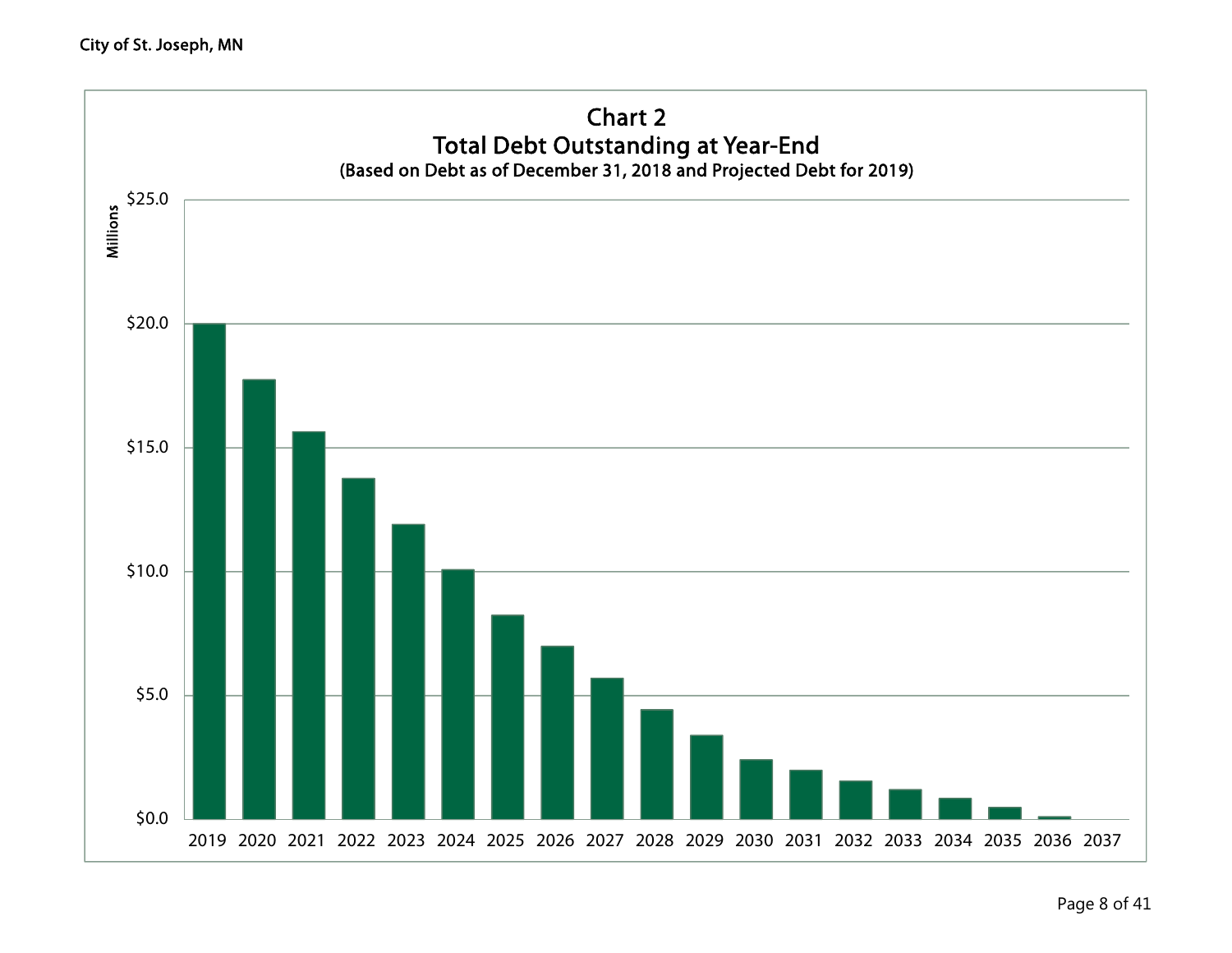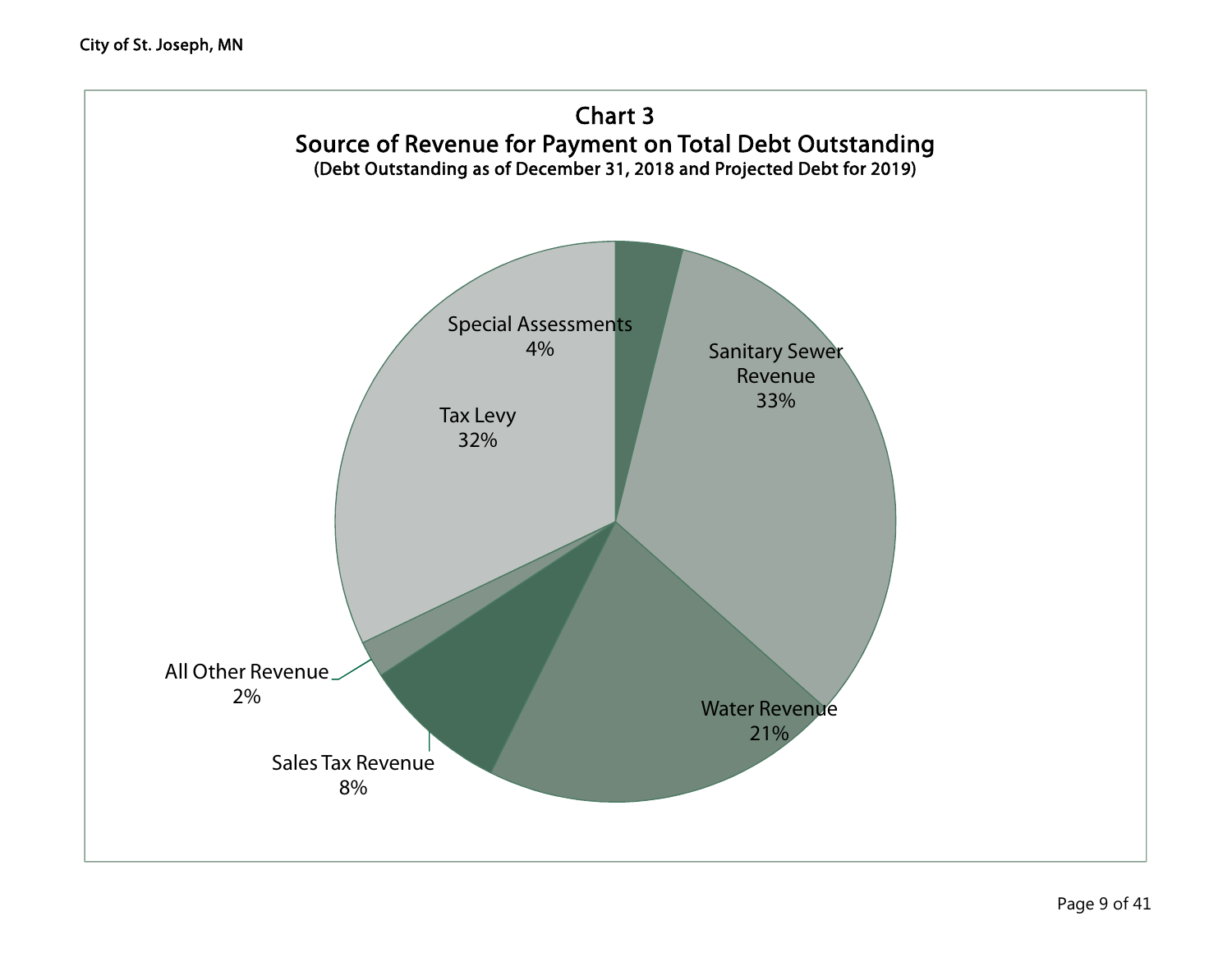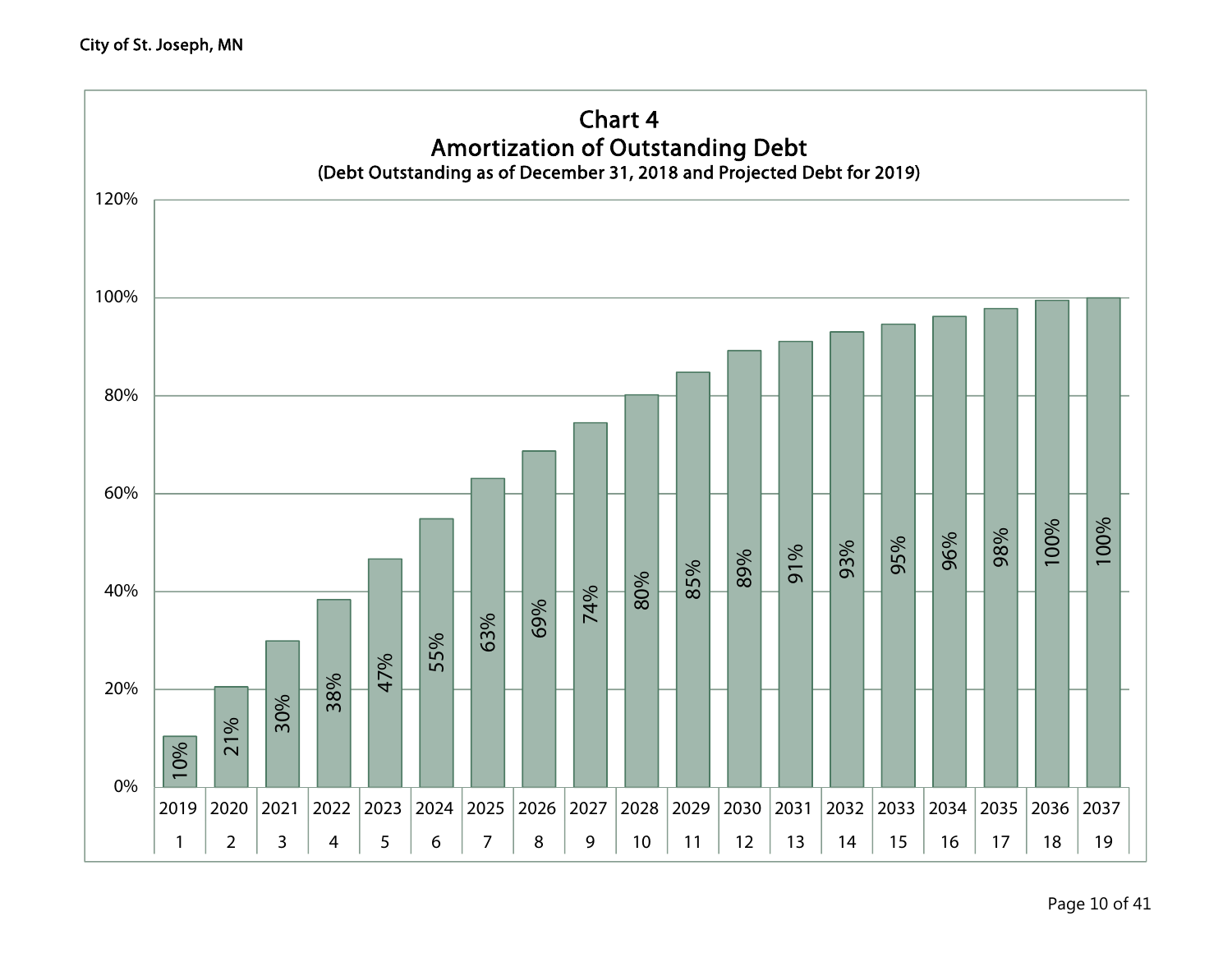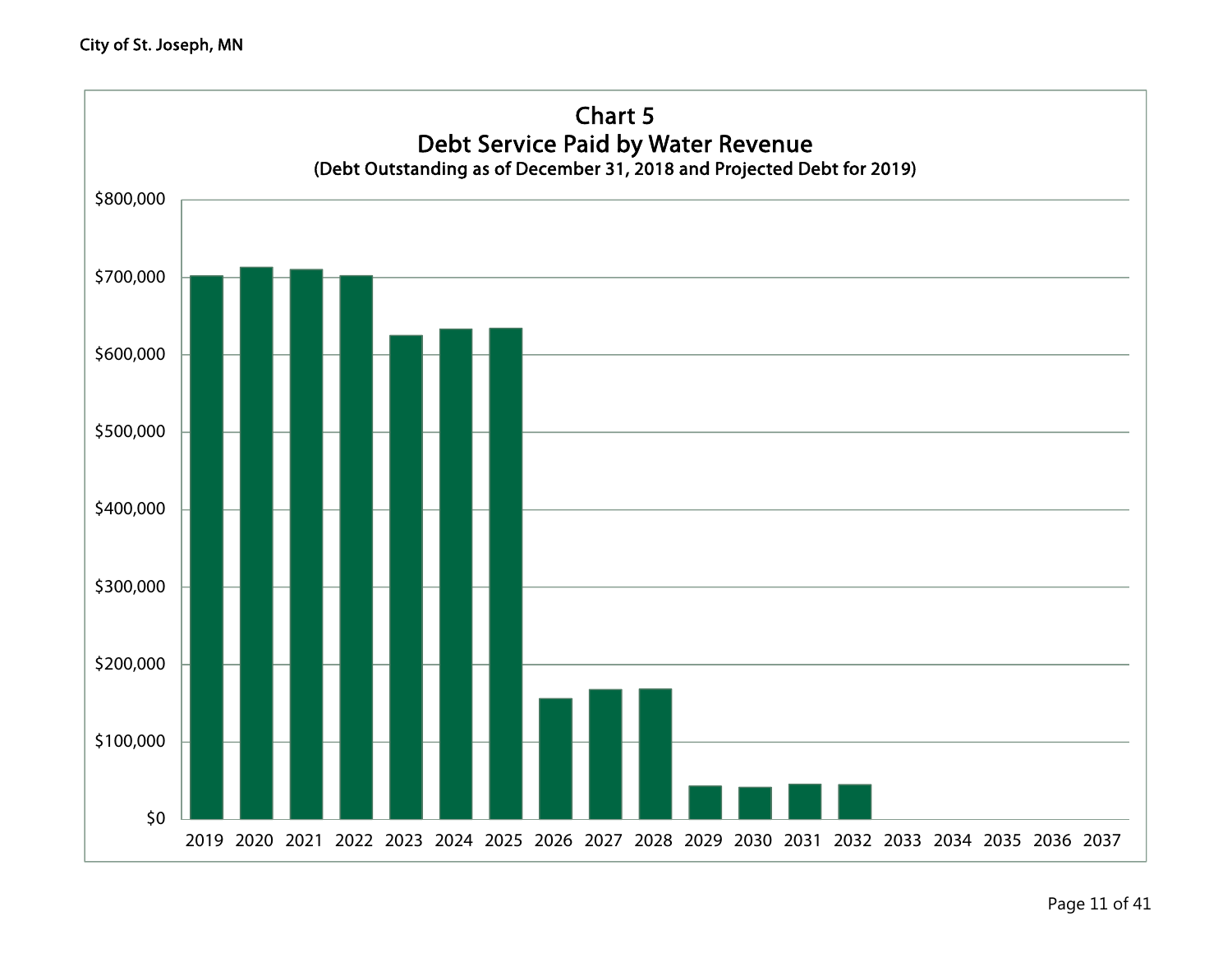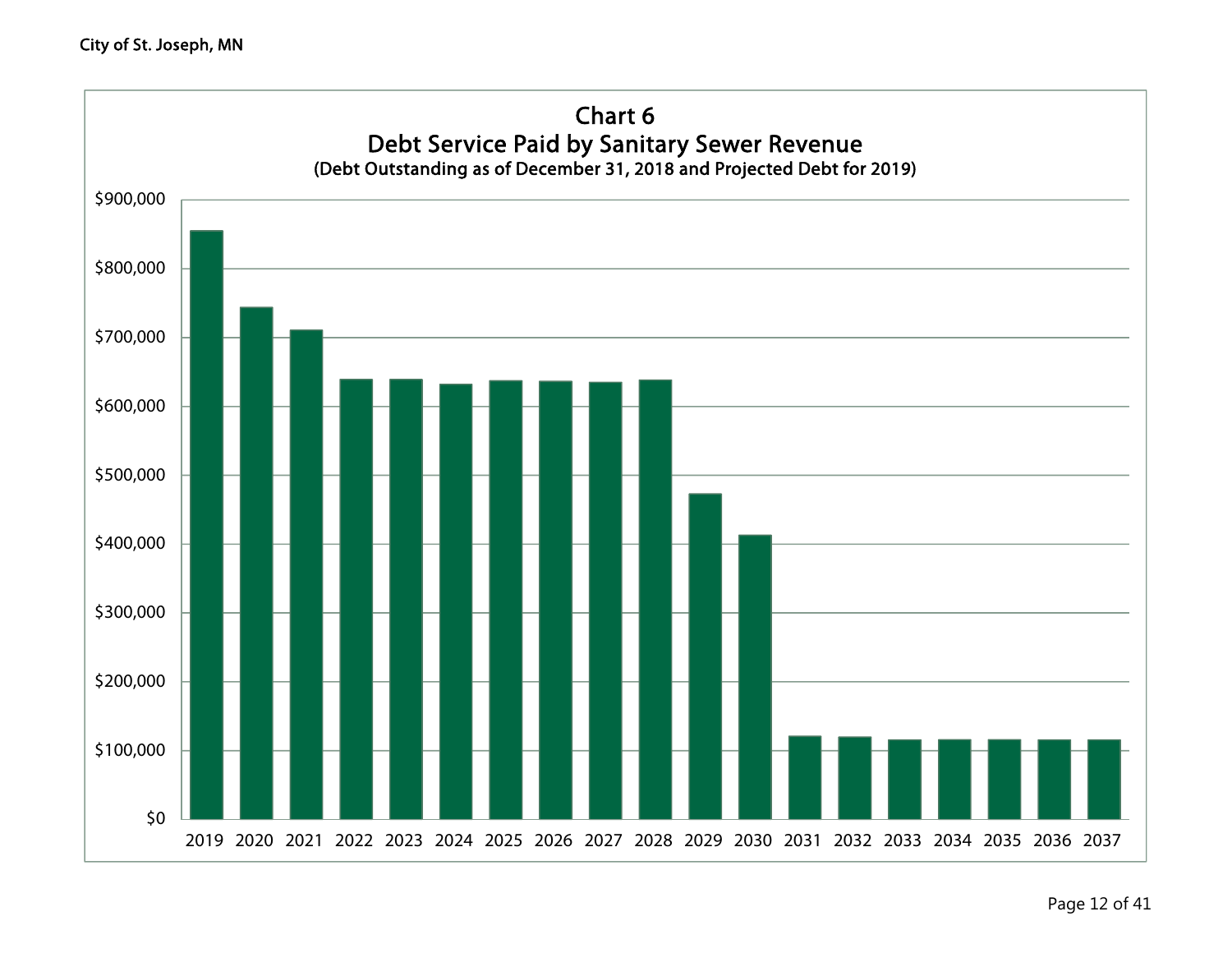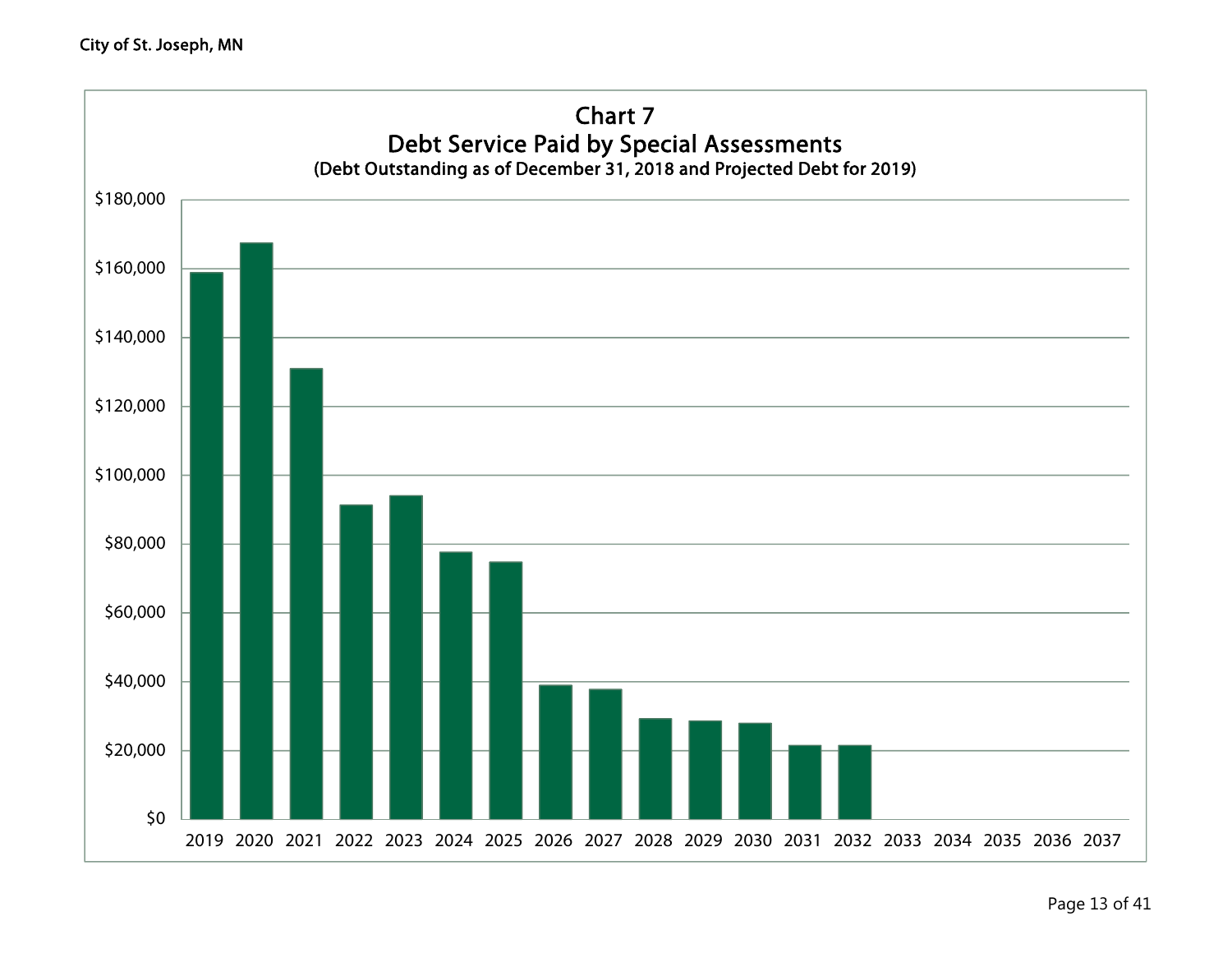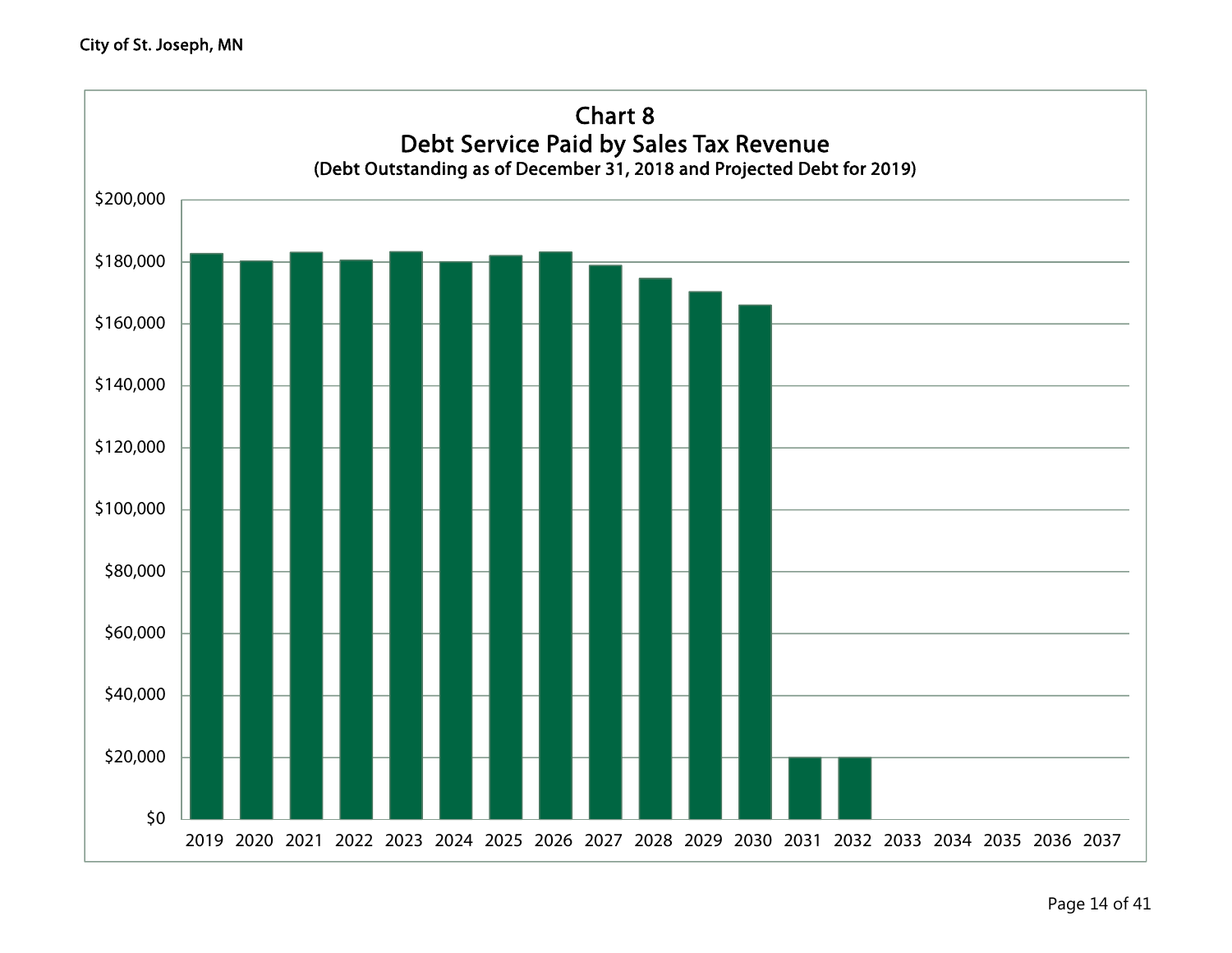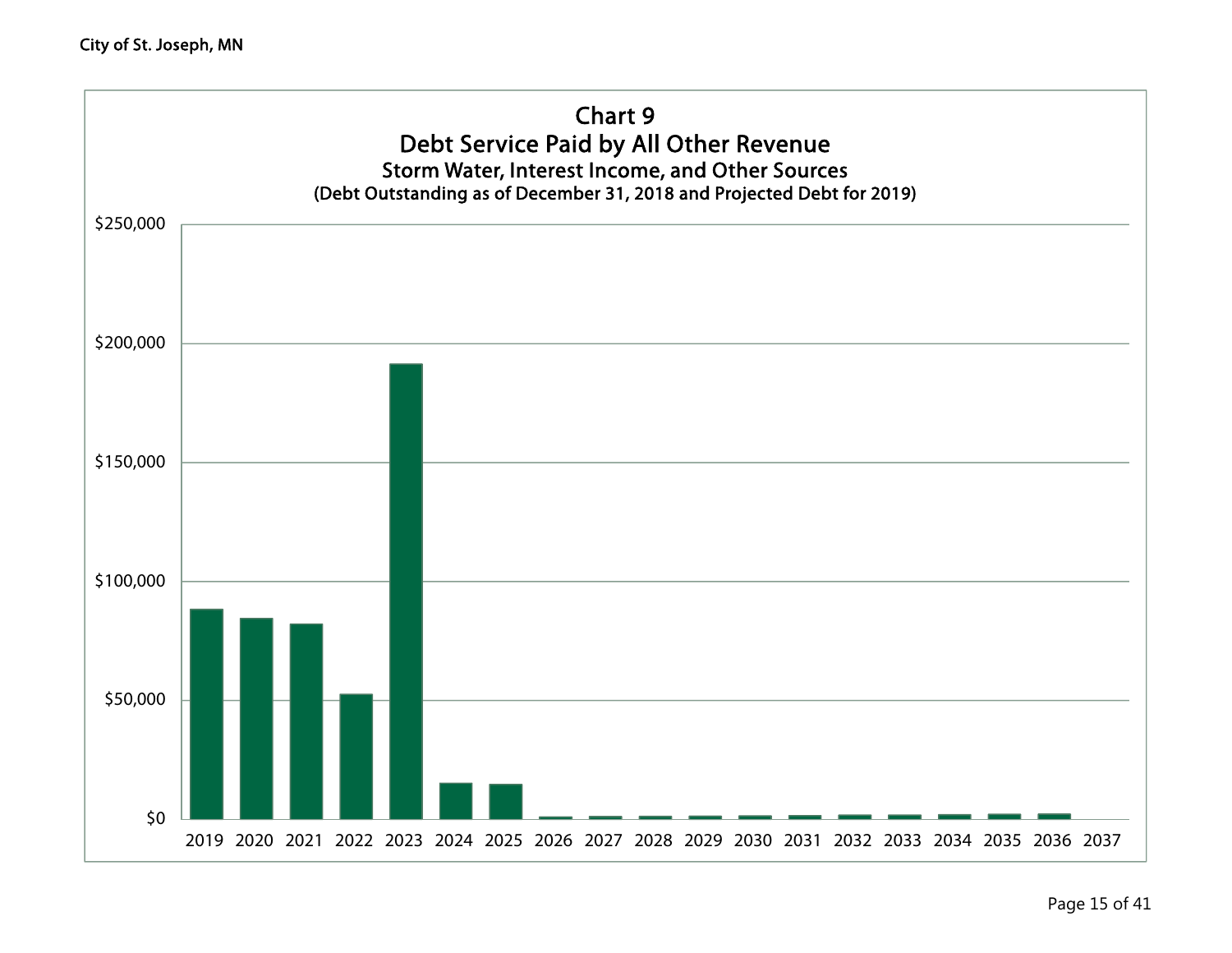| <b>Purpose:</b>         | G.O. Crossover Refunding Bonds, Series 2009A                                                    |
|-------------------------|-------------------------------------------------------------------------------------------------|
|                         | (i) Crossover refund the City's G.O. Sewer Revenue Bonds of 2001.                               |
|                         | (ii) Crossover refund the City's G.O. Improvement Bonds of 2002 (This portion matured 12/1/17). |
| <b>City Fund:</b>       | 602                                                                                             |
| Dated:                  | 03/01/09                                                                                        |
| <b>Original Amount:</b> | \$455,000                                                                                       |
| Mature:                 | December 1                                                                                      |
| Outstanding:            | \$130,000                                                                                       |
| Call:                   | December 1, 2016                                                                                |
| <b>Final Maturity:</b>  | December 1, 2021                                                                                |

|                    |           |        | <b>DEBT SERVICE PAYMENTS</b> |               |                                                 | SOURCES OF FUNDS FOR DEBT SERVICES PAYMENTS |                                     |                            |                |                      |                               |                             |                         |              |         |                           |  |
|--------------------|-----------|--------|------------------------------|---------------|-------------------------------------------------|---------------------------------------------|-------------------------------------|----------------------------|----------------|----------------------|-------------------------------|-----------------------------|-------------------------|--------------|---------|---------------------------|--|
| Year Principal Due | Principal | Rates  | Interest                     | Tota          | P&I<br>Subject to Subject to<br><b>Tax Levy</b> | 105%<br><b>Tax Levy</b>                     | Less: Special<br><b>Assessments</b> | Less:<br>Sanitary<br>Sewer | Less:<br>Water | Less: Storm<br>Water | Less:<br>Sales Tax<br>Revenue | Less:<br>Interest<br>Income | Less: Other<br>Revenues | Net Tax Levy | Total   | Ending<br>Cash<br>Balance |  |
| 2019               | 45,000    | 3.850% | 5,005                        | 50,005        | 50,005                                          | 52,505                                      | 0                                   | 52,505                     |                |                      |                               |                             | 0                       |              | 52,505  | 3,500                     |  |
| 2020               | 45,000    | 3.850% | 3,273                        | 48,273        | 48,273                                          | 50,686                                      | 0                                   | 50,686                     |                |                      |                               |                             | 0                       |              | 50,686  | 5,914                     |  |
| 2021               | 40,000    | 3.850% | 1,540                        | 41,540        | 41,540                                          | 43,617                                      | 0                                   | 43,617                     |                |                      |                               |                             |                         |              | 43,617  | 7,991                     |  |
| Total              | 130,000   |        |                              | 9,818 139,818 | 139,818                                         | 146,808                                     | $\Omega$                            | 146,808                    |                |                      |                               |                             |                         |              | 146,808 |                           |  |

#### NOTES

1 Investment income will accrue to the Sewer Fund.

2 Pledge net revenues sufficient to pay 105% of debt service.

3 The Bonds are reported as a liability of the Sewer Fund.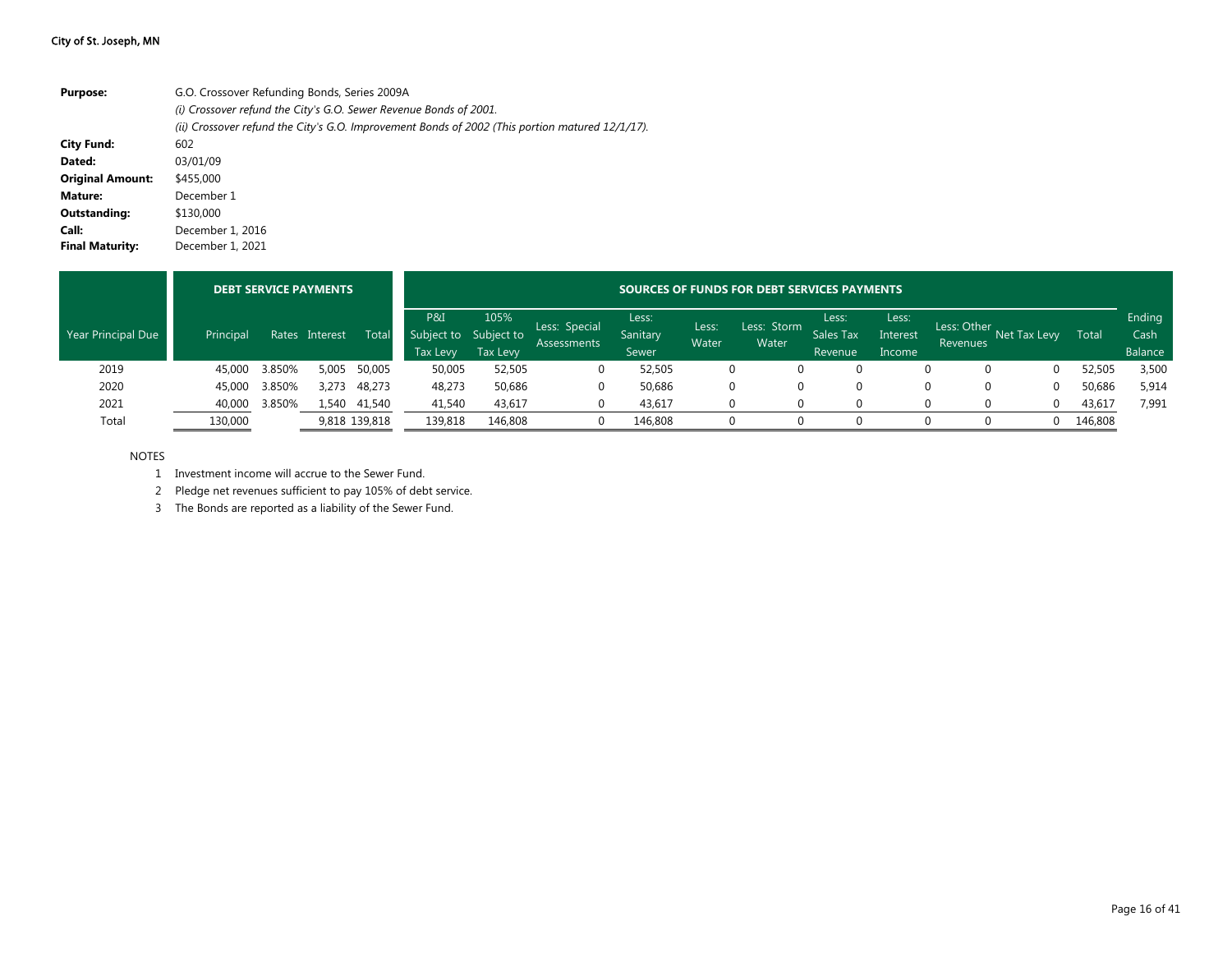| <b>Purpose:</b>         | G.O. Wastewater Revenue Bonds, Series 2009B                                                                                      |
|-------------------------|----------------------------------------------------------------------------------------------------------------------------------|
|                         | Finance the City's portion of the metro interceptor repair project, the lower pan, Lincoln Avenue and the Tri-City lift station. |
|                         | SIS Phases   & II                                                                                                                |
| <b>City Fund:</b>       | 602                                                                                                                              |
| Dated:                  | 10/26/09                                                                                                                         |
| <b>Original Amount:</b> | \$835,000                                                                                                                        |
| <b>Mature:</b>          | August 1                                                                                                                         |
| <b>Outstanding:</b>     | \$95,000                                                                                                                         |
| Call:                   | August 1, 2017                                                                                                                   |
| <b>Final Maturity:</b>  | August 1, 2019                                                                                                                   |

|                    |           |        | <b>DEBT SERVICE PAYMENTS</b> |              |                 | <b>SOURCES OF FUNDS FOR DEBT SERVICES PAYMENTS</b> |                                     |                                   |                |       |                                        |                             |                         |              |         |                           |  |
|--------------------|-----------|--------|------------------------------|--------------|-----------------|----------------------------------------------------|-------------------------------------|-----------------------------------|----------------|-------|----------------------------------------|-----------------------------|-------------------------|--------------|---------|---------------------------|--|
| Year Principal Due | Principal | Rates  | Interest                     | <b>Total</b> | P&I<br>Tax Levy | 105%<br>Subject to Subject to<br><b>Tax Levy</b>   | Less: Special<br><b>Assessments</b> | Less:<br><b>Sanitary</b><br>Sewer | Less:<br>Water | Water | Less: Storm Less: Sales<br>Tax Revenue | Less:<br>Interest<br>Income | Less: Other<br>Revenues | Net Tax Levy | Total   | Ending<br>Cash<br>Balance |  |
| 2019               | 95,000    | 4.000% | 3.800                        | 98,800       | 98,800          | 103,740                                            |                                     | 103,740                           |                |       |                                        |                             |                         | 0            | 103,740 | 4,940                     |  |
| Total              | 95,000    |        | 3,800                        | 98,800       | 98,800          | 103.740                                            |                                     | 103.740                           |                |       |                                        |                             |                         | $\Omega$     | 103,740 |                           |  |

NOTES

1 The Bonds are reported as a liability of the Sewer Fund.

2 Pledge net revenues sufficient to pay 105% of debt service.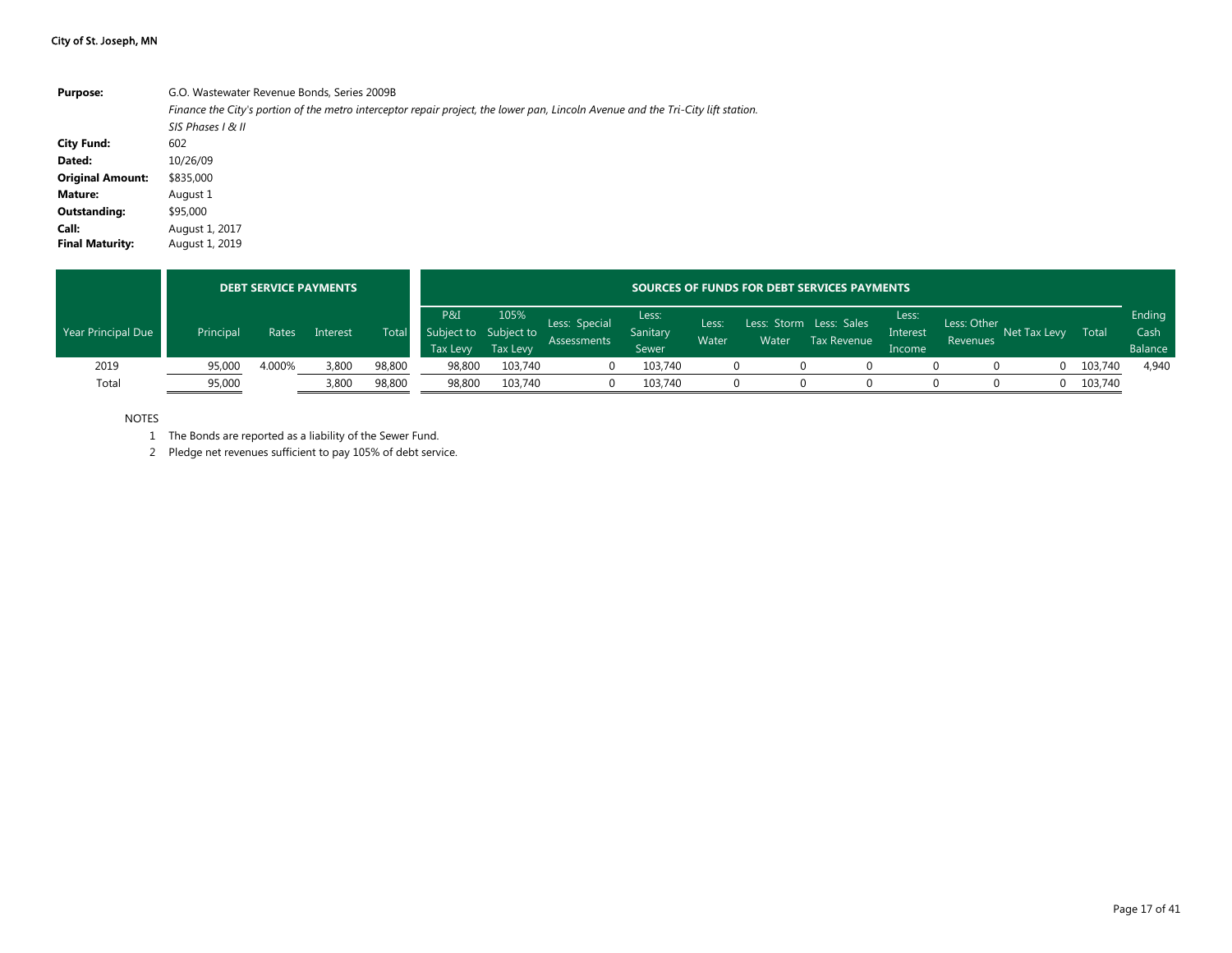#### **Existing Debt - G.O. Wastewater Treatment Bonds, Series 2010**

**Purpose:** G.O. Wastewater Treatment Bonds, Series 2010 *Finance the City's portion of the City of St. Cloud RUE Project PFA Loan (11.29%).*

| <b>City Fund:</b>       | 602             |
|-------------------------|-----------------|
| Dated:                  | 08/01/10        |
| <b>Original Amount:</b> | \$4,527,703     |
| Mature:                 | August 20       |
| <b>Outstanding:</b>     | \$2.985.190     |
| Call:                   | Any Date        |
| <b>Final Maturity:</b>  | August 20, 2030 |

|                           |           |        | <b>DEBT SERVICE PAYMENTS</b> |                   | SOURCES OF FUNDS FOR DEBT SERVICES PAYMENTS |                                       |                              |                            |                |                      |                                      |                             |                         |              |             |                           |
|---------------------------|-----------|--------|------------------------------|-------------------|---------------------------------------------|---------------------------------------|------------------------------|----------------------------|----------------|----------------------|--------------------------------------|-----------------------------|-------------------------|--------------|-------------|---------------------------|
| <b>Year Principal Due</b> | Principal | Rates  | Interest                     | Total             | P&I<br>Subject to<br>Tax Levy               | 105%<br>Subject to<br><b>Tax Levy</b> | Less: Special<br>Assessments | Less:<br>Sanitary<br>Sewer | Less:<br>Water | Less: Storm<br>Water | Less: Sales<br><b>Tax</b><br>Revenue | Less:<br>Interest<br>Income | Less: Other<br>Revenues | Net Tax Levy | Total       | Ending<br>Cash<br>Balance |
| 2019                      | 225,461   | 1.771% | 52,868                       | 278,329           | 278,329                                     | 292,245                               | 0                            | 292,245                    |                | 0<br>$\Omega$        |                                      |                             |                         |              | 292,245     | 13,916                    |
| 2020                      | 229,526   | 1.771% | 48,875                       | 278,400           | 278,400                                     | 292,321                               | 0                            | 292,321                    | $\Omega$       | 0                    |                                      |                             |                         |              | 292,321     | 27,836                    |
| 2021                      | 233,477   | 1.771% | 44,810                       | 278,287           | 278,287                                     | 292,201                               | 0                            | 292,201                    | 0              | $\Omega$             |                                      |                             |                         | 0            | 292,201     | 41,751                    |
| 2022                      | 237,655   | 1.771% | 40,675                       | 278,330           | 278,330                                     | 292,247                               | 0                            | 292,247                    | $\Omega$       | 0                    |                                      |                             | $\Omega$                | 0            | 292,247     | 55,667                    |
| 2023                      | 241,945   | 1.771% | 36,466                       | 278.411           | 278,411                                     | 292,332                               | 0                            | 292,332                    | 0              | 0                    |                                      |                             | $\Omega$                | 0            | 292,332     | 69,588                    |
| 2024                      | 246,009   | 1.771% | 32,181                       | 278,190           | 278,190                                     | 292,100                               | 0                            | 292,100                    | 0              | 0                    |                                      |                             |                         | 0            | 292,100     | 83,497                    |
| 2025                      | 250,525   | 1.771% | 27,824                       | 278,350           | 278,350                                     | 292,267                               | 0                            | 292,267                    | 0              | $\mathbf 0$          |                                      |                             |                         |              | 292,267     | 97,415                    |
| 2026                      | 254,928   | 1.771% | 23,388                       | 278,316           | 278,316                                     | 292,232                               | 0                            | 292,232                    | 0              | 0                    | $\Omega$                             |                             | $\Omega$                |              | 292,232     | 111,331                   |
| 2027                      | 259,444   | 1.771% | 18,873                       | 278,317           | 278,317                                     | 292,233                               | 0                            | 292,233                    | 0              | 0                    | 0                                    |                             | $\Omega$                |              | 292,233     | 125,247                   |
| 2028                      | 264,073   | 1.771% | 14,278                       | 278,351           | 278,351                                     | 292,269                               | 0                            | 292,269                    | 0              | 0                    | $\Omega$                             |                             | $\Omega$                |              | 292,269     | 139,164                   |
| 2029                      | 268,702   | 1.771% | 9,601                        | 278,303           | 278,303                                     | 292,219                               | 0                            | 292,219                    | $\Omega$       | $\Omega$             |                                      |                             |                         |              | 292,219     | 153,079                   |
| 2030                      | 273,444   | 1.771% | 4,843                        | 278,287           | 278,287                                     | 292,201                               | 0                            | 292,201                    |                | 0<br>$\Omega$        | $\Omega$                             | 0                           |                         | 0            | 292,201     | 166,994                   |
| Total                     | 2,985,190 |        |                              | 354,682 3,339,872 | 3,339,872                                   | 3,506,866                             | 0                            | 3,506,866                  |                | 0                    |                                      |                             |                         |              | 0 3,506,866 |                           |

NOTES

1 Bonds are payable from net revenues from the Sanitary Sewer Fund and additionally secured by an unlimited ad valorem tax pledge.

2 The Bonds are reported as a liability of the Sewer Fund.

3 Pledge net revenues sufficienct to pay 105% of debt service.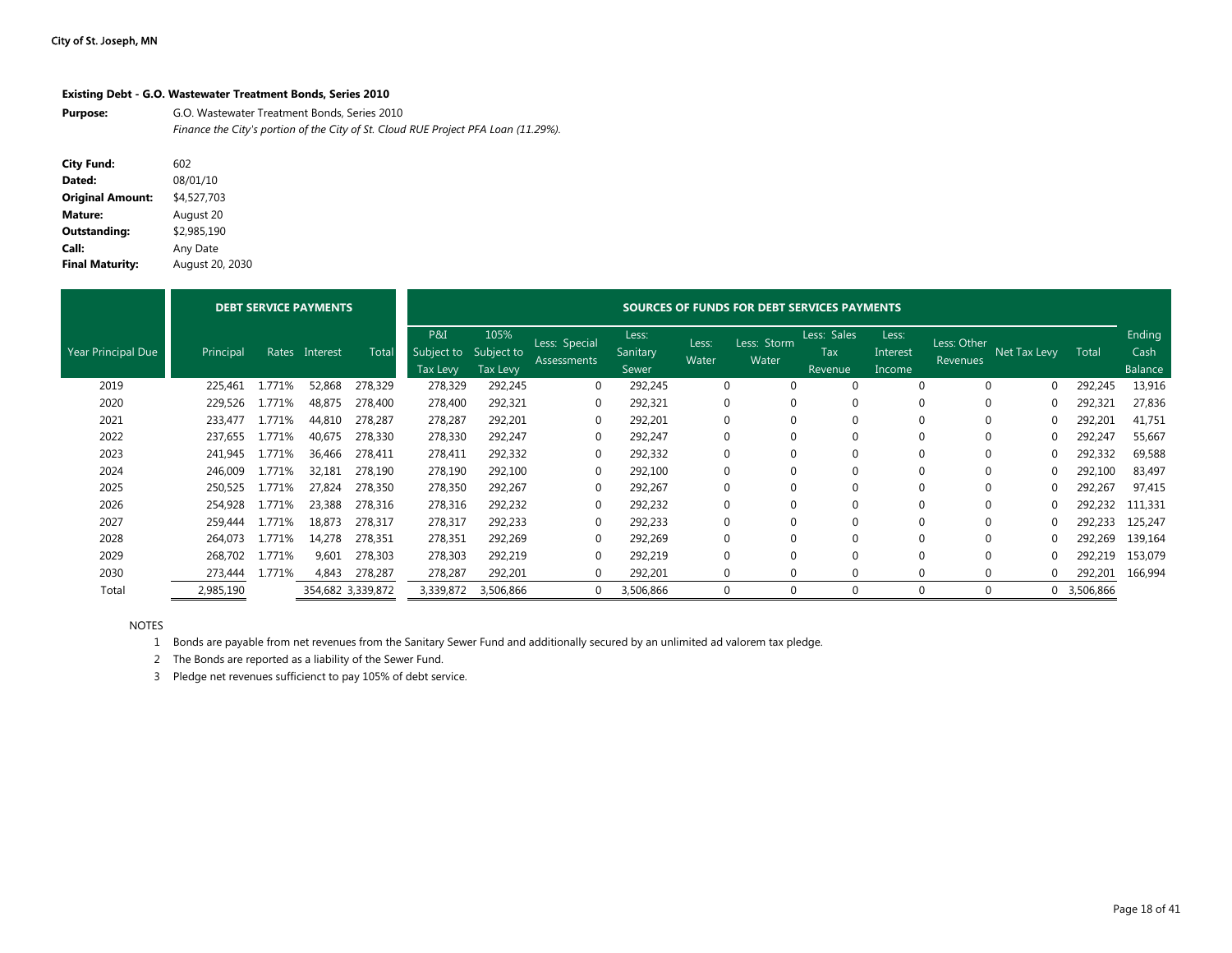#### **Existing Debt - G.O. Sewer Revenue Bonds, Series 2010A**

| <b>Purpose:</b>         | G.O. Sewer Revenue Bonds, Series 2010A                                                                                        |
|-------------------------|-------------------------------------------------------------------------------------------------------------------------------|
|                         | Finance the City's portion of the metro interceptor repair project, including the upper and lower pan, 38th and 54th avenues. |
|                         | SIS phase III                                                                                                                 |
| <b>City Fund:</b>       | 602                                                                                                                           |
| Dated:                  | 10/21/10                                                                                                                      |
| <b>Original Amount:</b> | \$180,000                                                                                                                     |
| Mature:                 | August 1                                                                                                                      |
| Outstanding:            | \$40,000                                                                                                                      |
| Call:                   | August 1, 2018                                                                                                                |
| <b>Final Maturity:</b>  | August 1, 2020                                                                                                                |

|                           |           | <b>DEBT SERVICE PAYMENTS</b> |          |        |                                                      |                         |                              |                                   |                |       | SOURCES OF FUNDS FOR DEBT SERVICES PAYMENTS   |                             |                            |              |        |                           |
|---------------------------|-----------|------------------------------|----------|--------|------------------------------------------------------|-------------------------|------------------------------|-----------------------------------|----------------|-------|-----------------------------------------------|-----------------------------|----------------------------|--------------|--------|---------------------------|
| <b>Year Principal Due</b> | Principal | Rates                        | Interest | Total  | P&I <sup></sup><br>Subject to Subject to<br>Tax Levy | 105%<br><b>Tax Levy</b> | Less: Special<br>Assessments | Less:<br>Sanitary<br><b>Sewer</b> | Less:<br>Water | Water | Less: Storm Less: Sales<br><b>Tax Revenue</b> | Less:<br>Interest<br>Income | Less:<br>Other<br>Revenues | Net Tax Levy | Total  | Ending<br>Cash<br>Balance |
| 2019                      | 20,000    | 2.500%                       | 1.000    | 21,000 | 21,000                                               | 22,050                  |                              | 22.050                            |                |       |                                               |                             |                            |              | 22,050 | 1,050                     |
| 2020                      | 20,000    | 2.500%                       | 500      | 20,500 | 20,500                                               | 21,525                  |                              | 21.525                            |                |       |                                               |                             |                            |              | 21,525 | 2,075                     |
| Total                     | 40,000    |                              | 1,500    | 41,500 | 41,500                                               | 43,575                  |                              | 43,575                            |                |       |                                               |                             |                            |              | 43,575 |                           |

NOTES

1 Investment income will accrue to the Sanitary Sewer Fund.

2 Bonds are payable from net revenues from the Sanitary Sewer Fund and additionally secured by an unlimited ad valorem tax pledge.

3 The Bonds are reported as a liability of the Sanitary Sewer Fund.

4 Pledge net revenues sufficienct to pay 105% of debt service.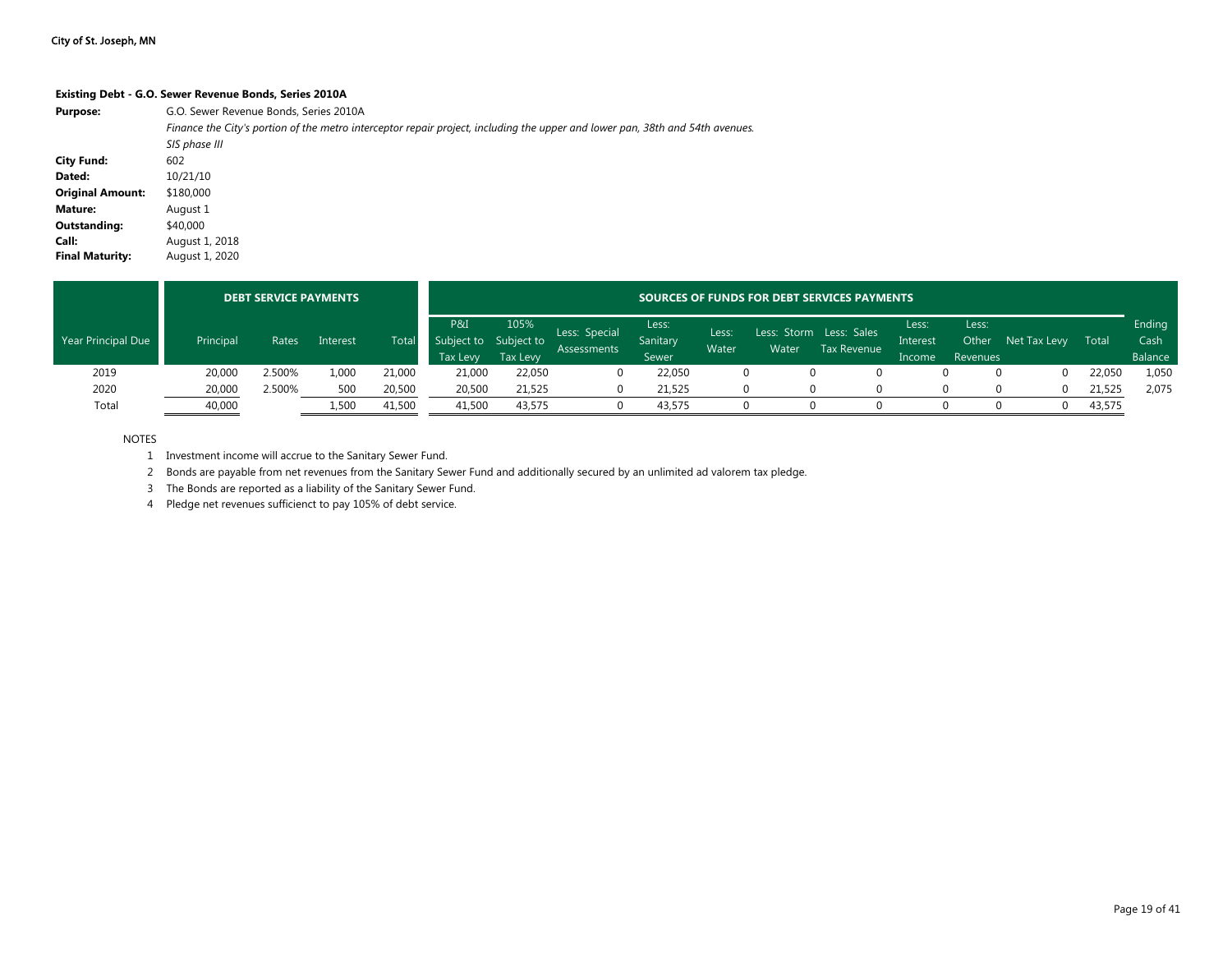#### **Existing Debt - G.O. Improvement Bonds, Series 2010B - Refunding Portion**

| <b>Purpose:</b>         | G.O. Improvement Bonds, Series 2010B - Refunding Portion<br>Crossover refund the City's G.O. Improvement Bonds, Series 2005B.<br>(Cloverdale and Hill Street projects) |
|-------------------------|------------------------------------------------------------------------------------------------------------------------------------------------------------------------|
| <b>City Fund:</b>       | 333                                                                                                                                                                    |
| Dated:                  | 09/01/10                                                                                                                                                               |
| <b>Original Amount:</b> | \$1,035,000                                                                                                                                                            |
| Mature:                 | December 1                                                                                                                                                             |
| Outstanding:            | \$270,000                                                                                                                                                              |
| Call:                   | December 1, 2018                                                                                                                                                       |
| <b>Final Maturity:</b>  | December 1, 2020                                                                                                                                                       |

|                    | <b>DEBT SERVICE PAYMENTS</b> |        |          |         | SOURCES OF FUNDS FOR DEBT SERVICES PAYMENTS |                  |                                     |                            |                |       |                                        |                             |                            |              |         |                           |
|--------------------|------------------------------|--------|----------|---------|---------------------------------------------|------------------|-------------------------------------|----------------------------|----------------|-------|----------------------------------------|-----------------------------|----------------------------|--------------|---------|---------------------------|
| Year Principal Due | Principal                    | Rates  | Interest | Total   | P&I<br>Subject to Subject to<br>Tax Levy    | 105%<br>Tax Levy | Less: Special<br><b>Assessments</b> | Less:<br>Sanitary<br>Sewer | Lessi<br>Water | Water | Less: Storm Less: Sales<br>Tax Revenue | Less:<br>Interest<br>Income | Less:<br>Other<br>Revenues | Net Tax Levy | Total   | Ending<br>Cash<br>Balance |
| 2019               | 135,000                      | 2.300% | 6,413    | 141,413 | 141,413                                     | 148.483          | 33,185                              |                            |                |       |                                        | 1,324                       |                            | 40,000       | 74,509  | 65,523                    |
| 2020               | 135,000                      | 2.450% | 3,308    | 138,308 | 138,308                                     | 145,223          | 33,185                              |                            |                |       |                                        | 655                         |                            | 45,000       | 78,840  | 6,055                     |
| Total              | 270,000                      |        | 9,720    | 279,720 | 279,720                                     | 293,706          | 66,370                              |                            |                |       |                                        | 1,979                       |                            | 85,000       | 153,349 |                           |

NOTES

1 Debt service schedule is the "Refunding" portion of the 2010B Bonds only and secured by special assessments and ad valorem property tax.

2 Special assessment principal outstanding as of 12/31/2018: \$102,638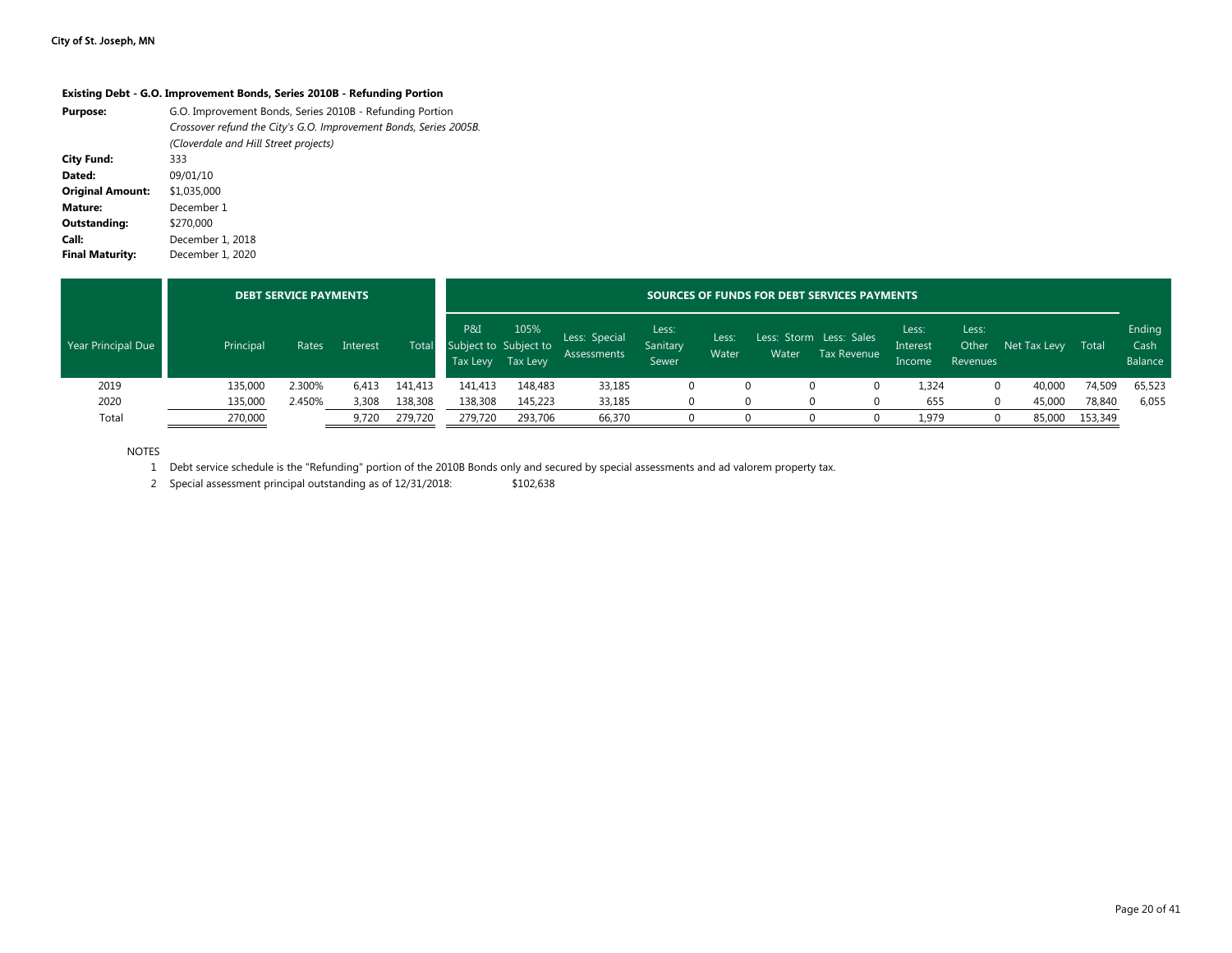#### **Existing Debt - G.O. Improvement Bonds, Series 2010B - New Money Portion**

**Purpose:** G.O. Improvement Bonds, Series 2010B - New Money Portion *Finance the 16th Avenue improvement project.*

| <b>City Fund:</b>       | 345              |
|-------------------------|------------------|
| Dated:                  | 09/01/10         |
| <b>Original Amount:</b> | \$790,000        |
| <b>Mature:</b>          | December 1       |
| <b>Outstanding:</b>     | \$405,000        |
| Call:                   | December 1, 2018 |
| <b>Final Maturity:</b>  | December 1, 2025 |

|                    |           | <b>DEBT SERVICE PAYMENTS</b> |          | SOURCES OF FUNDS FOR DEBT SERVICES PAYMENTS |                                          |                  |                                     |                            |                |                      |                               |                             |                            |              |         |                           |
|--------------------|-----------|------------------------------|----------|---------------------------------------------|------------------------------------------|------------------|-------------------------------------|----------------------------|----------------|----------------------|-------------------------------|-----------------------------|----------------------------|--------------|---------|---------------------------|
| Year Principal Due | Principal | Rates                        | Interest | Total                                       | P&I<br>Subject to Subject to<br>Tax Levy | 105%<br>Tax Levy | Less: Special<br><b>Assessments</b> | Less:<br>Sanitary<br>Sewer | Less:<br>Water | Less: Storm<br>Water | Less:<br>Sales Tax<br>Revenue | Less:<br>Interest<br>Income | Less:<br>Other<br>Revenues | Net Tax Levy | Total   | Ending<br>Cash<br>Balance |
| 2019               | 55,000    | 2.300%                       | 11,605   | 66,605                                      | 66,605                                   | 69,935           | 18,559                              | $\mathbf 0$                |                | 13,250               | $\Omega$                      | 1,506                       | $\Omega$                   | 6,000        | 39,315  | 123,281                   |
| 2020               | 55,000    | 2.450%                       | 10,340   | 65,340                                      | 65,340                                   | 68,607           | 17,822                              | $\mathbf 0$                | 0              | 13.250               | $\Omega$                      | 1,233                       | $\Omega$                   | 10,000       | 42,305  | 100,246                   |
| 2021               | 55,000    | 2.900%                       | 8,993    | 63,993                                      | 63,993                                   | 67,192           | 17,085                              | $\mathbf 0$                |                | 13,250               | $\Omega$                      | 1,002                       | $\Omega$                   | 15,000       | 46,337  | 82,590                    |
| 2022               | 55,000    | 2.900%                       | 7,398    | 62,398                                      | 62,398                                   | 65,517           | 16,348                              | $\mathbf 0$                |                | 13,250               | $\Omega$                      | 826                         | $\Omega$                   | 15,000       | 45,424  | 65,617                    |
| 2023               | 60,000    | 2.900%                       | 5,803    | 65,803                                      | 65,803                                   | 69,093           | 15,611                              | $\mathbf 0$                | $\Omega$       | 13,250               | $\Omega$                      | 656                         | $\Omega$                   | 15,000       | 44,517  | 44,332                    |
| 2024               | 60.000    | 3.250%                       | 4,063    | 64,063                                      | 64,063                                   | 67,266           | 14,874                              | $\mathbf 0$                | $\Omega$       | 13,250               | $\Omega$                      | 443                         | $\Omega$                   | 20,000       | 48,567  | 28,836                    |
| 2025               | 65,000    | 3.250%                       | 2,113    | 67,113                                      | 67,113                                   | 70,468           | 14,137                              | $\Omega$                   | $\Omega$       | 13,250               |                               | 288                         | $\Omega$                   | 20,000       | 47,675  | 9,399                     |
| Total              | 405,000   |                              | 50,313   | 455,313                                     | 455,313                                  | 478,078          | 114,436                             | $\Omega$                   |                | 92,750               | $\Omega$                      | 5,955                       | $\Omega$                   | 101,000      | 314,141 |                           |

NOTES

1 Debt service schedule is the "New Money" portion of the 2010B Bonds only and secured by special assessments and ad valorem property tax.

2 Special assessment principal outstanding as of 12/31/2017: \$94,493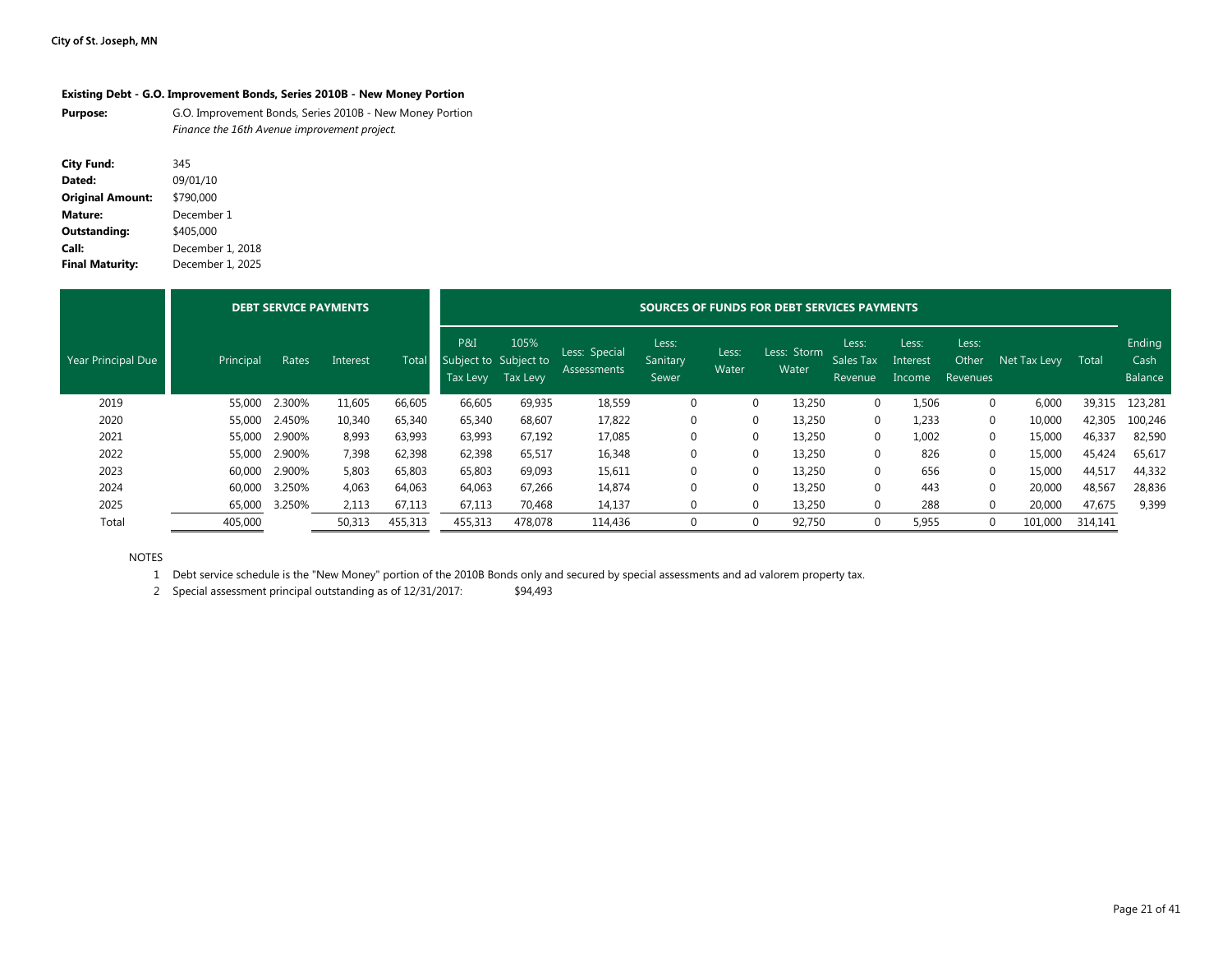#### **Existing Debt - G.O. Bonds, Series 2011A - Improvement Refunding Portion**

| <b>Purpose:</b>         | G.O. Bonds, Series 2011A - Improvement Refunding Portion<br>Crossover Refund the City's G.O. Improvement Bonds, Series 2006C.<br>Original purpose of the 2006C Bonds was the financing of the construction of overlay project interior street. |
|-------------------------|------------------------------------------------------------------------------------------------------------------------------------------------------------------------------------------------------------------------------------------------|
| <b>City Fund:</b>       | 338                                                                                                                                                                                                                                            |
|                         |                                                                                                                                                                                                                                                |
| Dated:                  | 11/01/11                                                                                                                                                                                                                                       |
| <b>Original Amount:</b> | \$1,040,000                                                                                                                                                                                                                                    |
| Mature:                 | October 1                                                                                                                                                                                                                                      |
| Outstanding:            | \$410,000                                                                                                                                                                                                                                      |
| Call:                   | October 1, 2018                                                                                                                                                                                                                                |
| <b>Final Maturity:</b>  | October 1, 2021                                                                                                                                                                                                                                |

|                    | <b>DEBT SERVICE PAYMENTS</b> |        |          |         | SOURCES OF FUNDS FOR DEBT SERVICES PAYMENTS |                  |                                     |                            |                |                      |                               |                             |                         |              |         |                           |
|--------------------|------------------------------|--------|----------|---------|---------------------------------------------|------------------|-------------------------------------|----------------------------|----------------|----------------------|-------------------------------|-----------------------------|-------------------------|--------------|---------|---------------------------|
| Year Principal Due | Principal                    | Rates  | Interest | Total   | P&I<br>Subject to Subject to<br>Tax Levy    | 105%<br>Tax Levy | Less: Special<br><b>Assessments</b> | Less:<br>Sanitary<br>Sewer | Less:<br>Water | Less: Storm<br>Water | Less: Sales<br>Tax<br>Revenue | Less:<br>Interest<br>Income | Less: Other<br>Revenues | Net Tax Levy | Total   | Ending<br>Cash<br>Balance |
| 2019               | 135,000                      | 2.000% | 9,030    | 144,030 | 144.030                                     | 151,232          | 36,671                              | 6,000                      | 6,000          | 6,000                | 0                             | 819                         |                         | 55,000       | 110,490 | 48,369                    |
| 2020               | 135,000                      | 2.200% | 6,330    | 141,330 | 141,330                                     | 148,397          | 36,600                              | 6,000                      | 6,000          | 6,000                | 0                             | 484                         |                         | 60,000       | 115,084 | 22,123                    |
| 2021               | 140,000                      | 2.400% | 3,360    | 143,360 | 143,360                                     | 150,528          | 36,500                              | 6,000                      | 6,000          | 6,000                | 0                             | 221                         |                         | 65,000       | 119,721 | (1, 516)                  |
| Total              | 410,000                      |        | 18,720   | 428,720 | 428.720                                     | 450,156          | 109,771                             | 18,000                     | 18,000         | 18,000               | 0                             | 1,524                       |                         | 180,000      | 345,295 |                           |

NOTES

1 The "Improvement Refunding Portion" of the 2011A Bonds only, and secured by special assessments, system revenues in the amount of \$18,000 annually and ad valorem property tax.

2 Special assessment principal outstanding as of 12/31/2018: \$110,312 (receivable above reflects estimates for delinquent special assessments)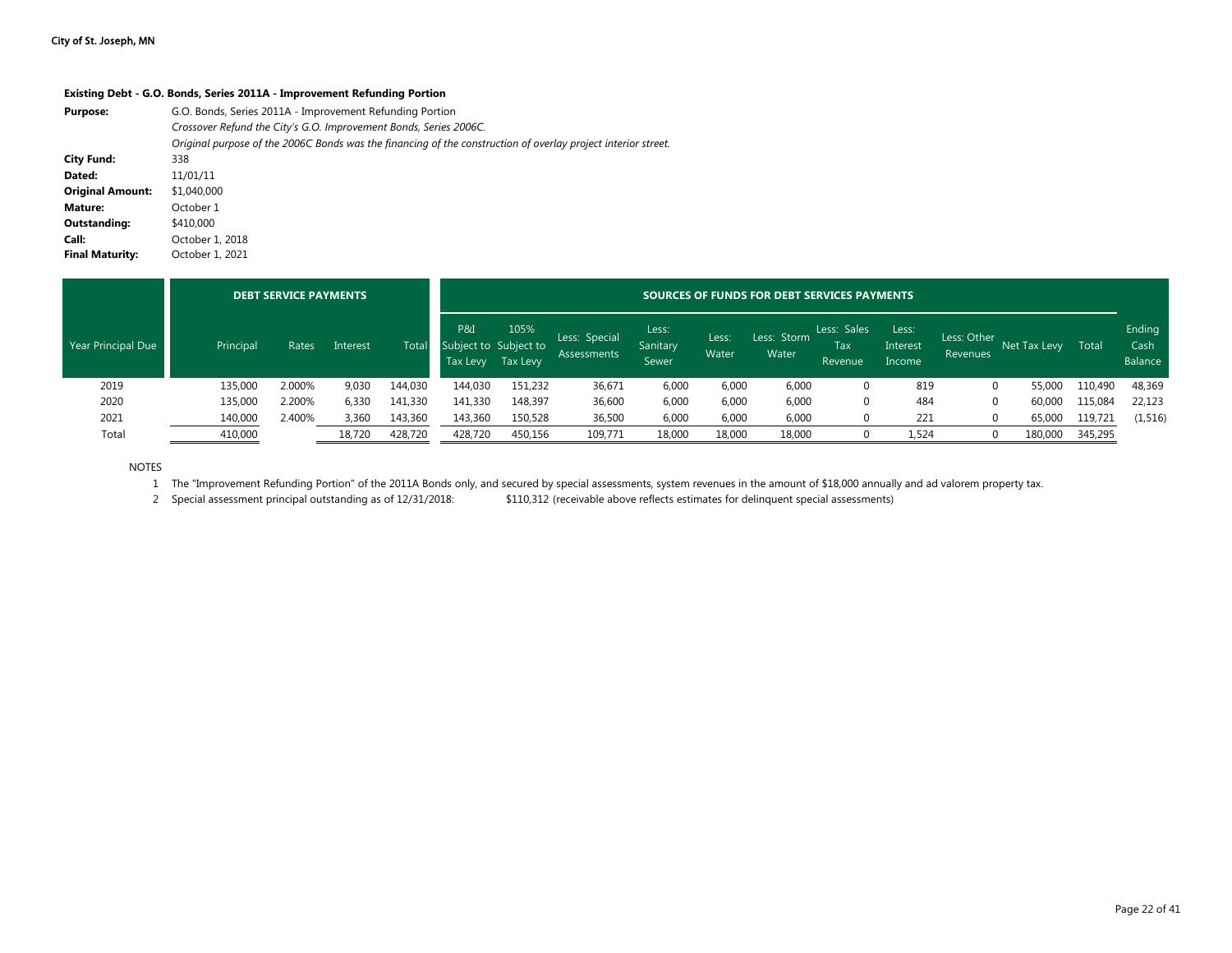#### **Existing Debt - G.O. Bonds, Series 2011A - Equipment Portion**

| <b>Purpose:</b> | G.O. Bonds, Series 2011A - Equipment Portion                   |
|-----------------|----------------------------------------------------------------|
|                 | Finance the purchase of a pumper truck and transportation van. |

| <b>City Fund:</b>       | 346             |
|-------------------------|-----------------|
| Dated:                  | 11/01/11        |
| <b>Original Amount:</b> | \$195,000       |
| Mature:                 | October 1       |
| Outstanding:            | \$125,000       |
| Call:                   | October 1, 2018 |
| <b>Final Maturity:</b>  | October 1, 2021 |

|                    |           | <b>DEBT SERVICE PAYMENTS</b> |          |              | SOURCES OF FUNDS FOR DEBT SERVICES PAYMENTS |                  |                                     |                            |                |                      |                                      |                             |                         |              |         |                           |
|--------------------|-----------|------------------------------|----------|--------------|---------------------------------------------|------------------|-------------------------------------|----------------------------|----------------|----------------------|--------------------------------------|-----------------------------|-------------------------|--------------|---------|---------------------------|
| Year Principal Due | Principal | Rates                        | Interest | <b>Total</b> | P&I<br>Subject to Subject to<br>Tax Levy    | 105%<br>Tax Levy | Less: Special<br><b>Assessments</b> | Less:<br>Sanitary<br>Sewer | Less:<br>Water | Less: Storm<br>Water | Less:<br><b>Sales Tax</b><br>Revenue | Less:<br>Interest<br>Income | Less: Other<br>Revenues | Net Tax Levy | Total   | Ending<br>Cash<br>Balance |
| 2019               | 40,000    | 2.000%                       | 2,760    | 42,760       | 42,760                                      | 44,898           | 0                                   | 0                          |                | 0                    | 0                                    |                             | 24,000<br>0             | 20,445       | 44,445  | 1,725                     |
| 2020               | 40,000    | 2.200%                       | 1,960    | 41,960       | 41,960                                      | 44,058           | 0                                   | 0                          |                | 0                    | 0                                    | 17                          | 22,000                  | 24,000       | 46,017  | 5,783                     |
| 2021               | 45,000    | 2.400%                       | 1,080    | 46,080       | 46,080                                      | 48,384           |                                     | 0                          |                |                      |                                      | 58                          | 22,000                  | 24,000       | 46,058  | 5,760                     |
| Total              | 125,000   |                              | 5,800    | 130,800      | 130,800                                     | 137,340          |                                     |                            |                |                      |                                      | 75                          | 68,000                  | 68,445       | 136,520 |                           |

NOTES

1 Debt service schedule is the "Equpiment Portion" of the 2011A Bonds only and is secured by ad valorem property taxes.

2 Other revenue comes from a payment from the Township for an allocated share of the cost of acquisition of a fire truck.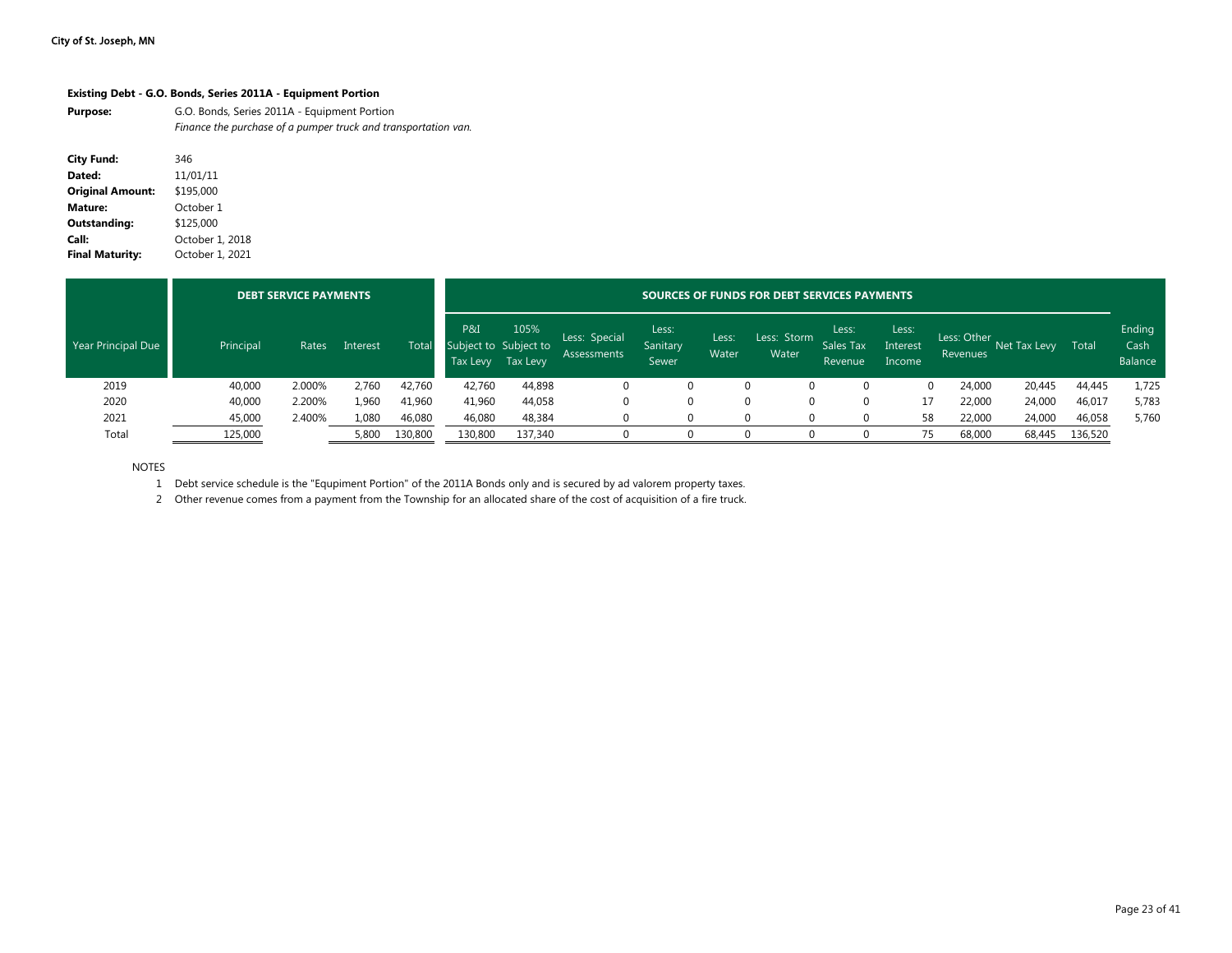#### **Existing Debt - G.O. Bonds, Series 2011A - System Portion**

**Purpose:** G.O. Bonds, Series 2011A - System Portion *Finance the sewer forcemain improvements including the Sauk River Crossing.*

| <b>City Fund:</b>       | 602             |
|-------------------------|-----------------|
| Dated:                  | 11/01/11        |
| <b>Original Amount:</b> | \$195,000       |
| Mature:                 | October 1       |
| Outstanding:            | \$75,000        |
| Call:                   | October 1, 2018 |
| <b>Final Maturity:</b>  | October 1, 2021 |

|                    |           | <b>DEBT SERVICE PAYMENTS</b> |          |        | <b>SOURCES OF FUNDS FOR DEBT SERVICES PAYMENTS</b> |                  |                                     |                            |                |                      |                               |                             |                            |              |        |                           |
|--------------------|-----------|------------------------------|----------|--------|----------------------------------------------------|------------------|-------------------------------------|----------------------------|----------------|----------------------|-------------------------------|-----------------------------|----------------------------|--------------|--------|---------------------------|
| Year Principal Due | Principal | Rates                        | Interest | Total  | P&I<br>Subject to Subject to<br>Tax Levy           | 105%<br>Tax Levy | Less: Special<br><b>Assessments</b> | Less:<br>Sanitary<br>Sewer | Less:<br>Water | Less: Storm<br>Water | Less: Sales<br>Tax<br>Revenue | Less:<br>Interest<br>Income | Less:<br>Other<br>Revenues | Net Tax Levy | Total  | Ending<br>Cash<br>Balance |
| 2019               | 25,000    | 2.000%                       | 1,650    | 26,650 | 26,650                                             | 27,983           | $\Omega$                            | 27,500                     |                |                      |                               |                             |                            |              | 27,508 | 1,704                     |
| 2020               | 25,000    | 2.200%                       | 1.150    | 26,150 | 26,150                                             | 27,458           |                                     | 27,500                     |                |                      |                               |                             | 0                          |              | 27,517 | 3,072                     |
| 2021               | 25,000    | 2.400%                       | 600      | 25,600 | 25,600                                             | 26,880           |                                     | 27,500                     |                |                      |                               | 31                          | $\Omega$                   |              | 27,531 | 5,002                     |
| Total              | 75,000    |                              | 3,400    | 78,400 | 78,400                                             | 82,320           |                                     | 82,500                     |                |                      |                               | 56                          | <sup>0</sup>               |              | 82,556 |                           |

NOTES

1 Pledge net revenues sufficienct to pay 105% of debt service.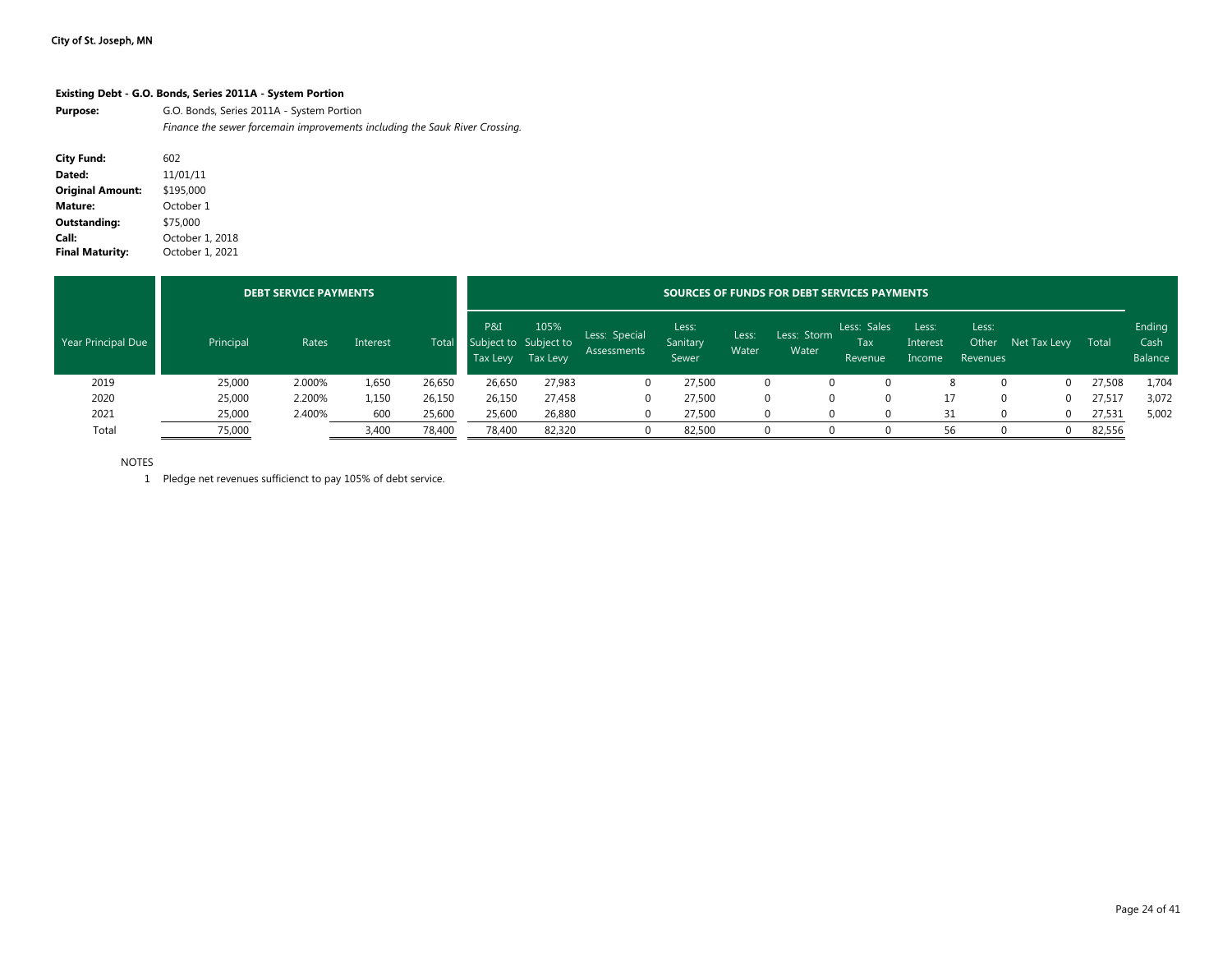#### **Existing Debt - G.O. Water Revenue Crossover Refunding Bonds, Series 2012A**

| <b>Purpose:</b>         | G.O. Water Revenue Crossover Refunding Bonds, Series 2012A                                        |
|-------------------------|---------------------------------------------------------------------------------------------------|
|                         | Crossover refunded the City's G.O. Water Revenue Bonds, Series 2005D.                             |
|                         | Purpose of the original Series 2005D was construction of Water Plant No. 2 and Wells 6, 7, and 8. |
| <b>City Fund:</b>       | 601                                                                                               |
| Dated:                  | 04/01/12                                                                                          |
| <b>Original Amount:</b> | \$4,860,000                                                                                       |
| Mature:                 | December 1                                                                                        |
| Outstanding:            | \$3,825,000                                                                                       |
| Call:                   | December 1, 2021                                                                                  |
| <b>Final Maturity:</b>  | December 1, 2028                                                                                  |

|                    |           | <b>DEBT SERVICE PAYMENTS</b> |          |              |                                          | SOURCES OF FUNDS FOR DEBT SERVICES PAYMENTS |                                     |                            |                |                      |                               |                             |                         |                    |             |                           |  |
|--------------------|-----------|------------------------------|----------|--------------|------------------------------------------|---------------------------------------------|-------------------------------------|----------------------------|----------------|----------------------|-------------------------------|-----------------------------|-------------------------|--------------------|-------------|---------------------------|--|
| Year Principal Due | Principal | Rates                        | Interest | <b>Total</b> | P&I<br>Subject to Subject to<br>Tax Levy | 105%<br>Tax Levy                            | Less: Special<br><b>Assessments</b> | Less:<br>Sanitary<br>Sewer | Less:<br>Water | Less: Storm<br>Water | Less: Sales<br>Tax<br>Revenue | Less:<br>Interest<br>Income | Less: Other<br>Revenues | Net Tax Levy Total |             | Ending<br>Cash<br>Balance |  |
| 2019               | 475,000   | 2.000%                       | 88,408   | 563,408      | 563,408                                  | 591,578                                     | 0                                   | $\Omega$                   | 591,578        | 0                    |                               | $\Omega$                    | $\Omega$                | 0                  | 591,578     | 228,170                   |  |
| 2020               | 475,000   | 2.000%                       | 78,908   | 553,908      | 553,908                                  | 581,603                                     |                                     |                            | 581,603        | $\Omega$             |                               |                             | 0                       | 0                  | 581.603     | 255,866                   |  |
| 2021               | 485,000   | 2.000%                       | 69,408   | 554,408      | 554,408                                  | 582,128                                     |                                     |                            | 582,128        | $\Omega$             |                               | $\Omega$                    | 0                       |                    | 582,128     | 283,586                   |  |
| 2022               | 495,000   | 2.200%                       | 59,708   | 554,708      | 554,708                                  | 582,443                                     |                                     |                            | 582,443        | 0                    |                               | 0                           | 0                       |                    | 582,443     | 311,322                   |  |
| 2023               | 505,000   | 2.400%                       | 48,818   | 553,818      | 553,818                                  | 581,508                                     |                                     | $\Omega$                   | 581,508        | $\Omega$             |                               | $\Omega$                    | 0                       | 0                  | 581,508     | 339,012                   |  |
| 2024               | 525,000   | 2.500%                       | 36,698   | 561,698      | 561,698                                  | 589,782                                     |                                     | $\Omega$                   | 589,782        | $\Omega$             |                               | $\Omega$                    | $\Omega$                | 0                  | 589,782     | 367,097                   |  |
| 2025               | 540,000   | 2.650%                       | 23,573   | 563,573      | 563,573                                  | 591,751                                     |                                     |                            | 591,751        | $\Omega$             |                               | $\Omega$                    | $\Omega$                |                    | 591,751     | 395,276                   |  |
| 2026               | 100,000   | 2.850%                       | 9,263    | 109,263      | 109,263                                  | 114,726                                     |                                     |                            | 114,726        | $\Omega$             |                               |                             | $\Omega$                | $\Omega$           | 114,726     | 400,739                   |  |
| 2027               | 110,000   | 2.850%                       | 6,413    | 116,413      | 116,413                                  | 122,233                                     |                                     |                            | 122,233        | $\Omega$             |                               |                             | $\Omega$                | $\Omega$           | 122,233     | 406,560                   |  |
| 2028               | 115,000   | 2.850%                       | 3,278    | 118,278      | 118,278                                  | 124,191                                     |                                     | $\Omega$                   | 124,191        | 0                    | 0                             | 0                           | $\Omega$                |                    | $0$ 124,191 | 412,474                   |  |
| Total              | 3,825,000 |                              | 424,470  | 4,249,470    | 4,249,470                                | 4,461,944                                   |                                     | 0                          | 4,461,944      | 0                    |                               | $\Omega$                    |                         |                    | 0 4,461,944 |                           |  |

NOTES

1 Pledge net revenues sufficienct to pay 105% of debt service.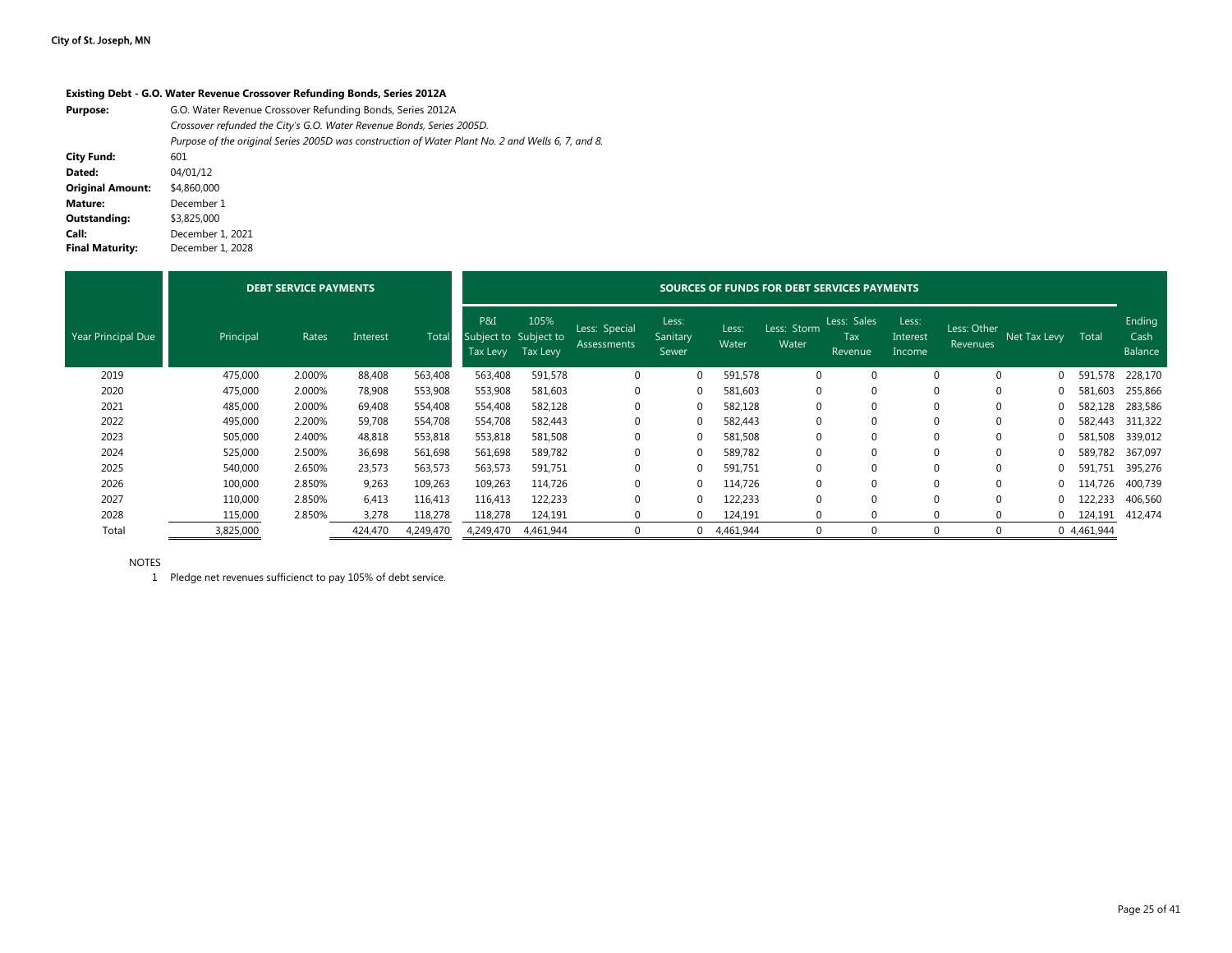#### **Existing Debt - G.O. Bonds, Series 2013A - Improvement Portion**

| <b>Purpose:</b> | G.O. Bonds, Series 2013A - Improvement Portion |
|-----------------|------------------------------------------------|
|                 | Finance 2013 street overlay project.           |

| City Fund:              | 348              |
|-------------------------|------------------|
| Dated:                  | 09/01/13         |
| <b>Original Amount:</b> | \$405,000        |
| Mature:                 | December 1       |
| Outstanding:            | \$275,000        |
| Call:                   | December 1, 2020 |
| <b>Final Maturity:</b>  | December 1, 2024 |

|                    |           | <b>DEBT SERVICE PAYMENTS</b> |          |         | <b>SOURCES OF FUNDS FOR DEBT SERVICES PAYMENTS</b> |                  |                              |                            |                |                      |                               |                             |                            |              |         |                           |
|--------------------|-----------|------------------------------|----------|---------|----------------------------------------------------|------------------|------------------------------|----------------------------|----------------|----------------------|-------------------------------|-----------------------------|----------------------------|--------------|---------|---------------------------|
| Year Principal Due | Principal | Rates                        | Interest | Total   | P&I<br>Subject to Subject to<br>Tax Levy           | 105%<br>Tax Levy | Less: Special<br>Assessments | Less:<br>Sanitary<br>Sewer | Less:<br>Water | Less: Storm<br>Water | Less:<br>Sales Tax<br>Revenue | Less:<br>Interest<br>Income | Less:<br>Other<br>Revenues | Net Tax Levy | Total   | Ending<br>Cash<br>Balance |
| 2019               | 40,000    | 2.100%                       | 7,070    | 47,070  | 47,070                                             | 49,424           | 8,860                        | 0                          | $\mathbf 0$    | $\Omega$             | $\Omega$                      | 869                         | $\Omega$                   | 15,000       | 24,729  | 64,580                    |
| 2020               | 45,000    | 2.100%                       | 6,230    | 51,230  | 51,230                                             | 53,792           | 8,535                        | $\Omega$                   | $\Omega$       | $\Omega$             |                               | 1,319                       | $\Omega$                   | 25,000       | 34,854  | 48,204                    |
| 2021               | 45,000    | 2.650%                       | 5,285    | 50,285  | 50,285                                             | 52,799           | 8,209                        | $\Omega$                   | $\Omega$       | $\Omega$             |                               | 1,030                       | $\Omega$                   | 35,000       | 44,239  | 42,158                    |
| 2022               | 45,000    | 2.650%                       | 4,093    | 49,093  | 49,093                                             | 51,547           | 7,884                        | $\mathbf 0$                | $\Omega$       | $\Omega$             |                               | 742                         | $\Omega$                   | 40,000       | 48,626  | 41,692                    |
| 2023               | 50,000    | 2.800%                       | 2,900    | 52,900  | 52,900                                             | 55,545           | 7,558                        | $\Omega$                   | $\Omega$       | $\Omega$             | $\Omega$                      | 534                         | $\Omega$                   | 40,000       | 48,092  | 36,884                    |
| 2024               | 50,000    | 3.000%                       | 1,500    | 51,500  | 51,500                                             | 54,075           |                              | $\Omega$                   | $\Omega$       | $\Omega$             |                               | 412                         |                            | 40,000       | 40,412  | 25,796                    |
| Total              | 275,000   |                              | 27,078   | 302,078 | 302,078                                            | 317,181          | 41,046                       |                            |                |                      |                               | 273                         | 273                        | 195,000      | 240,952 |                           |

NOTES

1 Debt service schedule is the "Improvement Portion" of the 2013A Bonds only and secured by special assessments and ad valorem property tax.

2 Special assessment principal balance outstanding as of 12/31/2018: \$37,269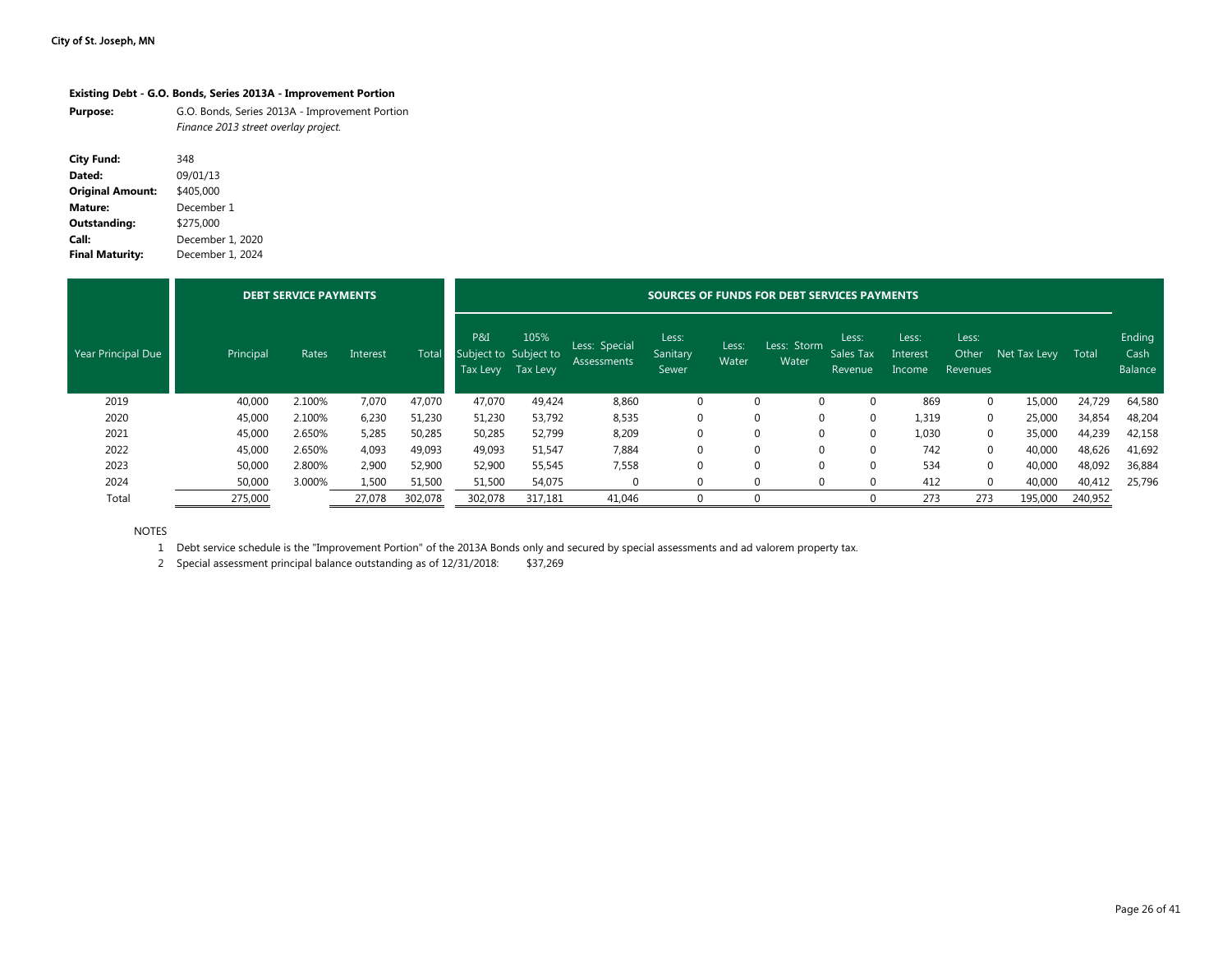### **Existing Debt - G.O. Bonds, Series 2013A - Sewer Portion**

| <b>Purpose:</b> | G.O. Bonds, Series 2013A - Sewer Portion              |
|-----------------|-------------------------------------------------------|
|                 | Finance CSAH 75 sewer main and lift station controls. |

| <b>City Fund:</b>       | 602              |
|-------------------------|------------------|
| Dated:                  | 09/01/13         |
| <b>Original Amount:</b> | \$1,875,000      |
| Mature:                 | December 1       |
| <b>Outstanding:</b>     | \$1,315,000      |
| Call:                   | December 1, 2020 |
| <b>Final Maturity:</b>  | December 1, 2028 |

|                    |           | <b>DEBT SERVICE PAYMENTS</b> |          |           |                                          | <b>SOURCES OF FUNDS FOR DEBT SERVICES PAYMENTS</b> |                                     |                            |                |                      |                               |                             |                         |              |             |                           |  |
|--------------------|-----------|------------------------------|----------|-----------|------------------------------------------|----------------------------------------------------|-------------------------------------|----------------------------|----------------|----------------------|-------------------------------|-----------------------------|-------------------------|--------------|-------------|---------------------------|--|
| Year Principal Due | Principal | Rates                        | Interest | Total     | P&I<br>Subject to Subject to<br>Tax Levy | 105%<br>Tax Levy                                   | Less: Special<br><b>Assessments</b> | Less:<br>Sanitary<br>Sewer | Less:<br>Water | Less: Storm<br>Water | Less:<br>Sales Tax<br>Revenue | Less:<br>Interest<br>Income | Less: Other<br>Revenues | Net Tax Levy | Total       | Ending<br>Cash<br>Balance |  |
| 2019               | 120,000   | 2.100%                       | 39,063   | 159,063   | 159,063                                  | 167,016                                            | $\mathbf{0}$                        | 167,016                    | $\mathbf 0$    | 0                    |                               |                             | $\Omega$<br>$\Omega$    | $\Omega$     | 167,016     | 8,453                     |  |
| 2020               | 120,000   | 2.100%                       | 36,543   | 156,543   | 156,543                                  | 164,370                                            | 0                                   | 164,370                    | $\mathbf 0$    | 0                    |                               |                             | $\mathbf 0$             |              | 164,370     | 16,280                    |  |
| 2021               | 120,000   | 2.650%                       | 34,023   | 154,023   | 154,023                                  | 161,724                                            | 0                                   | 161,724                    | $\mathbf 0$    | 0                    |                               |                             | $\Omega$<br>$\mathbf 0$ |              | 161,724     | 23,981                    |  |
| 2022               | 125,000   | 2.650%                       | 30,843   | 155,843   | 155,843                                  | 163,635                                            | $\mathbf 0$                         | 163,635                    | $\mathbf 0$    | 0                    |                               |                             | $\Omega$                |              | 163,635     | 31,774                    |  |
| 2023               | 130,000   | 2.800%                       | 27,530   | 157,530   | 157,530                                  | 165,407                                            | $\mathbf 0$                         | 165,407                    | $\Omega$       | $\Omega$             |                               |                             | $\Omega$<br>$\Omega$    | $\Omega$     | 165,407     | 39,650                    |  |
| 2024               | 130,000   | 3.000%                       | 23,890   | 153,890   | 153,890                                  | 161,585                                            | 0                                   | 161,585                    | $\mathbf 0$    | 0                    |                               |                             | $\Omega$                |              | 161,585     | 47,345                    |  |
| 2025               | 135,000   | 3.300%                       | 19,990   | 154,990   | 154,990                                  | 162,740                                            | $\mathbf 0$                         | 162,740                    | $\Omega$       |                      |                               |                             | $\Omega$                |              | 162,740     | 55,094                    |  |
| 2026               | 140,000   | 3.300%                       | 15,535   | 155,535   | 155,535                                  | 163,312                                            | $\mathbf 0$                         | 163,312                    | $\mathbf 0$    |                      |                               |                             |                         |              | 163,312     | 62,871                    |  |
| 2027               | 145,000   | 3.700%                       | 10,915   | 155,915   | 155,915                                  | 163,711                                            | $\mathbf 0$                         | 163,711                    | $\mathbf 0$    |                      |                               |                             | $\Omega$                |              | 163,711     | 70,667                    |  |
| 2028               | 150,000   | 3.700%                       | 5,550    | 155,550   | 155,550                                  | 163,328                                            | 0                                   | 163,328                    | 0              | $\Omega$             |                               |                             | $\Omega$<br>$\Omega$    | $\Omega$     | 163,328     | 78,444                    |  |
| Total              | 1,315,000 |                              | 243,880  | 1,558,880 | 1,558,880                                | 1,636,824                                          | $\mathbf 0$                         | 1,636,824                  | 0              | $\Omega$             |                               |                             | $\Omega$<br>$\Omega$    |              | 0 1,636,824 |                           |  |

NOTES

1 Debt service schedule is the "Sewer Portion" of the 2013A Bonds only are payable from net revenues plus 5% from the Sanitary Sewer Fund and secured by an unlimited ad valorem tax pledge.

2 The Bonds are reported as a liability of the Sanitary Sewer Fund.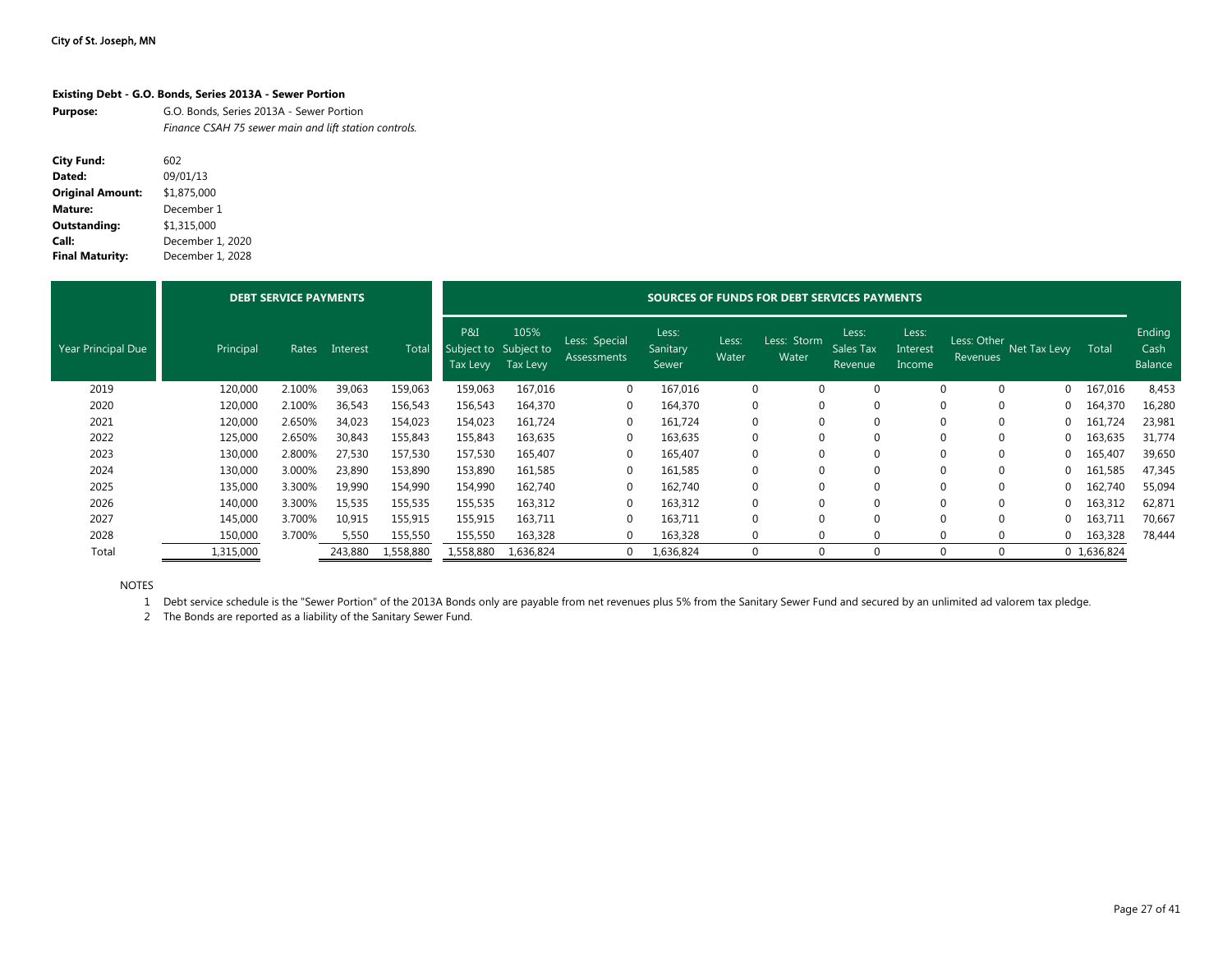#### **Existing Debt - G.O. Sewer Revenue Bonds, Series 2013B**

Purpose: **G.O. Sewer Revenue Bonds, Series 2013B** *Finance the City's portion of the interceptor repairs (SIS Phase IV) for the St. Cloud Wastewater Treatment Facility.*

| <b>City Fund:</b>       | 602              |
|-------------------------|------------------|
| Dated:                  | 11/01/13         |
| <b>Original Amount:</b> | \$650,000        |
| Mature:                 | February 1       |
| <b>Outstanding:</b>     | \$515.000        |
| Call:                   | February 1, 2022 |
| <b>Final Maturity:</b>  | February 1, 2029 |

|                    |           | <b>DEBT SERVICE PAYMENTS</b> |          |         |                                          | SOURCES OF FUNDS FOR DEBT SERVICES PAYMENTS |                              |                            |                |                      |                               |                             |                            |              |         |                           |  |
|--------------------|-----------|------------------------------|----------|---------|------------------------------------------|---------------------------------------------|------------------------------|----------------------------|----------------|----------------------|-------------------------------|-----------------------------|----------------------------|--------------|---------|---------------------------|--|
| Year Principal Due | Principal | Rates                        | Interest | Total   | P&I<br>Subject to Subject to<br>Tax Levy | 105%<br>Tax Levy                            | Less: Special<br>Assessments | Less:<br>Sanitary<br>Sewer | Less:<br>Water | Less: Storm<br>Water | Less: Sales<br>Tax<br>Revenue | Less:<br>Interest<br>Income | Less:<br>Other<br>Revenues | Net Tax Levy | Total   | Ending<br>Cash<br>Balance |  |
| 2019               | 40,000    | 4.000%                       | 18,550   | 58,550  | 58,550                                   | 61,478                                      | $\mathbf{0}$                 | 61,478                     |                | $\mathbf 0$          | 0                             | $\mathbf{0}$                | $\Omega$                   | 0            | 61,478  | 2,928                     |  |
| 2020               | 40,000    | 4.000%                       | 16,950   | 56,950  | 56,950                                   | 59,798                                      | $\mathbf 0$                  | 59,798                     |                |                      | 0                             | $\mathbf{0}$                |                            | 0            | 59,798  | 5,775                     |  |
| 2021               | 40,000    | 4.000%                       | 15,350   | 55,350  | 55,350                                   | 58,118                                      | $\mathbf 0$                  | 58,118                     |                |                      | 0                             | $\mathbf{0}$                |                            | 0            | 58,118  | 8,543                     |  |
| 2022               | 45,000    | 4.000%                       | 13,750   | 58,750  | 58,750                                   | 61,688                                      | $\mathbf 0$                  | 61,688                     |                |                      | 0                             | $\mathbf{0}$                |                            | 0            | 61,688  | 11,480                    |  |
| 2023               | 45,000    | 4.000%                       | 11,950   | 56,950  | 56,950                                   | 59,798                                      | $\mathbf 0$                  | 59,798                     |                |                      | $\Omega$                      | $\mathbf{0}$                |                            | 0            | 59,798  | 14,328                    |  |
| 2024               | 45,000    | 3.000%                       | 10,150   | 55,150  | 55,150                                   | 57,908                                      | $\mathbf 0$                  | 57,908                     |                |                      | $\Omega$                      | $\mathbf{0}$                |                            | 0            | 57,908  | 17,085                    |  |
| 2025               | 50,000    | 3.000%                       | 8,800    | 58,800  | 58,800                                   | 61,740                                      | $\mathbf{0}$                 | 61,740                     |                |                      | 0                             | $\Omega$                    |                            | 0            | 61,740  | 20,025                    |  |
| 2026               | 50,000    | 3.250%                       | 7,300    | 57,300  | 57,300                                   | 60,165                                      | $\mathbf{0}$                 | 60,165                     |                |                      | $\mathbf{0}$                  | $\Omega$                    | 0                          | 0            | 60,165  | 22,890                    |  |
| 2027               | 50,000    | 3.375%                       | 5,675    | 55,675  | 55,675                                   | 58,459                                      | $\mathbf{0}$                 | 58,459                     |                | $\Omega$             | 0                             | $\Omega$                    |                            | 0            | 58,459  | 25,674                    |  |
| 2028               | 55,000    | 3.500%                       | 3,988    | 58,988  | 58,988                                   | 61,937                                      | $\mathbf{0}$                 | 61,937                     |                |                      | 0                             | $\Omega$                    |                            | 0            | 61,937  | 28,623                    |  |
| 2029               | 55,000    | 3.750%                       | 2,063    | 57,063  | 57,063                                   | 59,916                                      | $\Omega$                     | 59,916                     | 0              | $\Omega$             | $\Omega$                      | $\Omega$                    | $\Omega$                   | O            | 59,916  | 31,476                    |  |
| Total              | 515,000   |                              | 114,525  | 629,525 | 629,525                                  | 661,001                                     | $\mathbf 0$                  | 661,001                    |                |                      | 0                             | $\mathbf 0$                 |                            | 0            | 661,001 |                           |  |

NOTES

1 Bonds are payable from net revenues from the Saniatary Sewer Fund and secured by an unlimited ad valorem tax pledge.

2 The Bonds are reported as a liability of the Sanitary Sewer Fund.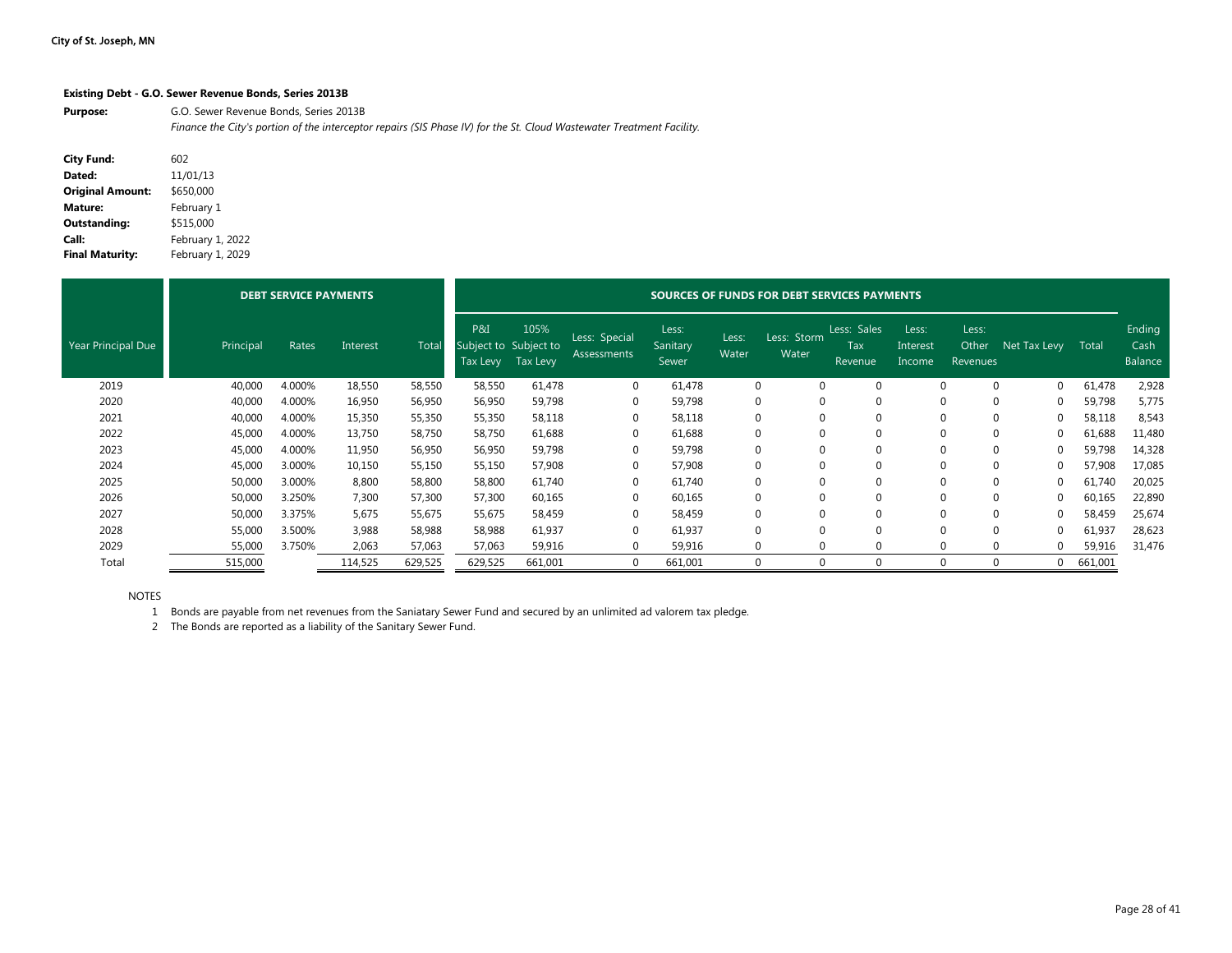| Existing Debt - G.O. Bonds, Series 2014A - Improvement Portion |  |
|----------------------------------------------------------------|--|
|----------------------------------------------------------------|--|

| <b>Purpose:</b> | G.O. Bonds, Series 2014A - Improvement Portion       |
|-----------------|------------------------------------------------------|
|                 | Finance the Park Terrace Street improvement project. |

| <b>City Fund:</b>       | 350              |
|-------------------------|------------------|
| Dated:                  | 06/01/14         |
| <b>Original Amount:</b> | \$2,010,000      |
| <b>Mature:</b>          | December 1       |
| <b>Outstanding:</b>     | \$1,675,000      |
| Call:                   | December 1, 2021 |
| <b>Final Maturity:</b>  | December 1, 2030 |

|                    |           |        | <b>DEBT SERVICE PAYMENTS</b> |           | SOURCES OF FUNDS FOR DEBT SERVICES PAYMENTS |                           |                              |                |                      |                               |                             |                            |              |           |                           |  |
|--------------------|-----------|--------|------------------------------|-----------|---------------------------------------------|---------------------------|------------------------------|----------------|----------------------|-------------------------------|-----------------------------|----------------------------|--------------|-----------|---------------------------|--|
| Year Principal Due | Principal | Rates  | Interest                     | Total     | P&I<br>Subject to Subject to                | 105%<br>Tax Levy Tax Levy | Less: Special<br>Assessments | Less:<br>Water | Less: Storm<br>Water | Less: Sales<br>Tax<br>Revenue | Less:<br>Interest<br>Income | Less:<br>Other<br>Revenues | Net Tax Levy | Total     | Ending<br>Cash<br>Balance |  |
| 2019               | 115,000   | 2.000% | 47,135                       | 162,135   | 162,135                                     | 170,242                   | 13,588                       | 0              | $\Omega$             | $\mathbf 0$                   | 2,050                       | 0                          | 90,000       | 105,638   | 148,535                   |  |
| 2020               | 120,000   | 2.000% | 44,835                       | 164,835   | 164,835                                     | 173,077                   | 12,939                       | 0              | $\mathbf 0$          | $\mathbf 0$                   | 1,485                       | 0                          | 105,000      | 119,424   | 103,125                   |  |
| 2021               | 125,000   | 2.000% | 42,435                       | 167,435   | 167,435                                     | 175,807                   | 12,290                       | 0              | $\mathbf 0$          | $\mathbf 0$                   | 1,031                       | 0                          | 125,000      | 138,321   | 74,011                    |  |
| 2022               | 130,000   | 2.500% | 39,935                       | 169,935   | 169,935                                     | 178,432                   | 11,641                       | 0              |                      | 0                             | 740                         | $\Omega$                   | 135,000      | 147,381   | 51,457                    |  |
| 2023               | 135,000   | 3.000% | 36,685                       | 171,685   | 171,685                                     | 180,269                   | 16,992                       | $\Omega$       |                      | $\Omega$                      | 515                         | $\Omega$                   | 130,671      | 148,178   | 27,950                    |  |
| 2024               | 135,000   | 3.000% | 32,635                       | 167,635   | 167,635                                     | 176,017                   | 10,343                       | 0              | 0                    | $\mathbf 0$                   | 279                         | 0                          | 152,000      | 162,622   | 22,937                    |  |
| 2025               | 140,000   | 3.000% | 28,585                       | 168,585   | 168,585                                     | 177,014                   | 9,694                        | 0              | $\Omega$             | $\mathbf 0$                   | 229                         | $\Omega$                   | 155,000      | 164,923   | 19,275                    |  |
| 2026               | 145,000   | 3.000% | 24,385                       | 169,385   | 169,385                                     | 177,854                   | 9,045                        | 0              |                      | $\Omega$                      | 193                         | $\Omega$                   | 155,000      | 164,238   | 14,128                    |  |
| 2027               | 150,000   | 3.000% | 20,035                       | 170,035   | 170,035                                     | 178,537                   | 8,396                        | 0              | $\mathbf 0$          | $\mathbf 0$                   | 141                         | 0                          | 155,000      | 163,537   | 7,630                     |  |
| 2028               | 155,000   | 3.100% | 15,535                       | 170,535   | 170,535                                     | 179,062                   | 7,747                        | 0              |                      | $\Omega$                      | 76                          | $\Omega$                   | 160,000      | 167,823   | 4,919                     |  |
| 2029               | 160,000   | 3.200% | 10,730                       | 170,730   | 170,730                                     | 179,267                   | 7,098                        | 0              |                      | $\Omega$                      | 49                          | 0                          | 160,000      | 167,147   | 1,336                     |  |
| 2030               | 165,000   | 3.400% | 5,610                        | 170,610   | 170,610                                     | 179,141                   | 6,449                        | 0              | $\Omega$             | $\mathbf 0$                   | 13                          | 0                          | 163,000      | 169,462   | 188                       |  |
| Total              | 1,675,000 |        | 348,540                      | 2,023,540 | 2,023,540                                   | 2,124,717                 | 126,222                      | 0              | $\Omega$             | $\mathbf 0$                   | 6,803                       |                            | 1,685,671    | 1,818,696 |                           |  |

NOTES

1 Debt service schedule is the "Improvement Portion" of the 2014A Bonds only and secured by special assessments and ad valorem property tax.

2 Special assessment principal outstanding as of 12/31/2018: \$101,941

3 Cash balance was accumulted from prepayment of special assessments and deposit of unspent project contingency into the debt service fund.

4 Tax levy is adjusted in this schedule to help manage the City's overall tax levy for debt while maintaining that Fund 350 is projected to have annual revenue and ending cash at or above the minimum 105% requirement. The tax levy for this Fund 350 may be adjusted annually as needed to achieve the 105% requirement and the City's overall objectives for tax levy.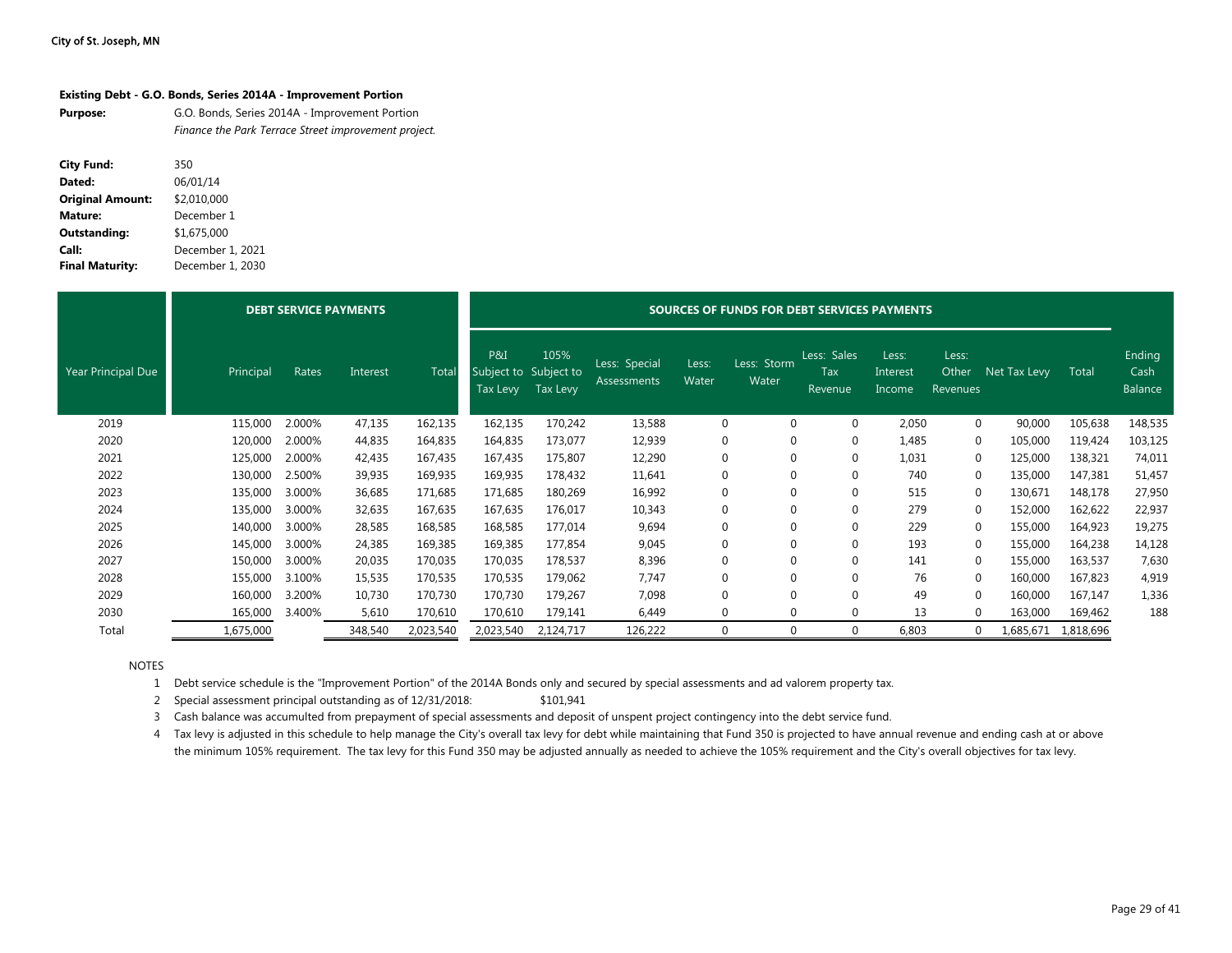#### **Existing Debt - G.O. Bonds, Series 2014A - System Portion**

| <b>Purpose:</b> | G.O. Bonds, Series 2014A - System Portion                            |
|-----------------|----------------------------------------------------------------------|
|                 | Finance water tower refurbishment and sewer main lift station costs. |

| <b>City Fund:</b>       | 601              |
|-------------------------|------------------|
| Dated:                  | 06/01/14         |
| <b>Original Amount:</b> | \$660,000        |
| Mature:                 | December 1       |
| <b>Outstanding:</b>     | \$530.000        |
| Call:                   | December 1, 2021 |
| <b>Final Maturity:</b>  | December 1, 2032 |

|                           |           | <b>DEBT SERVICE PAYMENTS</b> |          |         | SOURCES OF FUNDS FOR DEBT SERVICES PAYMENTS |                  |                              |                            |                |                      |                               |                             |                            |              |         |                           |  |
|---------------------------|-----------|------------------------------|----------|---------|---------------------------------------------|------------------|------------------------------|----------------------------|----------------|----------------------|-------------------------------|-----------------------------|----------------------------|--------------|---------|---------------------------|--|
| <b>Year Principal Due</b> | Principal | Rates                        | Interest | Tota    | P&I<br>Subject to Subject to<br>Tax Levy    | 105%<br>Tax Levy | Less: Special<br>Assessments | Less:<br>Sanitary<br>Sewer | Less:<br>Water | Less: Storm<br>Water | Less: Sales<br>Tax<br>Revenue | Less:<br>Interest<br>Income | Less:<br>Other<br>Revenues | Net Tax Levy | Total   | Ending<br>Cash<br>Balance |  |
| 2019                      | 35,000    | 2.000%                       | 15,315   | 50,315  | 50,315                                      | 52,831           | $\Omega$                     | 7,000                      | 23,331         | $\Omega$             | $\Omega$                      | $\Omega$                    | $\Omega$                   | 22,500       | 52,831  | 37,516                    |  |
| 2020                      | 35,000    | 2.000%                       | 14,615   | 49,615  | 49,615                                      | 52,096           | 0                            | 6,000                      | 46,096         | $\Omega$             | $\Omega$                      | $\Omega$                    | $\Omega$                   |              | 52,096  | 39,997                    |  |
| 2021                      | 35,000    | 2.000%                       | 13,915   | 48,915  | 48,915                                      | 51,361           | 0                            | 6,000                      | 45,361         | $\Omega$             | $\Omega$                      | $\Omega$                    | $\Omega$                   |              | 51,361  | 42,442                    |  |
| 2022                      | 35,000    | 2.500%                       | 13,215   | 48,215  | 48,215                                      | 50,626           | 0                            | 6,000                      | 44,626         | $\Omega$             | $\Omega$                      | $\Omega$                    | $\Omega$                   |              | 50,626  | 44,853                    |  |
| 2023                      | 35,000    | 3.000%                       | 12,340   | 47,340  | 47,340                                      | 49,707           | 0                            | 6,000                      | 43,707         | $\Omega$             | $\mathbf 0$                   | $\Omega$                    | 0                          |              | 49,707  | 47,220                    |  |
| 2024                      | 35,000    | 3.000%                       | 11,290   | 46,290  | 46,290                                      | 48,605           | $\Omega$                     | 5,000                      | 43,605         | $\Omega$             | $\Omega$                      | $\Omega$                    | $\Omega$                   |              | 48,605  | 49,535                    |  |
| 2025                      | 35,000    | 3.000%                       | 10,240   | 45,240  | 45,240                                      | 47,502           | 0                            | 5,000                      | 42,502         | $\Omega$             | $\mathbf 0$                   | $\Omega$                    | 0                          |              | 47,502  | 51,797                    |  |
| 2026                      | 35,000    | 3.000%                       | 9,190    | 44,190  | 44,190                                      | 46,400           | $\mathbf 0$                  | 5,000                      | 41,400         | $\Omega$             | $\Omega$                      | $\Omega$                    | $\Omega$                   |              | 46,400  | 54,006                    |  |
| 2027                      | 40,000    | 3.000%                       | 8,140    | 48,140  | 48,140                                      | 50,547           | 0                            | 5,000                      | 45,547         | $\Omega$             | $\mathbf{0}$                  | $\Omega$                    | 0                          |              | 50,547  | 56,413                    |  |
| 2028                      | 40,000    | 3.100%                       | 6,940    | 46,940  | 46,940                                      | 49,287           | $\Omega$                     | 5,000                      | 44,287         | $\Omega$             | $\Omega$                      | $\Omega$                    | $\Omega$                   |              | 49,287  | 58,760                    |  |
| 2029                      | 40,000    | 3.200%                       | 5,700    | 45,700  | 45,700                                      | 47,985           | $\Omega$                     | 5.000                      | 42,985         | $\Omega$             | $\Omega$                      | $\Omega$                    | $\Omega$                   |              | 47,985  | 61,045                    |  |
| 2030                      | 40,000    | 3.400%                       | 4,420    | 44,420  | 44,420                                      | 46,641           | $\Omega$                     | 5,000                      | 41,641         | $\Omega$             | $\Omega$                      | $\Omega$                    | $\Omega$                   |              | 46,641  | 63,266                    |  |
| 2031                      | 45,000    | 3.400%                       | 3,060    | 48,060  | 48,060                                      | 50,463           | 0                            | 5,000                      | 45,463         | $\Omega$             | $\Omega$                      | $\Omega$                    | $\Omega$                   |              | 50,463  | 65,669                    |  |
| 2032                      | 45,000    | 3.400%                       | 1,530    | 46,530  | 46,530                                      | 48,857           | $\Omega$                     | 4,000                      | 44,857         | $\Omega$             | $\Omega$                      | $\Omega$                    |                            |              | 48,857  | 67,996                    |  |
| Total                     | 530,000   |                              | 129,910  | 659,910 | 659,910                                     | 692,906          | $\Omega$                     | 75,000                     | 595,406        | $\Omega$             | $\Omega$                      | $\Omega$                    | $\Omega$                   | 22,500       | 692,906 |                           |  |

NOTES

1 Debt service schedule is the "System Portion" of the 2014A Bonds only are payable from net revenues plus 5% from the Sanitary Sewer Fund and Water Fund and secured by an unlimited ad valorem tax pledge.

2 Bonds were issued under MS444. Tax revenue should be used only, and then on a temporary basis, to pay general obligations when the other revenues are insufficient. City made a covenant to maintain rates and charges sufficient to cover 105% of debt service.

3 Tax levy is eliminated in 2020. City anticipates revenue from utility will be sufficient to cover without tax levy.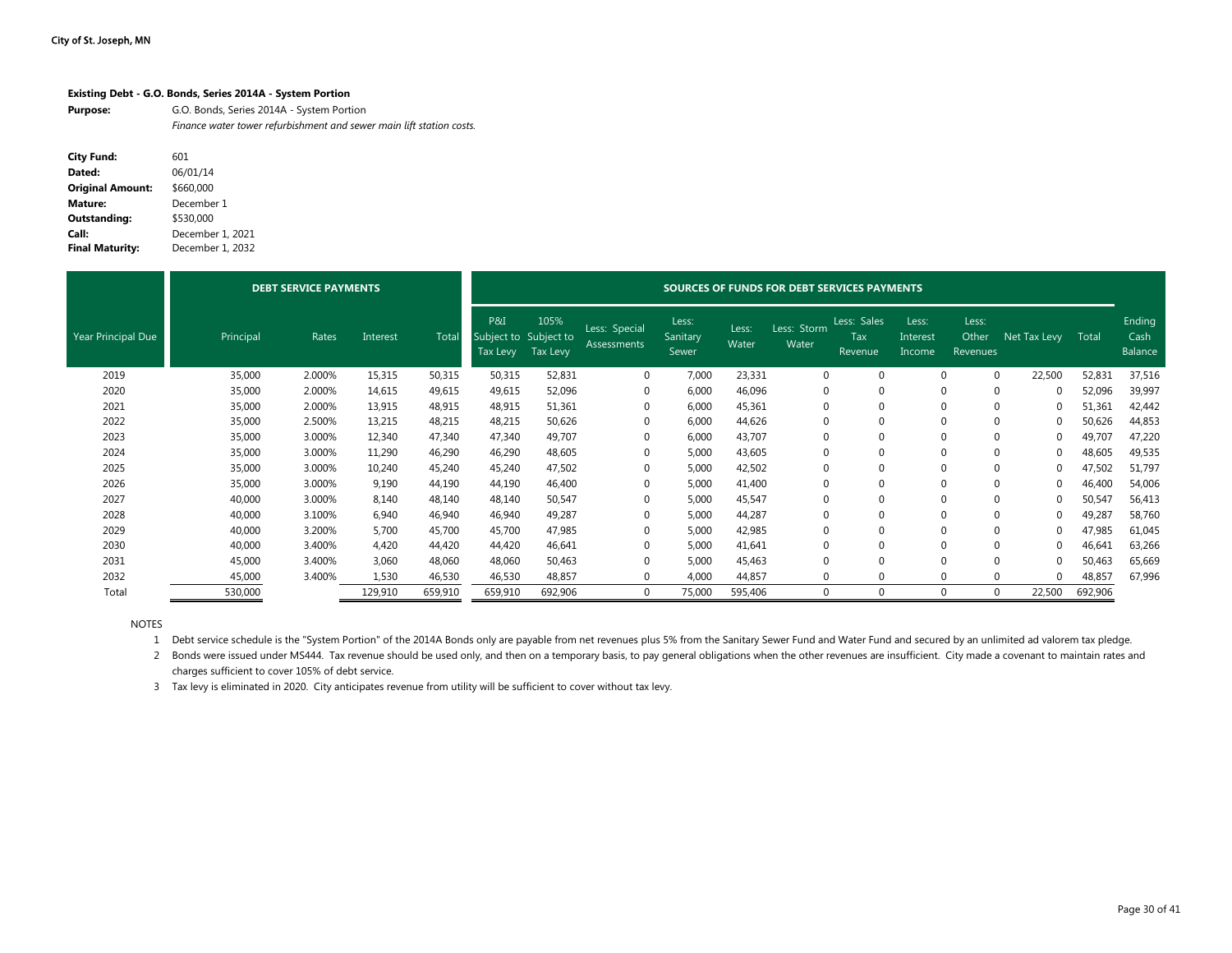#### **Existing Debt - G.O. Bonds, Series 2015A - Improvement Portion**

**Purpose:** G.O. Bonds, Series 2015A - Improvement Portion *Finance the Clinton Village, Northland and Jasmine Lane improvement projects.*

| <b>City Fund:</b>       | 351              |
|-------------------------|------------------|
| Dated:                  | 08/01/15         |
| <b>Original Amount:</b> | \$595,000        |
| <b>Mature:</b>          | December 1       |
| <b>Outstanding:</b>     | \$425,000        |
| Call:                   | December 1, 2022 |
| <b>Final Maturity:</b>  | December 1, 2025 |

|                    |           | <b>DEBT SERVICE PAYMENTS</b> |          |         | SOURCES OF FUNDS FOR DEBT SERVICES PAYMENTS |                  |                              |                |                      |                               |                             |                            |              |         |                           |  |
|--------------------|-----------|------------------------------|----------|---------|---------------------------------------------|------------------|------------------------------|----------------|----------------------|-------------------------------|-----------------------------|----------------------------|--------------|---------|---------------------------|--|
| Year Principal Due | Principal | Rates                        | Interest | Total   | P&I<br>Subject to Subject to<br>Tax Levy    | 105%<br>Tax Levy | Less: Special<br>Assessments | Less:<br>Water | Less: Storm<br>Water | Less:<br>Sales Tax<br>Revenue | Less:<br>Interest<br>Income | Less:<br>Other<br>Revenues | Net Tax Levy | Total   | Ending<br>Cash<br>Balance |  |
| 2019               | 60,000    | 1.500%                       | 10,050   | 70,050  | 70,050                                      | 73,553           | 20,956                       | 0              |                      | 0                             | 1,349                       | 0                          | 15,000       | 37,305  | 102,168                   |  |
| 2020               | 60,000    | 2.000%                       | 9,150    | 69,150  | 69,150                                      | 72,608           | 24,983                       | 0              |                      |                               | 1,022                       | 0                          | 20,000       | 46,005  | 79,023                    |  |
| 2021               | 60,000    | 2.000%                       | 7,950    | 67,950  | 67,950                                      | 71,348           | 24,069                       | $\Omega$       |                      | $\Omega$                      | 790                         | 0                          | 20,000       | 44,859  | 55,932                    |  |
| 2022               | 60,000    | 2.000%                       | 6,750    | 66,750  | 66,750                                      | 70,088           | 23,155                       | $\Omega$       |                      |                               | 559                         | 0                          | 25,000       | 48,714  | 37,896                    |  |
| 2023               | 60,000    | 3.000%                       | 5,550    | 65,550  | 65,550                                      | 68,828           | 22,241                       | 0              |                      | $\Omega$                      | 379                         | 0                          | 30,000       | 52,620  | 24,966                    |  |
| 2024               | 60,000    | 3.000%                       | 3,750    | 63,750  | 63,750                                      | 66,938           | 21,328                       | 0              |                      | 0                             | 250                         | 0                          | 35,000       | 56,578  | 17,794                    |  |
| 2025               | 65,000    | 3.000%                       | 1,950    | 66,950  | 66,950                                      | 70,298           | 20,414                       |                | 0<br>0               | 0                             | 178                         | 0                          | 40,000       | 60,592  | 11,436                    |  |
| Total              | 425,000   |                              | 45,150   | 470,150 | 470,150                                     | 493,658          | 157,146                      | 0              |                      |                               | 4,527                       | 0                          | 185,000      | 346,673 |                           |  |

NOTES

1 Debt service schedule is the "Improvement Portion" of the 2015A Bonds only and secured by special assessments and ad valorem property tax.

2 Special assessment principal outstanding as of 12/31/2018: \$130,460

3 Cash balance was accumulated from prepayment of special assessments and deposit of unspent project contingency into the debt service fund.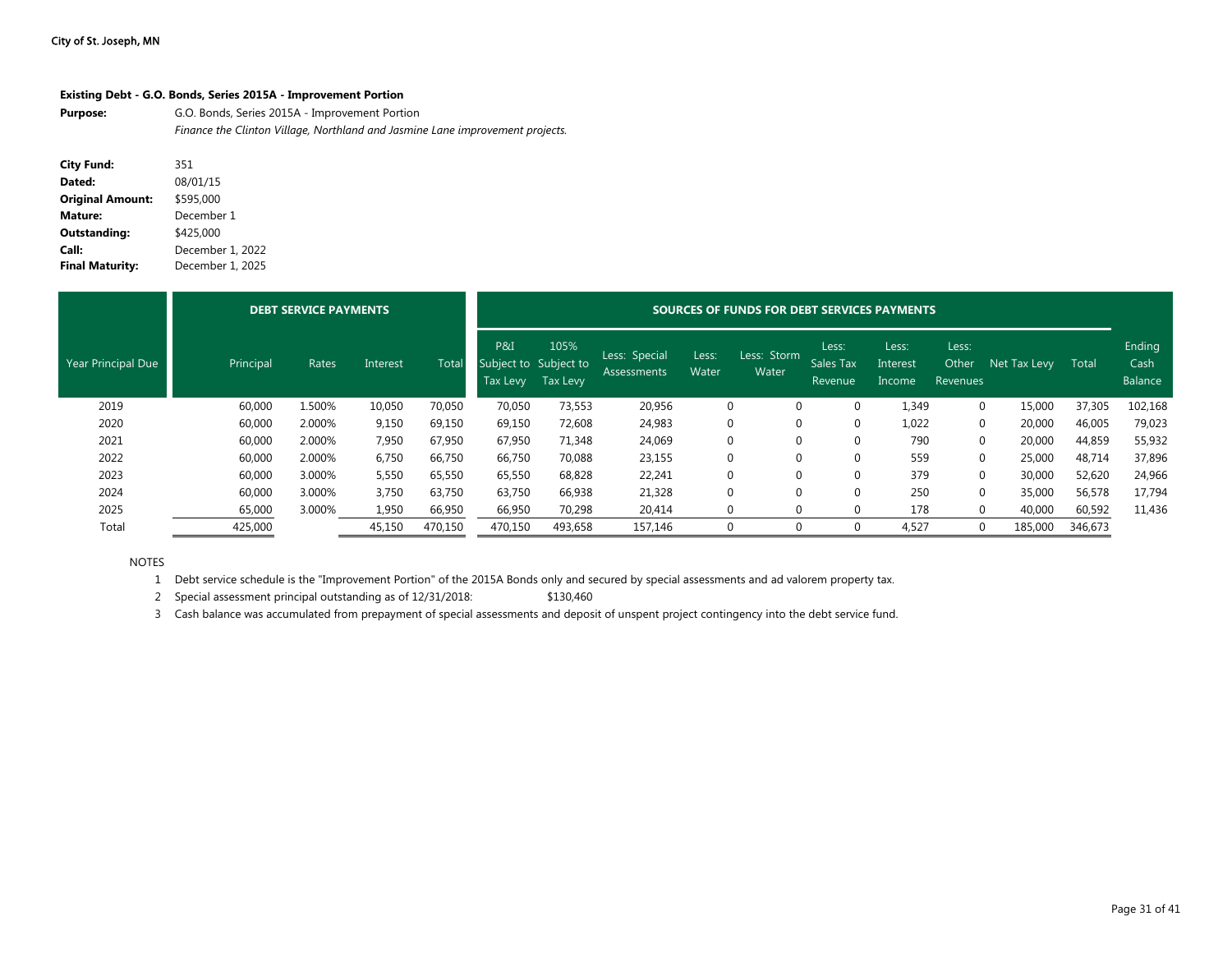#### **Existing Debt - G.O. Bonds, Series 2015A - Equipment Portion**

Purpose: G.O. Bonds, Series 2015A - Equipment Portion

*Finance the acquisition of a plow truck, wing deck mower, 1 ton truck, squad car, equipment, portable radios, tasers, utility truck, squad car video and computer.*

| <b>City Fund:</b>       | 352              |
|-------------------------|------------------|
| Dated:                  | 12/12/17         |
| <b>Original Amount:</b> | \$165,000        |
| Mature:                 | December 1       |
| Outstanding:            | \$70,000         |
| Call:                   | December 1, 2022 |
| <b>Final Maturity:</b>  | December 1, 2020 |

|                    |           | <b>DEBT SERVICE PAYMENTS</b> |          |        |                                          | SOURCES OF FUNDS FOR DEBT SERVICES PAYMENTS |                              |                            |                |                      |                               |                             |                            |              |        |                           |  |
|--------------------|-----------|------------------------------|----------|--------|------------------------------------------|---------------------------------------------|------------------------------|----------------------------|----------------|----------------------|-------------------------------|-----------------------------|----------------------------|--------------|--------|---------------------------|--|
| Year Principal Due | Principal | Rates                        | Interest | Total  | P&I<br>Subject to Subject to<br>Tax Levy | 105%<br>Tax Levy                            | Less: Special<br>Assessments | Less:<br>Sanitary<br>Sewer | Less:<br>Water | Less: Storm<br>Water | Less:<br>Sales Tax<br>Revenue | Less:<br>Interest<br>Income | Less:<br>Other<br>Revenues | Net Tax Levy | Total  | Ending<br>Cash<br>Balance |  |
| 2019               | 35,000    | 1.500%                       | 1,225    | 36,225 | 36,225                                   | 38,036                                      |                              |                            |                | $\Omega$             |                               | 10                          | 0                          | 36,000       | 36,010 | 830                       |  |
| 2020               | 35,000    | 2.000%                       | 700      | 35,700 | 35,700                                   | 37,485                                      |                              |                            |                | $\Omega$             |                               |                             |                            | 35,000       | 35,008 | 139                       |  |
| Total              | 70,000    |                              | 1,925    | 71,925 | 71,925                                   | 75,521                                      |                              |                            |                |                      |                               | 19                          |                            | 71,000       | 71,019 |                           |  |

NOTES

1 Debt service schedule is the "Equipment Portion" of the 2015A Bonds only and secured by ad valorem property tax.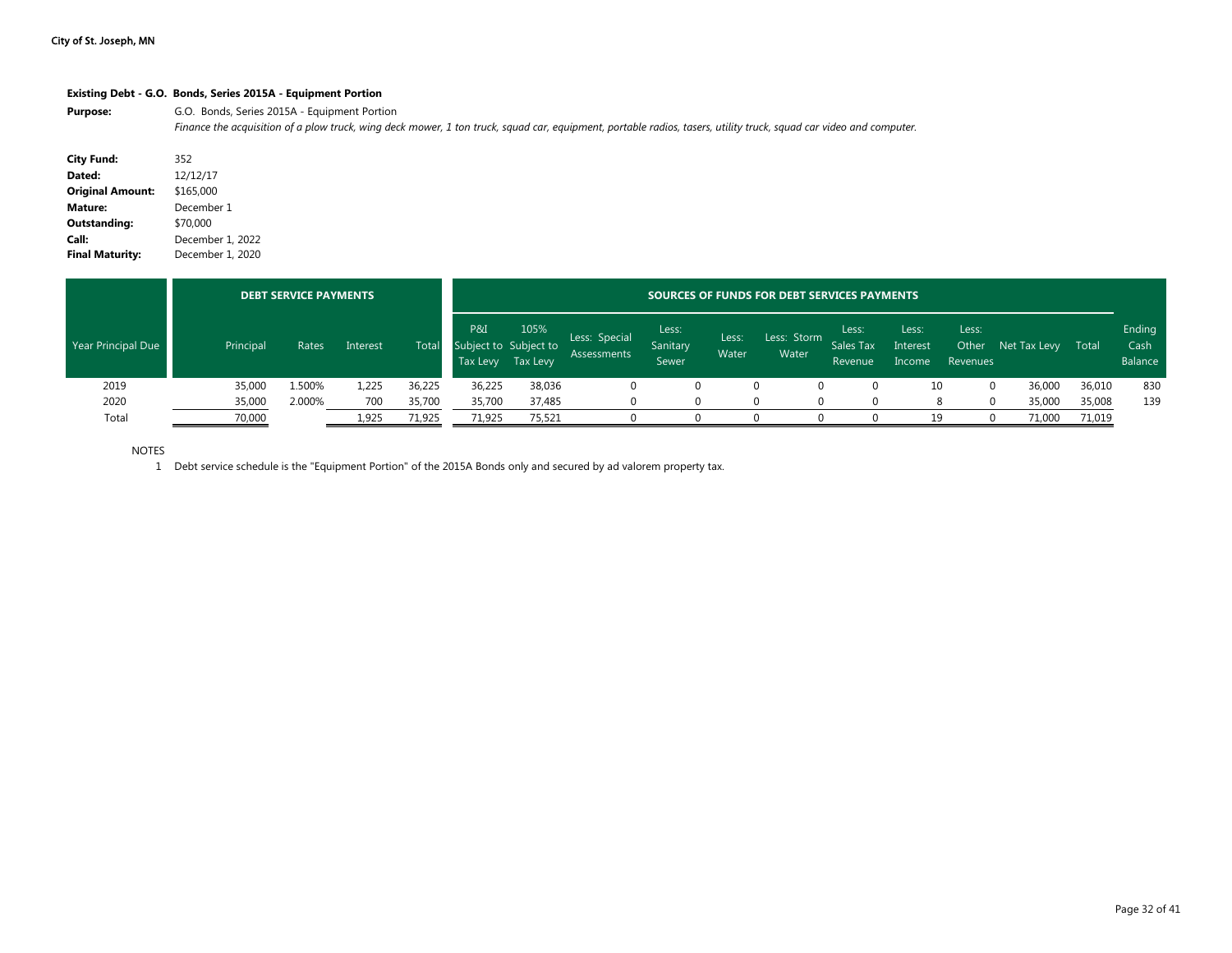#### **Existing Debt - G.O. Tax Abatement Bonds, Series 2015B**

Purpose: **G.O. Tax Abatement Bonds, Series 2015B** *Finance the acquisition of Colts Academy to use as a Community Center.*

| <b>City Fund:</b>       | 353              |
|-------------------------|------------------|
| Dated:                  | 08/01/15         |
| <b>Original Amount:</b> | \$1,840,000      |
| Mature:                 | December 1       |
| Outstanding:            | \$1,525,000      |
| Call:                   | December 1, 2022 |
| <b>Final Maturity:</b>  | December 1, 2030 |

|                           | <b>DEBT SERVICE PAYMENTS</b> |        |          | SOURCES OF FUNDS FOR DEBT SERVICES PAYMENTS |                               |                  |                                     |                |                      |                                |                             |                               |                          |             |                           |
|---------------------------|------------------------------|--------|----------|---------------------------------------------|-------------------------------|------------------|-------------------------------------|----------------|----------------------|--------------------------------|-----------------------------|-------------------------------|--------------------------|-------------|---------------------------|
| <b>Year Principal Due</b> | Principal                    | Rates  | Interest | Total                                       | P&I<br>Subject to<br>Tax Levy | 105% Tax<br>Levy | Less: Special<br><b>Assessments</b> | Less:<br>Water | Less: Storm<br>Water | Less: Sales<br>Tax<br>Revenues | Less:<br>Interest<br>Income | Revenues                      | Less: Other Net Tax Levy | Total       | Ending<br>Cash<br>Balance |
| 2019                      | 115,000                      | 2.000% | 39,935   | 154,935                                     | 154,935                       | 162,682          | $\mathbf 0$                         | 0              | 0                    | 162,682                        |                             | $\mathbf{0}$<br>$\mathbf 0$   | 0                        | 162,682     | 36,098                    |
| 2020                      | 115,000                      | 2.000% | 37,635   | 152,635                                     | 152,635                       | 160,267          | $\Omega$                            | U              | 0                    | 160,267                        |                             | $\mathbf 0$<br>$\overline{0}$ | 0                        | 160,267     | 43,730                    |
| 2021                      | 120,000                      | 2.000% | 35,335   | 155,335                                     | 155,335                       | 163,102          |                                     |                | 0                    | 163,102                        |                             | $\mathbf 0$<br>0              | $\Omega$                 | 163,102     | 51,496                    |
| 2022                      | 120,000                      | 2.000% | 32,935   | 152,935                                     | 152,935                       | 160,582          |                                     |                | $\Omega$             | 160,582                        | $\mathbf 0$                 | $\mathbf 0$                   | 0                        | 160,582     | 59,143                    |
| 2023                      | 125,000                      | 2.500% | 30,535   | 155,535                                     | 155,535                       | 163,312          |                                     |                | $\Omega$             | 163,312                        | 0                           | 0                             | $\Omega$                 | 163,312     | 66,920                    |
| 2024                      | 125,000                      | 2.500% | 27,410   | 152,410                                     | 152,410                       | 160,031          |                                     |                | 0                    | 160,031                        | $\mathbf 0$                 | $\mathbf 0$                   | $\Omega$                 | 160,031     | 74,540                    |
| 2025                      | 130,000                      | 3.000% | 24,285   | 154,285                                     | 154,285                       | 161,999          |                                     |                | $\Omega$             | 161,999                        |                             | $\mathbf 0$<br>0              | $\Omega$                 | 161,999     | 82,255                    |
| 2026                      | 135,000                      | 3.000% | 20,385   | 155,385                                     | 155,385                       | 163,154          | $\Omega$                            |                | $\Omega$             | 163,154                        |                             | $\mathbf 0$<br>$\mathbf 0$    | $\Omega$                 | 163,154     | 90,024                    |
| 2027                      | 135,000                      | 3.000% | 16,335   | 151,335                                     | 151,335                       | 158,902          | $\Omega$                            |                | $\Omega$             | 158,902                        |                             | $\mathbf 0$<br>$\mathbf 0$    |                          | 158,902     | 97,591                    |
| 2028                      | 135,000                      | 3.000% | 12,285   | 147,285                                     | 147,285                       | 154,649          |                                     |                | $\Omega$             | 154,649                        |                             | $\mathbf 0$<br>$\Omega$       |                          | 154,649     | 104,955                   |
| 2029                      | 135,000                      | 3.050% | 8,235    | 143,235                                     | 143,235                       | 150,397          |                                     |                | $\Omega$             | 150,397                        |                             | $\Omega$<br>$\Omega$          |                          | 150,397     | 112,117                   |
| 2030                      | 135,000                      | 3.050% | 4,118    | 139,118                                     | 139,118                       | 146,073          | $\Omega$                            |                | $\Omega$             | 146,073                        |                             | $\mathbf 0$<br>$\Omega$       | 0                        | 146,073     | 119,072                   |
| Total                     | 1,525,000                    |        | 289,428  | 1,814,428                                   | 1,814,428                     | 1,905,149        |                                     |                | $\Omega$             | 1,905,149                      |                             |                               |                          | 0 1,905,149 |                           |

NOTES

1 City certified an abatement levy for debt service. The annual abatement levy may be cancelled and debt paid from other revenue. The City plans to use sales tax revenue to pay debt service.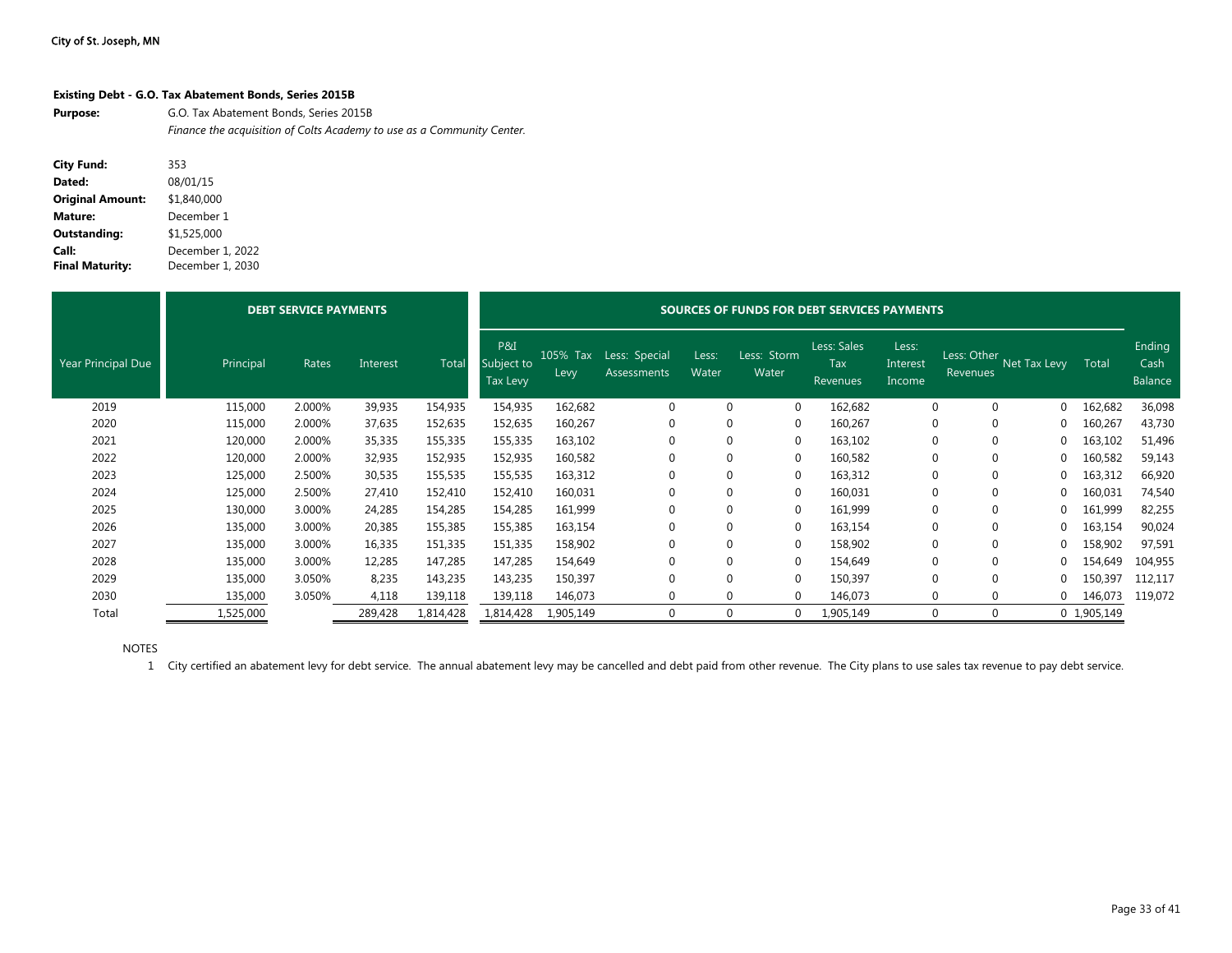#### **Existing Debt - G.O. Capital Improvement Plan Bonds, Series 2016A**

| <b>Purpose:</b> | G.O. Capital Improvement Plan Bonds, Series 2016A |
|-----------------|---------------------------------------------------|
|                 | <b>Finance the Government Service Center.</b>     |

| <b>City Fund:</b>       | 301               |
|-------------------------|-------------------|
| Dated:                  | 07/01/16          |
| <b>Original Amount:</b> | \$4,275,000       |
| Mature:                 | December 15       |
| Outstanding:            | \$3,920,000       |
| Call:                   | December 15, 2023 |
| <b>Final Maturity:</b>  | December 15, 2036 |

|                           |           | <b>DEBT SERVICE PAYMENTS</b> |          |           |                                          |                  | SOURCES OF FUNDS FOR DEBT SERVICES PAYMENTS |                            |                |                      |                                       |                             |                            |              |           |                                  |  |  |  |
|---------------------------|-----------|------------------------------|----------|-----------|------------------------------------------|------------------|---------------------------------------------|----------------------------|----------------|----------------------|---------------------------------------|-----------------------------|----------------------------|--------------|-----------|----------------------------------|--|--|--|
| <b>Year Principal Due</b> | Principal | Rates                        | Interest | Tota      | P&I<br>Subject to Subject to<br>Tax Levy | 105%<br>Tax Levy | Less: Special<br><b>Assessments</b>         | Less:<br>Sanitary<br>Sewer | Less:<br>Water | Less: Storm<br>Water | Less: Sales<br>Tax<br><b>Revenues</b> | Less:<br>Interest<br>Income | Less:<br>Other<br>Revenues | Net Tax Levy | Total     | Ending<br>Cash<br><b>Balance</b> |  |  |  |
| 2019                      | 180,000   | 2.000%                       | 89,643   | 269,643   | 269,643                                  | 283,125          |                                             | $\Omega$                   | $\Omega$       | $\Omega$             | $\mathbf 0$                           | 489                         | $\Omega$                   | 270,000      | 270,489   | 49,795                           |  |  |  |
| 2020                      | 185,000   | 2.000%                       | 86,043   | 271,043   | 271,043                                  | 284,595          |                                             | $\Omega$                   |                | $\Omega$             | $\mathbf 0$                           | 498                         | $\Omega$                   | 252,423      | 252,921   | 31,674                           |  |  |  |
| 2021                      | 190,000   | 2.000%                       | 82,343   | 272,343   | 272,343                                  | 285,960          |                                             | $\Omega$                   | $\Omega$       | $\Omega$             | 0                                     | 317                         | $\Omega$                   | 262,998      | 263,314   | 22,645                           |  |  |  |
| 2022                      | 195,000   | 2.000%                       | 78,543   | 273,543   | 273,543                                  | 287,220          |                                             | $\Omega$                   |                | $\Omega$             | $\mathbf 0$                           | 226                         | $\Omega$                   | 290,000      | 290,226   | 39,329                           |  |  |  |
| 2023                      | 195,000   | 2.000%                       | 74,643   | 269,643   | 269,643                                  | 283,125          |                                             | $\Omega$                   |                | $\Omega$             | $\Omega$                              | 393                         | $\Omega$                   | 282,731      | 283,125   | 52,811                           |  |  |  |
| 2024                      | 200,000   | 2.000%                       | 70,743   | 270,743   | 270,743                                  | 284,280          |                                             | $\Omega$                   |                | $\Omega$             | 0                                     | 528                         |                            | 283,752      | 284,280   | 66,349                           |  |  |  |
| 2025                      | 205,000   | 2.000%                       | 66,743   | 271,743   | 271,743                                  | 285,330          |                                             | $\Omega$                   |                | $\Omega$             | $\mathbf 0$                           | 663                         | 0                          | 284,666      | 285,330   | 79,936                           |  |  |  |
| 2026                      | 210,000   | 2.000%                       | 62,643   | 272,643   | 272,643                                  | 286,275          |                                             | $\Omega$                   |                | $\Omega$             | $\mathbf 0$                           | 799                         | $\Omega$                   | 295,000      | 295,799   | 103,093                          |  |  |  |
| 2027                      | 215,000   | 2.000%                       | 58,443   | 273,443   | 273,443                                  | 287,115          |                                             | $\Omega$                   |                | $\Omega$             | $\mathbf 0$                           | 1,031                       |                            | 286,084      | 287,115   | 116,765                          |  |  |  |
| 2028                      | 215,000   | 2.000%                       | 54,143   | 269,143   | 269,143                                  | 282,600          |                                             | $\Omega$                   |                | $\Omega$             | 0                                     | 1,168                       | $\Omega$                   | 281,432      | 282,600   | 130,222                          |  |  |  |
| 2029                      | 220,000   | 2.250%                       | 49,843   | 269,843   | 269,843                                  | 283,335          |                                             | $\Omega$                   |                | $\Omega$             | 0                                     | 1,302                       | 0                          | 282,032      | 283,335   | 143,714                          |  |  |  |
| 2030                      | 225,000   | 2.250%                       | 44.893   | 269,893   | 269,893                                  | 283,387          |                                             | $\Omega$                   |                | $\Omega$             | 0                                     | 1,437                       | $\Omega$                   | 281,950      | 283,387   | 157,209                          |  |  |  |
| 2031                      | 230,000   | 2.450%                       | 39,830   | 269,830   | 269,830                                  | 283,322          |                                             | $\Omega$                   | $\Omega$       | $\Omega$             | 0                                     | 1,572                       |                            | 281,749      | 283,322   | 170,700                          |  |  |  |
| 2032                      | 240,000   | 2.450%                       | 34,195   | 274,195   | 274,195                                  | 287,905          |                                             | $\Omega$                   |                | $\Omega$             | $\mathbf 0$                           | 1.707                       | $\Omega$                   | 286,198      | 287,905   | 184,410                          |  |  |  |
| 2033                      | 245,000   | 2.700%                       | 28,315   | 273,315   | 273,315                                  | 286,981          |                                             | $\Omega$                   | $\Omega$       | $\Omega$             | $\Omega$                              | 1,844                       |                            | 285,137      | 286,981   | 198,076                          |  |  |  |
| 2034                      | 250,000   | 2.700%                       | 21,700   | 271,700   | 271,700                                  | 285,285          |                                             | $\Omega$                   |                | $\Omega$             | 0                                     | 1,981                       | $\mathbf 0$                | 283,304      | 285,285   | 211,661                          |  |  |  |
| 2035                      | 255,000   | 2.875%                       | 14,950   | 269,950   | 269,950                                  | 283,448          |                                             |                            |                | $\Omega$             | $\Omega$                              | 2,117                       | $\Omega$                   | 281,331      | 283,448   | 225,158                          |  |  |  |
| 2036                      | 265,000   | 2.875%                       | 7,619    | 272,619   | 272,619                                  | 286,250          |                                             | $\Omega$                   |                | $\Omega$             | 0                                     | 2,252                       |                            | 283,998      | 286,250   | 238,789                          |  |  |  |
| Total                     | 3,920,000 |                              | 965,269  | 4,885,269 | 4,885,269                                | 5,129,532        |                                             | $\Omega$                   | $\Omega$       | $\Omega$             | 0                                     | 20,325                      |                            | 5,054,785    | 5,075,110 |                                  |  |  |  |

NOTES

1 No outstanding items to note.

2 Tax levy is adjusted in this schedule to help manage the City's overall tax levy for debt while maintaining that Fund 301 is projected to have annual revenue and ending cash at or above the minimum 105% requirement. The tax levy for this Fund 301 may be adjusted annually as needed to achieve the 105% requirement and the City's overall objectives for tax levy.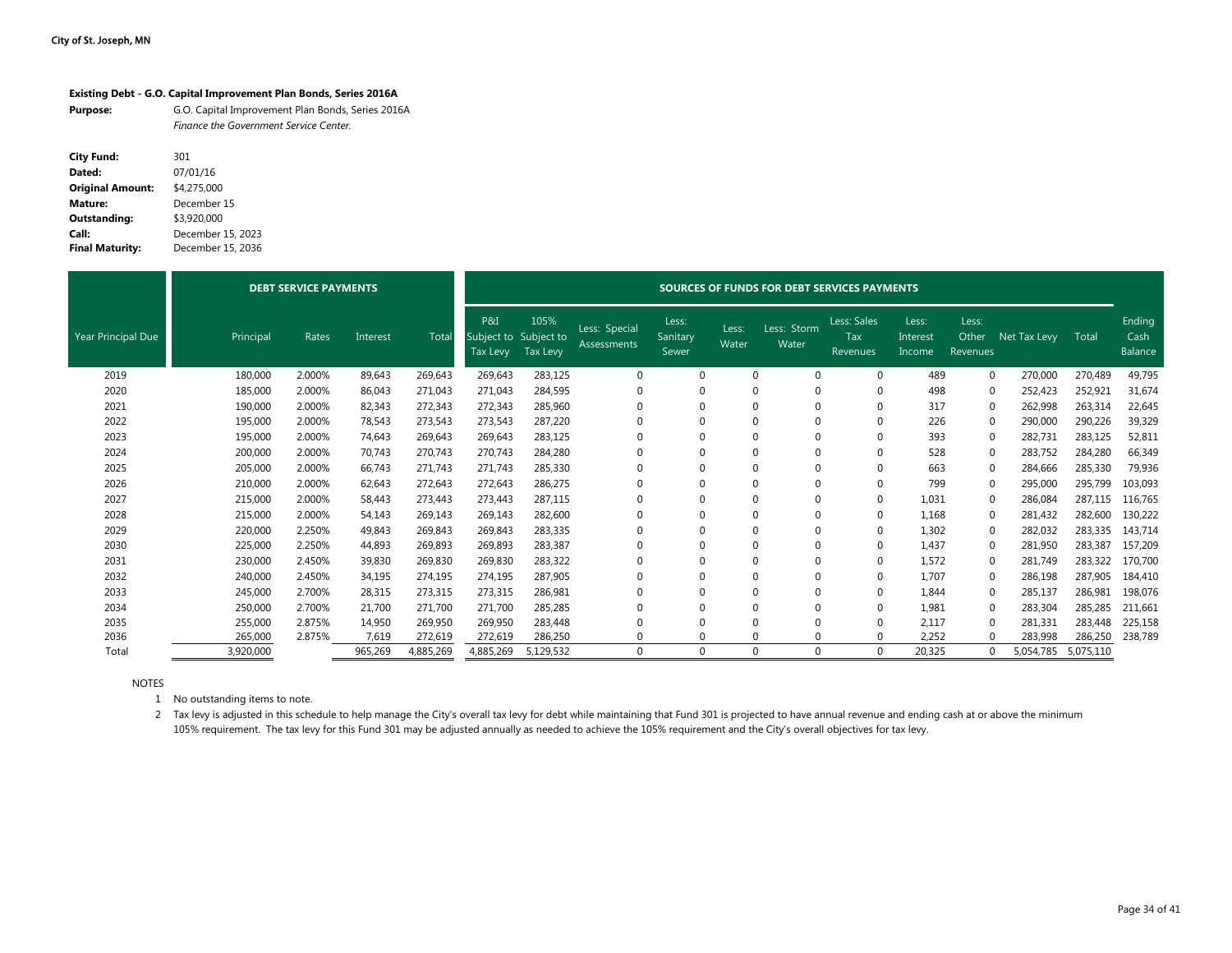| Existing Debt - G.O. Improvement Bonds, Series 2016B |  |  |  |  |  |
|------------------------------------------------------|--|--|--|--|--|
|                                                      |  |  |  |  |  |

**Purpose:** G.O. Improvement Bonds, Series 2016B *Finance the Field Street improvement project and CR 121 to 7th Ave SE*

| <b>City Fund:</b>       | 304               |
|-------------------------|-------------------|
| Dated:                  | 11/01/16          |
| <b>Original Amount:</b> | \$740,000         |
| Mature:                 | December 15       |
| Outstanding:            | \$690,000         |
| Call:                   | December 15, 2023 |
| <b>Final Maturity:</b>  | December 15, 2032 |

|                           |           | <b>DEBT SERVICE PAYMENTS</b> |          |         | SOURCES OF FUNDS FOR DEBT SERVICES PAYMENTS |                         |                              |                            |                            |                      |                                              |                             |                         |              |         |                           |  |
|---------------------------|-----------|------------------------------|----------|---------|---------------------------------------------|-------------------------|------------------------------|----------------------------|----------------------------|----------------------|----------------------------------------------|-----------------------------|-------------------------|--------------|---------|---------------------------|--|
| <b>Year Principal Due</b> | Principal | Rates                        | Interest | Tota    | P&I<br>Subject to Subject to<br>Tax Levy    | 105%<br><b>Tax Levy</b> | Less: Special<br>Assessments | Less:<br>Sanitary<br>Sewer | Less: Water                | Less: Storm<br>Water | Less: Sales<br><b>Tax</b><br><b>Revenues</b> | Less:<br>Interest<br>Income | Less: Other<br>Revenues | Net Tax Levy | Total   | Ending<br>Cash<br>Balance |  |
| 2019                      | 50,000    | 1.000%                       | 13,350   | 63,350  | 63,350                                      | 66,518                  | 21,513                       |                            | $\Omega$<br>$\mathbf 0$    | 0                    | 20,000                                       | 672                         | $\mathbf{0}$            | 5,000        | 47,185  | 51,054                    |  |
| 2020                      | 50,000    | 1.150%                       | 12,850   | 62,850  | 62,850                                      | 65,993                  | 21,513                       |                            | $\mathbf 0$<br>$\Omega$    | 0                    | 20,000                                       | 511                         |                         | 5,000        | 47,024  | 35,228                    |  |
| 2021                      | 50,000    | 1.150%                       | 12,275   | 62,275  | 62,275                                      | 65,389                  | 21,513                       |                            | $\mathbf 0$<br>$\mathbf 0$ | 0                    | 20,000                                       | 352                         | $\mathbf 0$             | 10,000       | 51,865  | 24,818                    |  |
| 2022                      | 50,000    | 1.350%                       | 11,700   | 61,700  | 61,700                                      | 64,785                  | 21,513                       |                            | $\mathbf 0$<br>$\mathbf 0$ | 0                    | 20,000                                       | 248                         | $\mathbf{0}$            | 10,000       | 51,761  | 14,879                    |  |
| 2023                      | 50,000    | 1.350%                       | 11,025   | 61,025  | 61,025                                      | 64,076                  | 21,513                       |                            | $\Omega$<br>$\mathbf 0$    | 0                    | 20,000                                       | 149                         | $\Omega$                | 15,000       | 56,662  | 10,516                    |  |
| 2024                      | 50,000    | 2.000%                       | 10,350   | 60,350  | 60,350                                      | 63,368                  | 21,513                       |                            | $\mathbf 0$<br>$\mathbf 0$ | 0                    | 20,000                                       | 105                         | $\Omega$                | 15,000       | 56,618  | 6,784                     |  |
| 2025                      | 50,000    | 2.000%                       | 9,350    | 59,350  | 59,350                                      | 62,318                  | 21,513                       |                            | $\mathbf 0$<br>$\mathbf 0$ | 0                    | 20,000                                       | 68                          | $\Omega$                | 15,000       | 56,581  | 4,015                     |  |
| 2026                      | 50,000    | 2.000%                       | 8,350    | 58,350  | 58,350                                      | 61,268                  | 21,513                       |                            | $\mathbf 0$<br>$\mathbf 0$ | 0                    | 20,000                                       | 40                          | $\mathbf 0$             | 15,000       | 56,553  | 2,218                     |  |
| 2027                      | 50,000    | 2.100%                       | 7,350    | 57,350  | 57,350                                      | 60,218                  | 21,513                       |                            | $\mathbf 0$<br>$\mathbf 0$ | 0                    | 20,000                                       | 22                          | $\Omega$                | 15,000       | 56,535  | 1,403                     |  |
| 2028                      | 50,000    | 2.100%                       | 6,300    | 56,300  | 56,300                                      | 59,115                  | 21,513                       |                            | $\mathbf 0$<br>$\mathbf 0$ | 0                    | 20,000                                       | 14                          | $\Omega$                | 15,000       | 56,527  | 1,630                     |  |
| 2029                      | 50,000    | 2.100%                       | 5,250    | 55,250  | 55,250                                      | 58,013                  | 21,513                       |                            | $\Omega$<br>$\mathbf 0$    | 0                    | 20,000                                       | 16                          |                         | 15,000       | 56,529  | 2,910                     |  |
| 2030                      | 50,000    | 3.000%                       | 4,200    | 54,200  | 54,200                                      | 56,910                  | 21,513                       |                            | $\mathbf 0$<br>$\Omega$    | 0                    | 20,000                                       | 29                          |                         | 15,000       | 56,542  | 5,252                     |  |
| 2031                      | 45,000    | 3.000%                       | 2,700    | 47,700  | 47,700                                      | 50,085                  | 21,513                       |                            | $\Omega$<br>$\Omega$       | 0                    | 20,000                                       | 53                          | $\Omega$                | 10,000       | 51,566  | 9,117                     |  |
| 2032                      | 45,000    | 3.000%                       | 1,350    | 46,350  | 46,350                                      | 48,668                  | 21,513                       |                            | $\Omega$<br>$\Omega$       | 0                    | 20,000                                       | 91                          | $\Omega$                | 10,000       | 51,604  | 14,371                    |  |
| Total                     | 690,000   |                              | 116,400  | 806,400 | 806,400                                     | 846,720                 | 301,182                      |                            | $\Omega$<br>$\Omega$       | 0                    | 280,000                                      | 2,370                       | $\Omega$                | 170,000      | 753,552 |                           |  |

NOTES

1 Special assessment principal outstanding as of 12/31/2018, includes deferred special assessments: \$620,613

2 A significant portion of the balance outstanding is for deferred special assessments that may not be payable within the next thirty years.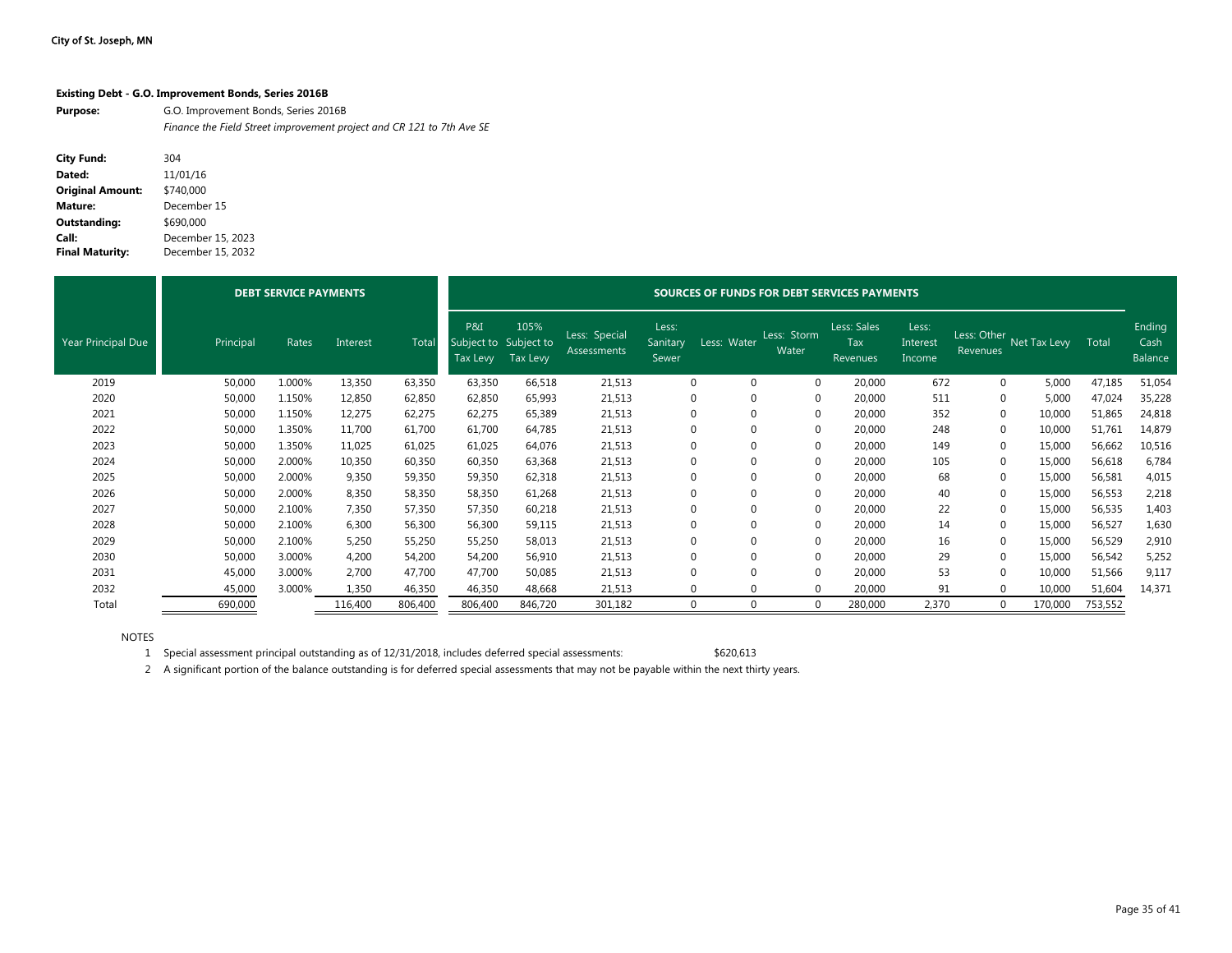#### **Existing Debt - G.O. Capital Improvement Plan Bonds, Series 2017A**

| <b>Purpose:</b> | G.O. Capital Improvement Plan Bonds, Series 2017A      |
|-----------------|--------------------------------------------------------|
|                 | Additional proceeds for the Government Service Center. |

| <b>City Fund:</b>       | 303              |
|-------------------------|------------------|
| Dated:                  | 08/30/17         |
| <b>Original Amount:</b> | \$337,000        |
| Mature:                 | December 15      |
| Outstanding:            | \$294.000        |
| Call:                   | Any date         |
| <b>Final Maturity:</b>  | January 15, 2025 |

|                    |           | <b>DEBT SERVICE PAYMENTS</b> |          |         |                                          |                  |                              | SOURCES OF FUNDS FOR DEBT SERVICES PAYMENTS |                |                      |                                       |                             |                            |              |          |                           |
|--------------------|-----------|------------------------------|----------|---------|------------------------------------------|------------------|------------------------------|---------------------------------------------|----------------|----------------------|---------------------------------------|-----------------------------|----------------------------|--------------|----------|---------------------------|
| Year Principal Due | Principal | Rates                        | Interest | Tota    | P&I<br>Subject to Subject to<br>Tax Levy | 105%<br>Tax Levy | Less: Special<br>Assessments | Less:<br>Sanitary<br>Sewer                  | Less:<br>Water | Less: Storm<br>Water | Less: Sales<br>Tax<br><b>Revenues</b> | Less:<br>Interest<br>Income | Less:<br>Other<br>Revenues | Net Tax Levy | Total    | Ending<br>Cash<br>Balance |
| 2019               | 42,000    | 2.750%                       | 8,085    | 50,085  | 50,085                                   | 52,589           |                              |                                             |                |                      |                                       |                             | 36,000                     | $\Omega$     | 36,000   | 89,987                    |
| 2020               | 42,000    | 2.750%                       | 6,930    | 48,930  | 48,930                                   | 51,377           |                              |                                             | $\Omega$       |                      | 0                                     |                             | 36,000                     | 0            | 36,000   | 77,057                    |
| 2021               | 42,000    | 2.750%                       | 5,775    | 47,775  | 47,775                                   | 50,164           |                              |                                             |                |                      | 0                                     | $\Omega$                    | 36,000                     |              | 36,000   | 65,282                    |
| 2022               | 42,000    | 2.750%                       | 4,620    | 46,620  | 46,620                                   | 48,951           |                              |                                             | $\Omega$       |                      |                                       | $\Omega$                    | 36,000                     |              | 36,000   | 54,662                    |
| 2023               | 42,000    | 2.750%                       | 3,465    | 45,465  | 45,465                                   | 47,738           |                              |                                             | $\Omega$       |                      | 0                                     |                             | 0 175,572                  | $\Omega$     | 175,572  | 184,769                   |
| 2024               | 42,000    | 2.750%                       | 2,310    | 44,310  | 44,310                                   | 46,526           |                              |                                             | $\Omega$       |                      |                                       |                             |                            |              | $\Omega$ | 140,459                   |
| 2025               | 42,000    | 2.750%                       | 1,155    | 43,155  | 43,155                                   | 45,313           |                              |                                             |                | $\Omega$             | 0                                     | $\Omega$                    | $\Omega$                   | $\Omega$     | $\Omega$ | 97,304                    |
| Total              | 294,000   |                              | 32,340   | 326,340 | 326,340                                  | 342,657          |                              |                                             |                |                      |                                       |                             | 319,572<br>$\Omega$        | $\mathbf 0$  | 319,572  |                           |

NOTES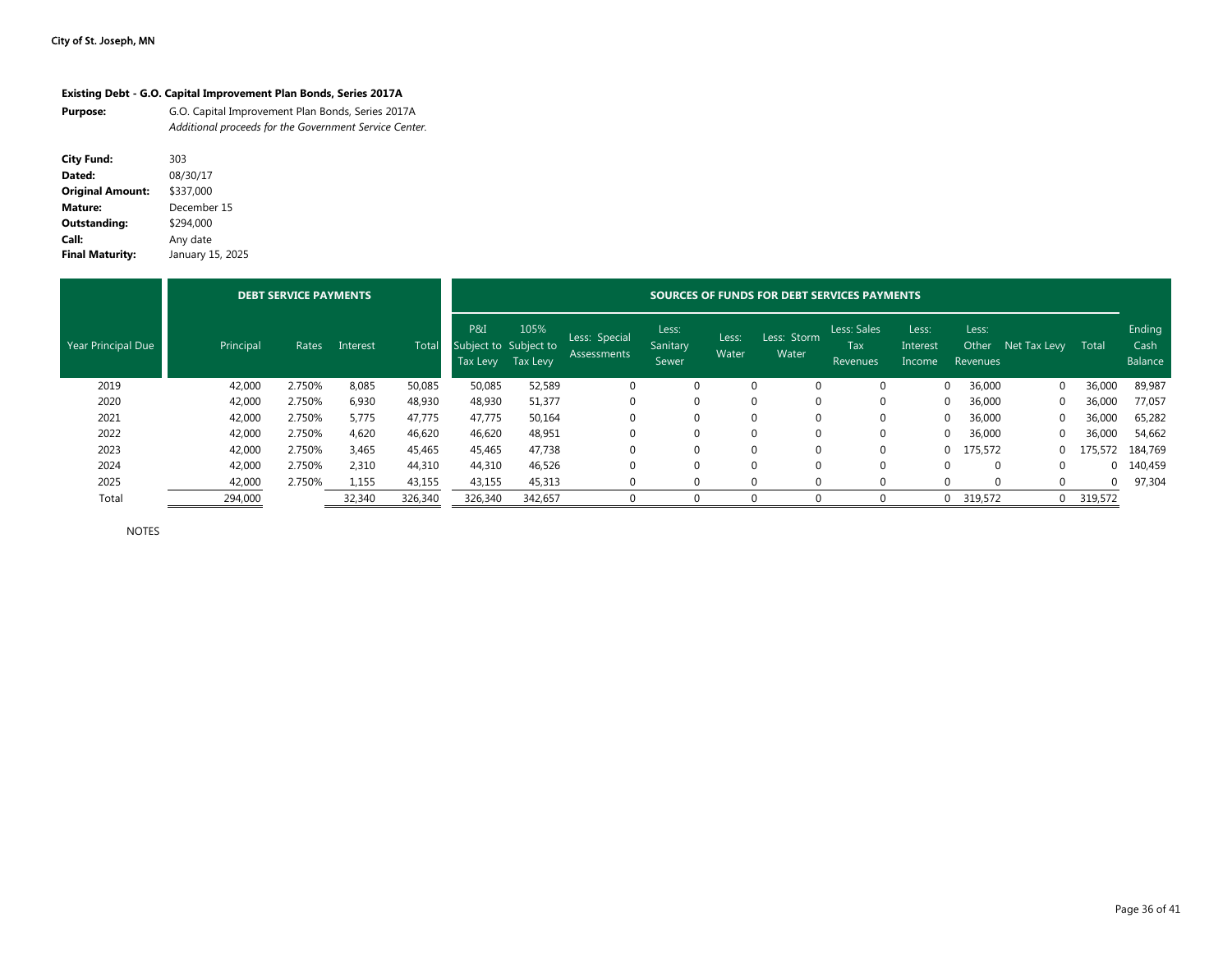| <b>Purpose:</b> | G.O. Bonds, Series 2017B - Improvement Portion                       |
|-----------------|----------------------------------------------------------------------|
|                 | Finance the Central Business District (CBD), Phase I, alley project. |

| <b>City Fund:</b>       | 305               |
|-------------------------|-------------------|
| Dated:                  | 08/30/17          |
| <b>Original Amount:</b> | \$344.000         |
| Mature:                 | December 15       |
| Outstanding:            | \$309.000         |
| Call:                   | December 15, 2022 |
| <b>Final Maturity:</b>  | December 15, 2027 |

|                    |           | <b>DEBT SERVICE PAYMENTS</b> |          |         | SOURCES OF FUNDS FOR DEBT SERVICES PAYMENTS |                  |                              |                            |                |                      |                                       |                             |                            |              |         |                           |
|--------------------|-----------|------------------------------|----------|---------|---------------------------------------------|------------------|------------------------------|----------------------------|----------------|----------------------|---------------------------------------|-----------------------------|----------------------------|--------------|---------|---------------------------|
| Year Principal Due | Principal | Rates                        | Interest | Total   | P&I<br>Subject to Subject to<br>Tax Levy    | 105%<br>Tax Levy | Less: Special<br>Assessments | Less:<br>Sanitary<br>Sewer | Less:<br>Water | Less: Storm<br>Water | Less: Sales<br>Tax<br><b>Revenues</b> | Less:<br>Interest<br>Income | Less:<br>Other<br>Revenues | Net Tax Levy | Total   | Ending<br>Cash<br>Balance |
| 2019               | 35,000    | 2.250%                       | 8,228    | 43,228  | 43,228                                      | 45,389           | 5,561                        |                            |                | 0                    | $\Omega$                              |                             | $\Omega$                   | 15,000       | 20,561  | 30,304                    |
| 2020               | 35,000    | 2.250%                       | 7,440    | 42,440  | 42,440                                      | 44,562           | 11,932                       |                            |                |                      | $\Omega$                              | 0                           |                            | 20,000       | 31,932  | 19,795                    |
| 2021               | 35,000    | 2.250%                       | 6,653    | 41,653  | 41,653                                      | 43,735           | 11,349                       |                            |                | $\Omega$             | $\Omega$                              | $\Omega$                    | $\Omega$                   | 20,000       | 31,349  | 9,492                     |
| 2022               | 34,000    | 2.250%                       | 5,865    | 39,865  | 39,865                                      | 41,858           | 10,766                       |                            |                |                      | $\Omega$                              | $\Omega$                    |                            | 20,000       | 30,766  | 393                       |
| 2023               | 34,000    | 3.000%                       | 5,100    | 39,100  | 39,100                                      | 41,055           | 10,183                       |                            |                | $\Omega$             | $\Omega$                              | $\Omega$                    | $\Omega$                   | 25,000       | 35,183  | (3, 523)                  |
| 2024               | 34,000    | 3.000%                       | 4,080    | 38,080  | 38,080                                      | 39,984           | 9,601                        |                            |                | $\Omega$             | $\Omega$                              | 0                           | $\Omega$                   | 30,000       | 39,601  | (2,003)                   |
| 2025               | 34,000    | 3.000%                       | 3,060    | 37,060  | 37,060                                      | 38,913           | 9,018                        |                            |                | $\Omega$             | $\Omega$                              | $\Omega$                    | $\Omega$                   | 30,000       | 39,018  | (45)                      |
| 2026               | 34,000    | 3.000%                       | 2,040    | 36.040  | 36.040                                      | 37.842           | 8,435                        |                            | $\Omega$       | $\Omega$             | $\Omega$                              | $\Omega$                    | $\Omega$                   | 30,000       | 38,435  | 2,350                     |
| 2027               | 34,000    | 3.000%                       | 1,020    | 35,020  | 35,020                                      | 36,771           | 7,852                        |                            |                | $\Omega$             | $\Omega$                              | $\Omega$                    | $\Omega$                   | 27,000       | 34,852  | 2,182                     |
| Total              | 309,000   |                              | 43,485   | 352,485 | 352,485                                     | 370,109          | 84,697                       |                            |                |                      | $\Omega$                              |                             |                            | 217,000      | 301,697 |                           |

NOTES

1 Debt service schedule is the "Improvement Portion" of the 2015A Bonds only and secured by special assessments and ad valorem property tax.

2 \$25,340 in prepaid assessments were collected and deposited into the construction account at issuance.

3 Special assessment principal outstanding as of 12/31/2018: \$75,911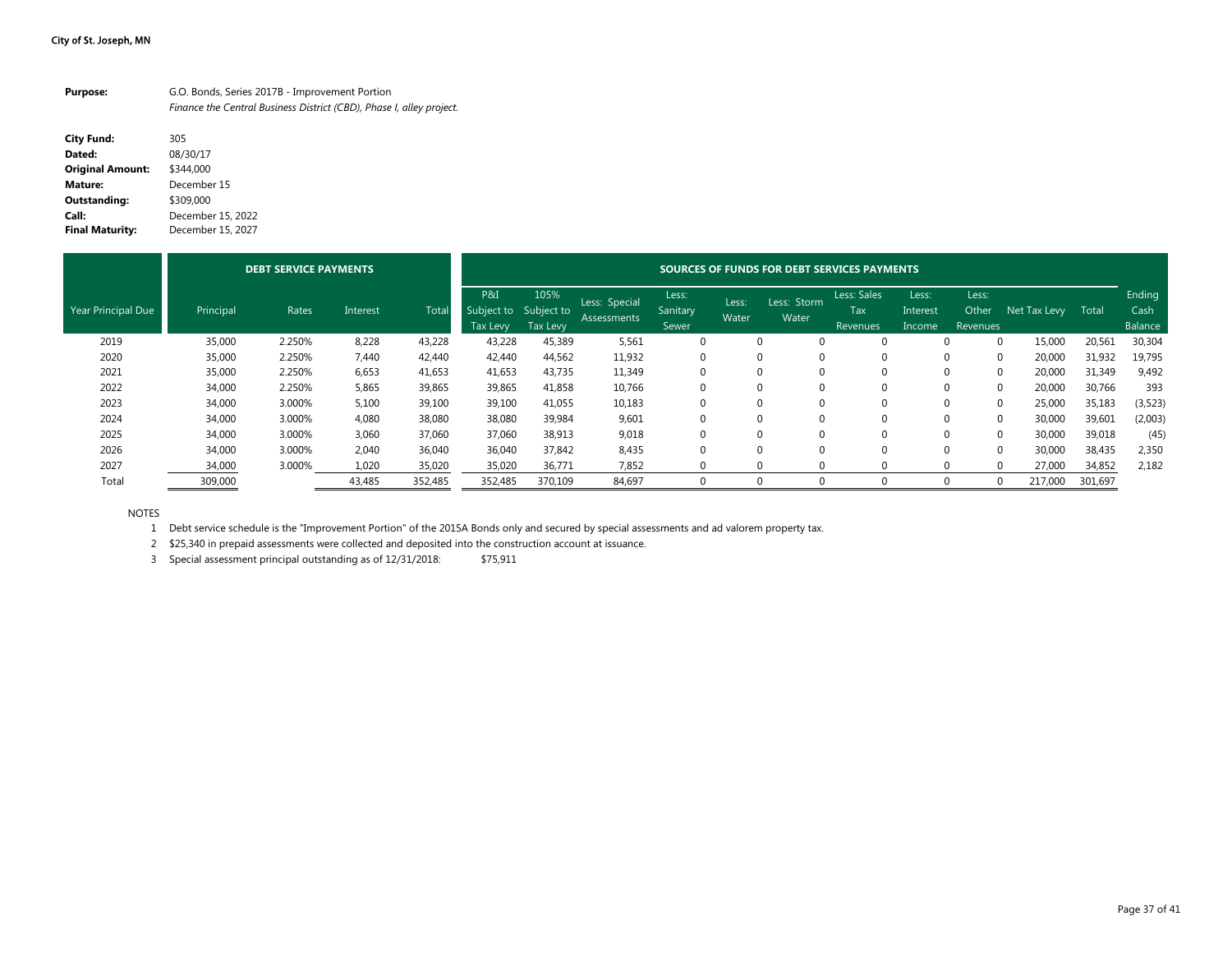#### **Existing Debt - G.O. Bonds, Series 2017B - System Portion**

| Purpose: | G.O. Bonds, Series 2017B - System Portion         |
|----------|---------------------------------------------------|
|          | Finance Water Treatment Plant No. 1 improvements. |

| <b>City Fund:</b>       | 601               |                                                                                                                                         |
|-------------------------|-------------------|-----------------------------------------------------------------------------------------------------------------------------------------|
| Dated:                  | 09/01/13          |                                                                                                                                         |
| <b>Original Amount:</b> | \$1,875,000       |                                                                                                                                         |
| Mature:                 | December 15       |                                                                                                                                         |
| Outstanding:            | \$282,000         |                                                                                                                                         |
| Call:                   | December 15, 2022 | (Final maturity date of the 2017B, Improvement Portion is 12/31/2027, call date provides for the optional redemption for this portion.) |
| <b>Final Maturity:</b>  | December 15, 2022 |                                                                                                                                         |

|                    |           | <b>DEBT SERVICE PAYMENTS</b> |          |         |                                          | SOURCES OF FUNDS FOR DEBT SERVICES PAYMENTS |                                     |                            |                |                      |                                       |                             |                            |              |         |                           |  |  |
|--------------------|-----------|------------------------------|----------|---------|------------------------------------------|---------------------------------------------|-------------------------------------|----------------------------|----------------|----------------------|---------------------------------------|-----------------------------|----------------------------|--------------|---------|---------------------------|--|--|
| Year Principal Due | Principal | Rates                        | Interest | Total   | P&I<br>Subject to Subject to<br>Tax Levy | 105%<br>Tax Levy                            | Less: Special<br><b>Assessments</b> | Less:<br>Sanitary<br>Sewer | Less:<br>Water | Less: Storm<br>Water | Less: Sales<br><b>Tax</b><br>Revenues | Less:<br>Interest<br>Income | Less:<br>Other<br>Revenues | Net Tax Levy | Total   | Ending<br>Cash<br>Balance |  |  |
| 2019               | 71,000    | 2.250%                       | 6,345    | 77,345  | 77,345                                   | 81,212                                      |                                     | $\Omega$                   | 81,212         |                      |                                       |                             | $\Omega$<br>O.             |              | 81,212  | 38,867                    |  |  |
| 2020               | 71,000    | 2.250%                       | 4,748    | 75,748  | 75,748                                   | 79,535                                      |                                     |                            | 79,535         | 0                    |                                       |                             |                            |              | 79,535  | 42,655                    |  |  |
| 2021               | 70,000    | 2.250%                       | 3,150    | 73,150  | 73,150                                   | 76,808                                      | 0                                   | $\Omega$                   | 76,808         | 0                    |                                       |                             | 0<br>0                     |              | 76,808  | 46,312                    |  |  |
| 2022               | 70,000    | 2.250%                       | 1,575    | 71,575  | 71,575                                   | 75,154                                      |                                     | $\Omega$                   | 75,154         | 0                    |                                       |                             |                            |              | 75,154  | 49,891                    |  |  |
| Total              | 282,000   |                              | 15,818   | 297,818 | 297,818                                  | 312,708                                     |                                     | $\Omega$                   | 312,708        |                      |                                       |                             |                            |              | 312,708 |                           |  |  |

NOTES

1 Debt service schedule is the "System Portion" of the 2017B Bonds only are payable from net revenues plus 5% from the Water Treatment Fund and secured by an unlimited ad valorem tax pledge.

2 The Bonds are reported as a liability of the Water Treatment Fund.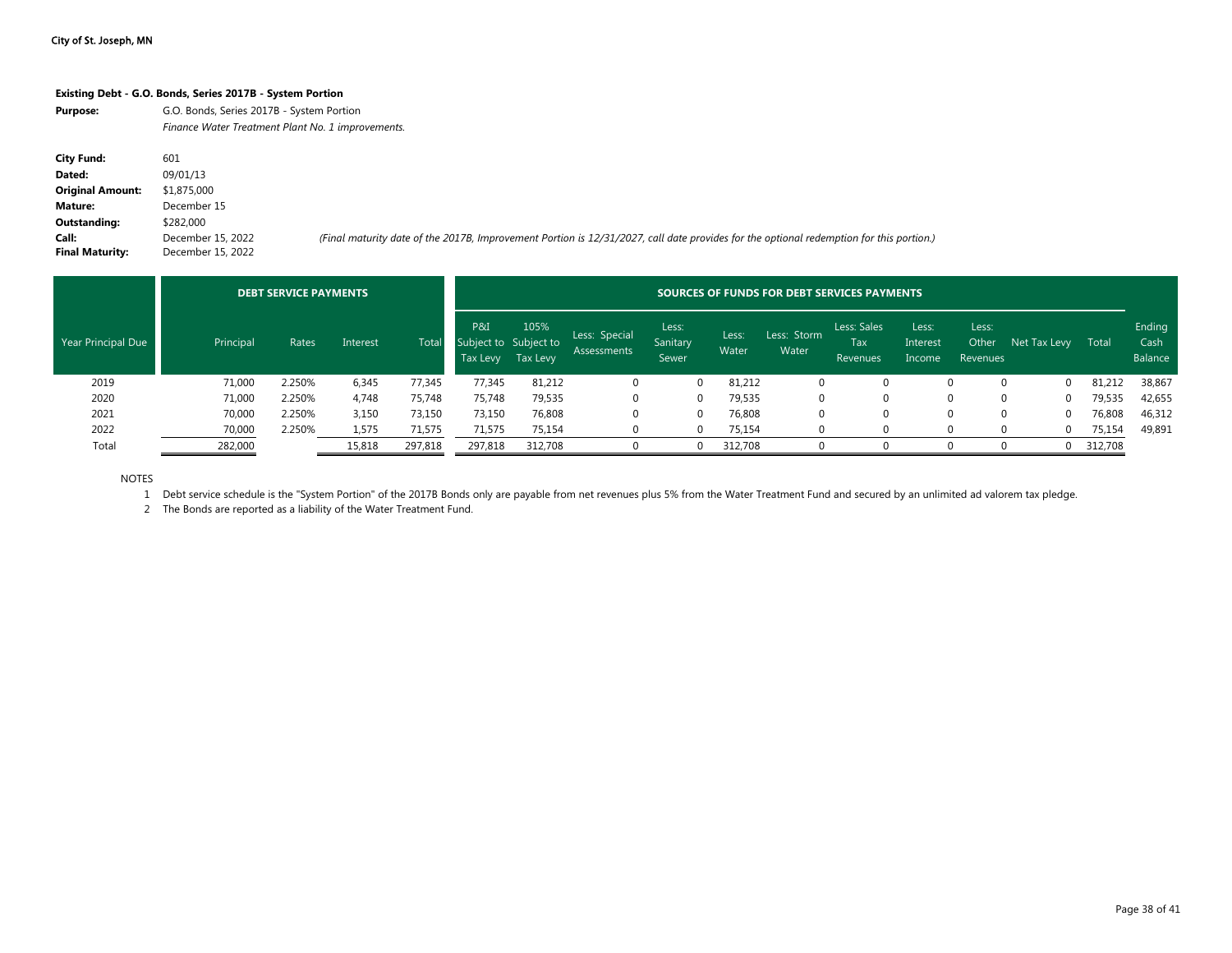#### **Existing Debt - City portion of St. Cloud Public 2017 Facilities Authority (PFA) Loan**

**Purpose:** City portion of St. Cloud Public 2017 Facilities Authority (PFA) Loan *St. Cloud Wastewater PFA Note for a biosolids treatment update (City refers to the project as NR2 - new treatment method)*

| <b>City Fund:</b>       | 602                 |
|-------------------------|---------------------|
| Dated:                  | 10/09/17            |
| <b>Original Amount:</b> | \$1,744,736         |
| Mature:                 | December 1          |
| Outstanding:            | \$1.881.779         |
| Call:                   | Callable at anytime |
| <b>Final Maturity:</b>  | August 20, 2037     |

|                           |           | <b>DEBT SERVICE PAYMENTS</b> |          |           |                                          |                  | SOURCES OF FUNDS FOR DEBT SERVICES PAYMENTS |                            |                |                      |                                |                             |                         |              |             |                                  |  |  |  |  |
|---------------------------|-----------|------------------------------|----------|-----------|------------------------------------------|------------------|---------------------------------------------|----------------------------|----------------|----------------------|--------------------------------|-----------------------------|-------------------------|--------------|-------------|----------------------------------|--|--|--|--|
| <b>Year Principal Due</b> | Principal | Rates                        | Interest | Total     | P&I<br>Subject to Subject to<br>Tax Levy | 105%<br>Tax Levy | Less: Special<br>Assessments                | Less:<br>Sanitary<br>Sewer | Less:<br>Water | Less: Storm<br>Water | Less: Sales<br>Tax<br>Revenues | Less:<br>Interest<br>Income | Less: Other<br>Revenues | Net Tax Levy | Total       | Ending<br>Cash<br><b>Balance</b> |  |  |  |  |
| 2019                      | 89,669    | 1.095%                       | 20,605   | 110,274   | 110,274                                  | 115,788          | $\mathbf 0$                                 | 115,788                    | $\mathbf 0$    |                      | $\Omega$                       | $\Omega$                    | 0                       | 0            | 115,788     | 5,514                            |  |  |  |  |
| 2020                      | 90,591    | 1.095%                       | 19,624   | 110,215   | 110,215                                  | 115,725          | $\Omega$                                    | 115,725                    | $\mathbf 0$    |                      | $\Omega$                       | $\Omega$                    | $\Omega$                | 0            | 115,725     | 11,024                           |  |  |  |  |
| 2021                      | 91,628    | 1.095%                       | 18,632   | 110,260   | 110,260                                  | 115,773          | $\Omega$                                    | 115,773                    | $\mathbf{0}$   |                      | $\Omega$                       |                             | 0                       |              | 115,773     | 16,537                           |  |  |  |  |
| 2022                      | 92,666    | 1.095%                       | 17,628   | 110,294   | 110,294                                  | 115,809          | $\Omega$                                    | 115,809                    | $\mathbf{0}$   |                      | $\Omega$                       | $\Omega$                    | $\Omega$                |              | 115,809     | 22,052                           |  |  |  |  |
| 2023                      | 93,588    | 1.095%                       | 16,614   | 110,201   | 110,201                                  | 115,711          | 0                                           | 115,711                    | $\mathbf 0$    |                      | $\Omega$                       | $\Omega$                    | $\mathbf 0$             | 0            | 115,711     | 27,562                           |  |  |  |  |
| 2024                      | 94,625    | 1.095%                       | 15,589   | 110,214   | 110,214                                  | 115,724          | $\Omega$                                    | 115,724                    | $\mathbf 0$    |                      | $\Omega$                       | $\Omega$                    | $\Omega$                |              | 115,724     | 33,073                           |  |  |  |  |
| 2025                      | 95,662    | 1.095%                       | 14,553   | 110,215   | 110,215                                  | 115,726          | $\Omega$                                    | 115,726                    | $\mathbf 0$    |                      | $\Omega$                       |                             |                         |              | 115,726     | 38,584                           |  |  |  |  |
| 2026                      | 96,699    | 1.095%                       | 13,505   | 110,205   | 110,205                                  | 115,715          | $\Omega$                                    | 115,715                    | $\mathbf 0$    |                      | $\Omega$                       | $\Omega$                    | $\Omega$                |              | 115,715     | 44,094                           |  |  |  |  |
| 2027                      | 97,737    | 1.095%                       | 12,446   | 110,183   | 110,183                                  | 115,692          | $\Omega$                                    | 115,692                    | $\mathbf 0$    |                      | $\Omega$                       | $\Omega$                    | $\Omega$                | 0            | 115,692     | 49,603                           |  |  |  |  |
| 2028                      | 98,889    | 1.095%                       | 11,376   | 110,265   | 110,265                                  | 115,779          | $\Omega$                                    | 115,779                    | $\mathbf 0$    |                      | $\Omega$                       | $\Omega$                    | $\Omega$                |              | 115,779     | 55,116                           |  |  |  |  |
| 2029                      | 99,927    | 1.095%                       | 10,293   | 110,220   | 110,220                                  | 115,731          | $\Omega$                                    | 115,731                    | $\mathbf{0}$   |                      | $\Omega$                       | $\Omega$                    | $\mathbf 0$             |              | 115,731     | 60,627                           |  |  |  |  |
| 2030                      | 101,079   | 1.095%                       | 9,199    | 110,278   | 110,278                                  | 115,792          | 0                                           | 115,792                    | $\mathbf 0$    |                      | $\Omega$                       | $\Omega$                    | 0                       |              | 115,792     | 66,141                           |  |  |  |  |
| 2031                      | 102,116   | 1.095%                       | 8,092    | 110,209   | 110,209                                  | 115,719          | $\Omega$                                    | 115.719                    | $\mathbf 0$    |                      | $\Omega$                       | $\Omega$                    | $\Omega$                | C            | 115,719     | 71,652                           |  |  |  |  |
| 2032                      | 103,269   | 1.095%                       | 6,974    | 110,243   | 110,243                                  | 115,755          | $\Omega$                                    | 115,755                    | $\mathbf 0$    |                      | $\Omega$                       |                             |                         | 0            | 115,755     | 77,164                           |  |  |  |  |
| 2033                      | 104,422   | 1.095%                       | 5,843    | 110,265   | 110,265                                  | 115,778          | $\Omega$                                    | 115,778                    | $\mathbf 0$    |                      | $\Omega$                       |                             |                         |              | 115,778     | 82,677                           |  |  |  |  |
| 2034                      | 105,574   | 1.095%                       | 4,700    | 110,274   | 110,274                                  | 115,788          | $\Omega$                                    | 115,788                    | $\mathbf 0$    |                      | $\Omega$                       | $\cap$                      |                         |              | 115,788     | 88,191                           |  |  |  |  |
| 2035                      | 106,727   | 1.095%                       | 3,544    | 110,271   | 110,271                                  | 115,784          | $\Omega$                                    | 115,784                    | $\Omega$       |                      | $\Omega$                       |                             |                         |              | 115,784     | 93,704                           |  |  |  |  |
| 2036                      | 107,879   | 1.095%                       | 2,375    | 110,254   | 110,254                                  | 115,767          | -0                                          | 115,767                    | 0              |                      | $\Omega$                       |                             |                         |              | 115,767     | 99,217                           |  |  |  |  |
| 2037                      | 109,032   | 1.095%                       | 1,194    | 110,226   | 110,226                                  | 115,737          | $\Omega$                                    | 115,737                    | $\Omega$       |                      | $\Omega$                       |                             |                         | 0            | 115,737     | 104,728                          |  |  |  |  |
| Total                     | 1,881,779 |                              | 212,787  | 2,094,565 | 2,094,565                                | 2,199,294        | $\Omega$                                    | 2,199,294                  | $\Omega$       |                      | $\Omega$                       | $\Omega$                    | $\Omega$                |              | 0 2,199,294 |                                  |  |  |  |  |

NOTES

1 The City of St. Joseph is responsible for 10.44% of the project costs.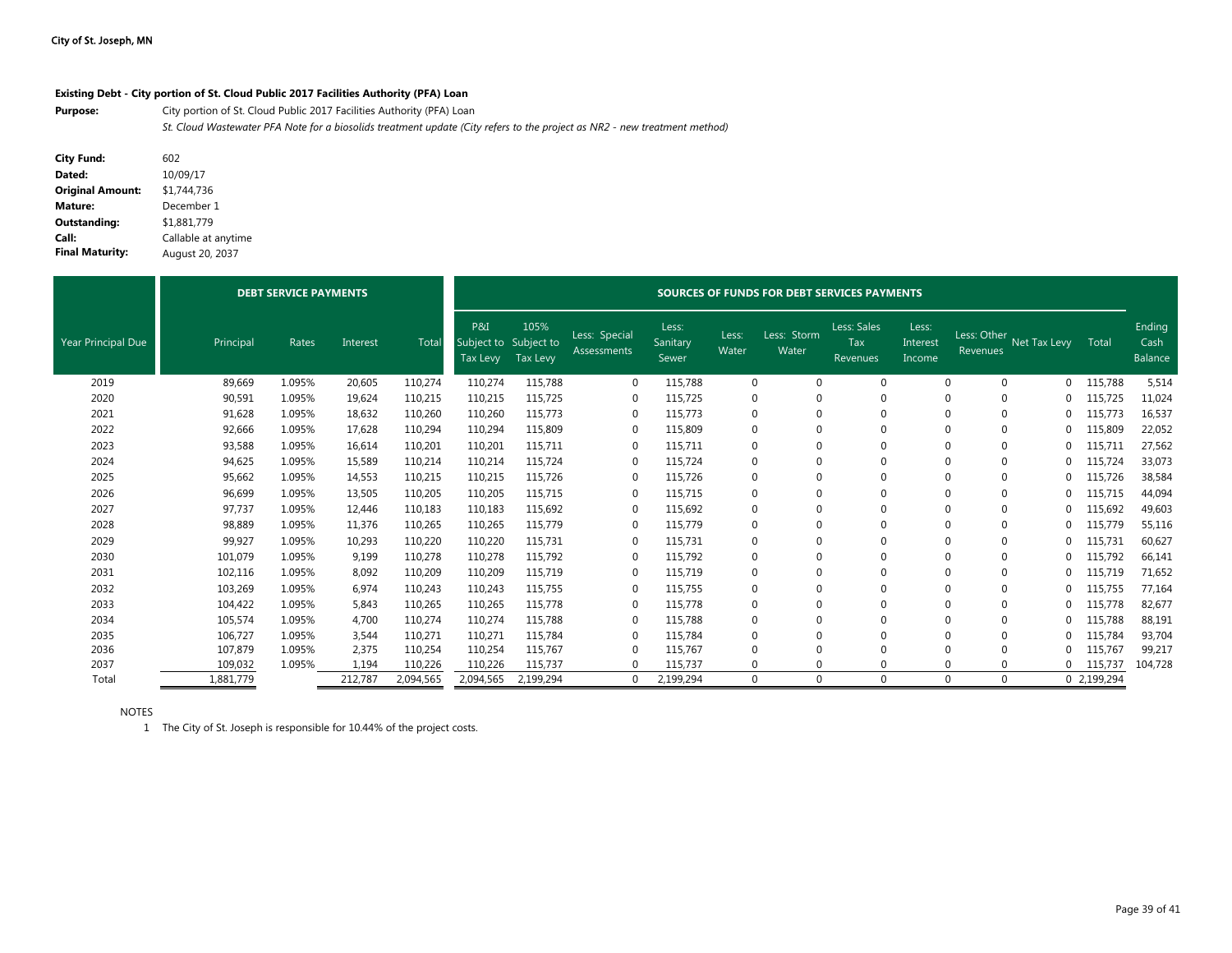|                         | Existing Debt - G.O. Bonds, Series 2018A - Equipment Certificates                   |
|-------------------------|-------------------------------------------------------------------------------------|
| <b>Purpose:</b>         | G.O. Bonds, Series 2018A - Equipment Certificates<br>Finance equipment acquisition. |
| <b>City Fund:</b>       | 306                                                                                 |
| Dated:                  | 02/28/18                                                                            |
| <b>Original Amount:</b> | \$265,000                                                                           |
| Mature:                 | December 15                                                                         |
| Outstanding:            | \$265,000                                                                           |
| Call:                   | Non-callable                                                                        |

**Final Maturity:** December 15, 2023

|                    |           | <b>DEBT SERVICE PAYMENTS</b> |          |         |                                          | SOURCES OF FUNDS FOR DEBT SERVICES PAYMENTS |                              |                            |                |                      |                                |                             |                         |              |         |                           |  |  |
|--------------------|-----------|------------------------------|----------|---------|------------------------------------------|---------------------------------------------|------------------------------|----------------------------|----------------|----------------------|--------------------------------|-----------------------------|-------------------------|--------------|---------|---------------------------|--|--|
| Year Principal Due | Principal | Rates                        | Interest | Tota    | P&I<br>Subject to Subject to<br>Tax Levy | 105%<br>Tax Levy                            | Less: Special<br>Assessments | Less:<br>Sanitary<br>Sewer | Less:<br>Water | Less: Storm<br>Water | Less: Sales<br>Tax<br>Revenues | Less:<br>Interest<br>Income | Less: Other<br>Revenues | Net Tax Levy | Total   | Ending<br>Cash<br>Balance |  |  |
| 2019               | 50,000    | 2.500%                       | 6,625    | 56,625  | 56,625                                   | 59,456                                      | 0                            |                            |                | $\Omega$             |                                |                             |                         | 57.000       | 57,001  | 426                       |  |  |
| 2020               | 52,000    | 2.500%                       | 5,375    | 57,375  | 57,375                                   | 60,244                                      |                              |                            |                | $\Omega$             |                                | Д                           |                         | 58,000       | 58,004  | 1,055                     |  |  |
| 2021               | 53,000    | 2.500%                       | 4,075    | 57,075  | 57,075                                   | 59,929                                      |                              |                            |                | $\Omega$             | 0                              | 11                          |                         | 57,500       | 57,511  | 1,490                     |  |  |
| 2022               | 54,000    | 2.500%                       | 2,750    | 56,750  | 56,750                                   | 59,588                                      | 0                            |                            |                | $\Omega$             | 0                              | 15                          |                         | 57,000       | 57,015  | 1,755                     |  |  |
| 2023               | 56,000    | 2.500%                       | 1,400    | 57,400  | 57,400                                   | 60,270                                      |                              |                            |                |                      |                                | 18                          |                         | 57,000       | 57,018  | 1,373                     |  |  |
| Total              | 265,000   |                              | 20,225   | 285,225 | 285,225                                  | 299,486                                     |                              |                            |                |                      |                                | 48                          |                         | 286,500      | 286,548 |                           |  |  |

NOTES

1 Source of other revenue includes \$5,282 of capitalized interest funds from bond proceeds.